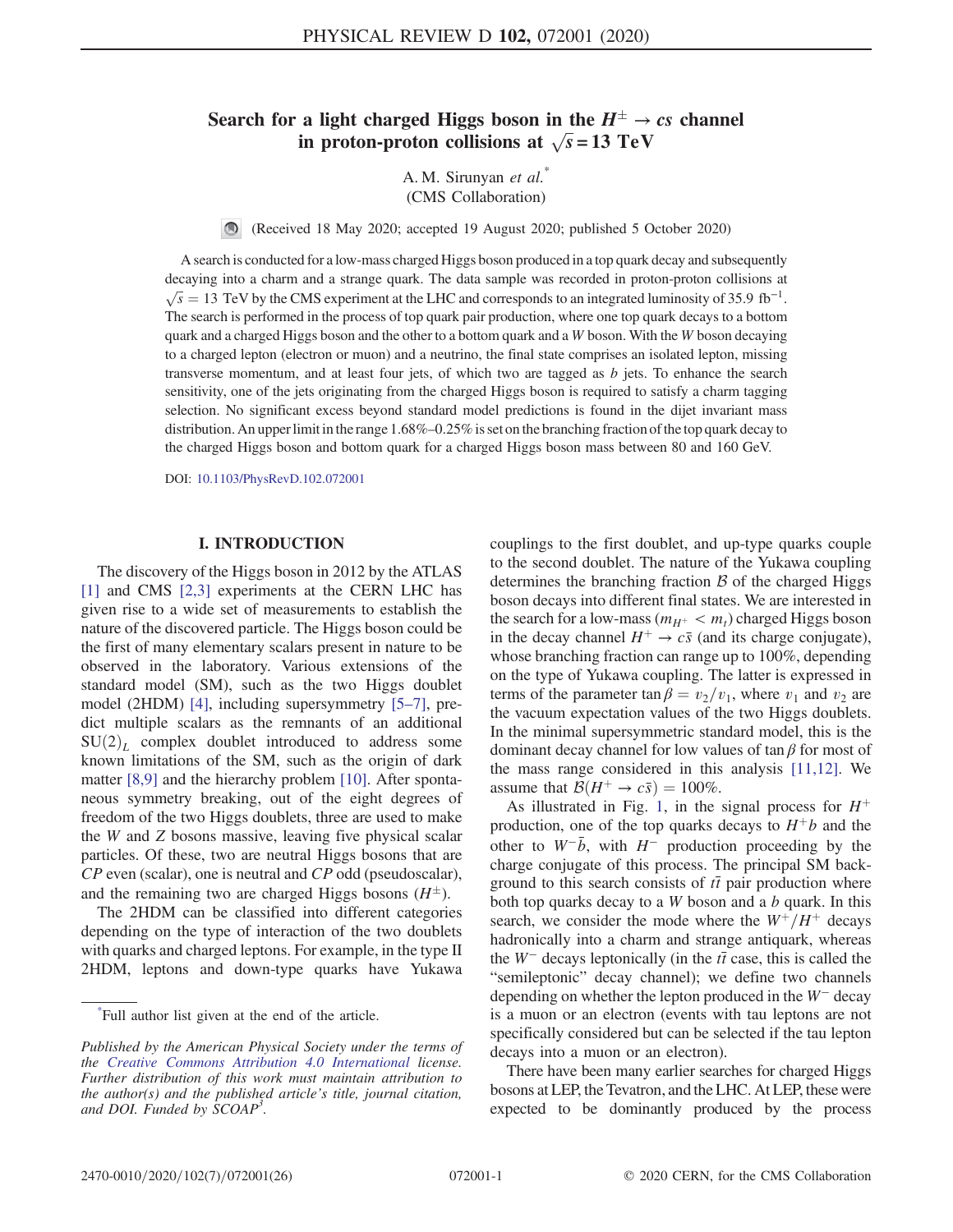<span id="page-1-0"></span>

FIG. 1. Sample diagrams of  $t\bar{t}$  production via gluon-gluon scattering. The left plot shows the signal process in which the  $t\bar{t}$  pair decay products include a charged Higgs boson. The right plot shows the SM decay of a  $t\bar{t}$  pair in the semileptonic decay channel.

 $e^+e^- \rightarrow H^+H^-$ . Assuming that  $H^+$  decays only to  $c\bar{s}$ and  $\tau^+ \nu_\tau$ , i.e., the sum of the branching factions  $\mathcal{B}(H^+ \to$  $\tau^+\nu_\tau$ ) +  $\mathcal{B}(H^+ \to c\bar{s}) = 1$ , lower limits of 79.3 and 80.0 GeV were set on the charged Higgs boson mass at 95% confidence level (CL) from individual collaborations [\[13](#page-11-7)–15] and combined LEP data [\[16\],](#page-11-8) respectively. Under a more general assumption  $\mathcal{B}(H^+ \to \tau^+ \nu_{\tau}) + \mathcal{B}(H^+ \to$  $q\bar{q}'$ ) = 1, a slightly less stringent constraint of 76.3 GeV was obtained at 95% CL [\[17\].](#page-11-9)

Limits on charged Higgs boson production at hadron colliders were set by the Tevatron and LHC experiments, assuming the production mode  $t \rightarrow H^+b$ . The CDF Collaboration [\[18\]](#page-12-0) set a 95% CL upper limit on the branching fraction  $\mathcal{B}(t \to H^+b)$  of 10%–30% for a charged Higgs boson mass lying in the range 60–150 GeV, assuming that  $H^+$  decays only to  $c\bar{s}$ . Similar limits were obtained by the D0 Collaboration [\[19\]](#page-12-1). Using 8 TeV data, the ATLAS [\[20\]](#page-12-2) and CMS [\[21\]](#page-12-3) Collaborations set an upper limit at 95% CL on the product  $\mathcal{B}(t \to H^+b)\mathcal{B}(H^+ \to$  $\tau^+\nu_{\tau}$ ) of 1.3%–0.23% and 1.2%–0.13%, respectively, for a charged Higgs boson mass in the range 80–160 GeV. A search for a charged Higgs boson decaying into  $c\bar{s}$  was performed with 7 (8) TeV data by the ATLAS (CMS) Collaboration, which set an upper limit at 95% CL on  $B(t \rightarrow H^+b)$  in the range < 5.1 (6.5–1.2)% for a charged Higgs boson mass between 90 and 160 GeV [\[22,23\].](#page-12-4) The CMS Collaboration also performed a search for a charged Higgs boson in the  $H^+ \rightarrow c\bar{b}$  channel and put the most stringent upper limit at 95% CL on  $\mathcal{B}(t \to H^+b)$  in the range 0.8%–0.5% for a charged Higgs boson mass in the range 90–150 GeV [\[24\]](#page-12-5).

At 13 TeV, the ATLAS and CMS Collaborations have performed several searches for charged Higgs bosons in different search channels such as  $H^+ \rightarrow \tau^+ \nu$ ,  $H^+ \rightarrow t\bar{b}$ ,  $H^+ \rightarrow W^+Z$ , and  $H^+ \rightarrow W^+A$  [25–[30\].](#page-12-6) The most stringent upper limit on  $\sigma(p p \to t H^+ + X) \mathcal{B}(H^+ \to \tau^+ \nu)$  at 95% CL is 4.2–0.0025 pb for a charged Higgs boson mass in the range from 90 to 2000 GeV from ATLAS [\[26\]](#page-12-7). The ATLAS Collaboration has also set an upper limit at 95% CL on  $\sigma(pp \to tH^+ + X)\mathcal{B}(H^+ \to t\bar{b})$  in the range 9.6–0.01 pb for a charged Higgs boson mass in the range 200–3000 GeV [\[27\]](#page-12-8). Low values of  $\tan \beta < 1$  are excluded for a charged Higgs boson mass up to 160 GeV by both ATLAS and CMS [\[26,30\].](#page-12-7)

This paper is organized as follows. A brief introduction about the CMS detector is given in Sec. [II,](#page-1-1) followed by the description of collision data and simulated samples in Sec. [III](#page-2-0). The reconstruction of various physics objects such as the primary vertex, muons, electrons, jets, and missing transverse momentum are described in Sec. [IV.](#page-2-1) The event selection and background estimation method are explained in Sec. [V.](#page-3-0) The kinematic fitting and categorization of events based on charm jet tagging is discussed in Sec. [VI](#page-6-0). The systematic and statistical uncertainties are described in Sec. [VII](#page-7-0). The results are presented in Sec. [VIII,](#page-8-0) followed by the summary in Sec. [IX.](#page-10-0)

## II. THE CMS DETECTOR

<span id="page-1-1"></span>The central feature of the CMS apparatus is a superconducting solenoid of 6 m internal diameter, providing a magnetic field of 3.8 T. Within the solenoid volume are a silicon pixel and strip tracker, a lead tungstate crystal electromagnetic calorimeter (ECAL), and a brass and scintillator hadron calorimeter, each composed of a barrel and two end cap sections. The silicon pixel and tracker detectors identify the trajectory of charged particles and accurately measure their transverse momentum  $p_T$  up to pseudorapidity  $|\eta| \le 2.5$ . Forward calorimeters extend the  $\eta$ coverage provided by the barrel and end cap detectors. Segmented calorimeters provide sampling of electromagnetic and hadronic showers up to  $|\eta| \leq 5$ . Muons are detected in gas-ionization chambers embedded in the steel flux-return yoke outside the solenoid, in the range of  $|\eta| \leq 2.4$ .

Events of interest are selected using a two-tiered trigger system [\[31\]](#page-12-9). The first level (L1), composed of custom hardware processors, uses information from the calorimeters and muon detectors to select events at a rate of around 100 kHz within a time interval of less than 4  $\mu$ s. The second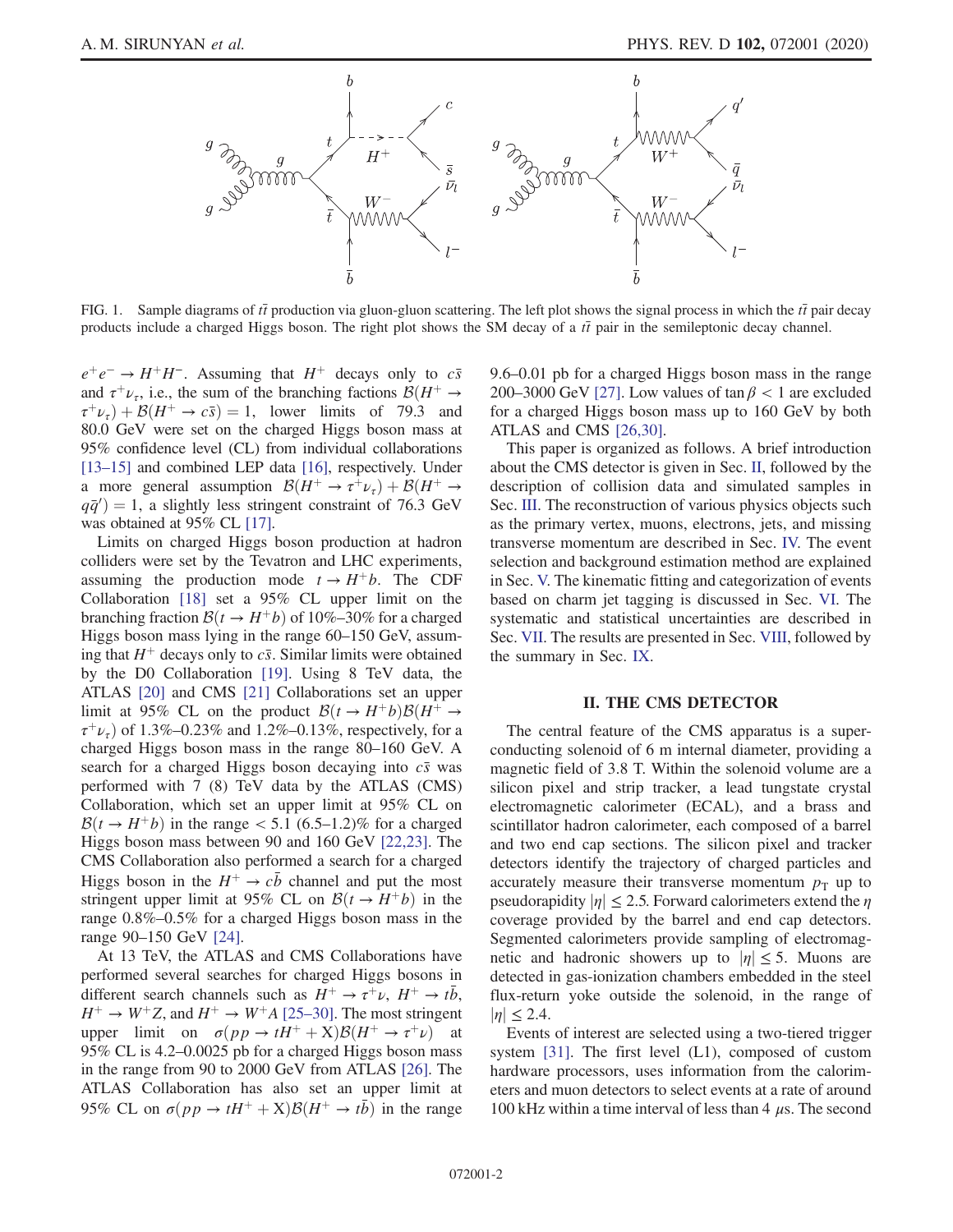level, known as the high-level trigger (HLT), consists of a farm of processors running a version of the full event reconstruction software optimized for fast processing, and reduces the event rate to around 1 kHz before data storage. A more detailed description of the CMS detector, together with a definition of the coordinate system used and the relevant kinematic variables, can be found in Ref. [\[32\]](#page-12-10).

## III. DATA AND SIMULATION

<span id="page-2-0"></span>The data used for the analysis were collected with the CMS detector in 2016, in proton-proton  $(pp)$  collisions at  $\sqrt{s}$  = 13 TeV, and correspond to an integrated luminosity of  $35.9$  fb<sup>-1</sup>.

As shown in Fig. [1,](#page-1-0) the charged Higgs boson is assumed to decay into  $c\bar{s}$  or  $\bar{c}s$  only. As a result, in the final state, there will be four jets (two b jets, one c jet, and one s jet), one lepton  $(\mu)$ or  $e$ ;  $\tau$  is not considered in this analysis), and missing transverse momentum ( $p_T^{\text{miss}}$ ), which is attributed to the neutrino. The SM processes that give the same final states (four jets  $+$  one lepton  $+$  missing transverse momentum) are considered as background processes for this analysis. Signal and background processes are modeled using simulated samples, generated using the MadGraph5\_aMC@NLOv2.3.3 [\[33\]](#page-12-11) and POWHEGv2.0 [34–[37\]](#page-12-12) generators at parton level, with the NNPDF 3.0 [\[37\]](#page-12-13) parton distribution functions (PDFs), with the order matching that in the matrix element calculations. In all cases, these parton-level events are hadronized using PYTHIA8.212 [\[38\]](#page-12-14) with the CUETP8M1 underlying event tune [\[39\]](#page-12-15) and then passed to GEANT4 [\[40\]](#page-12-16) for simulation of the CMS detector response. Finally, the events are reconstructed after complete detector simulation using the same reconstruction process as for data.

The SM  $t\bar{t}$  process is an irreducible background and represents the largest contribution, about 94% of the total expected background in the signal region. The parton-level SM inclusive  $t\bar{t}$  events, which have contributions from semileptonic, fully leptonic, and fully hadronic decay modes, are generated at next-to-leading order (NLO) using POWHEG. The next-to-NLO cross section for  $t\bar{t}$  is calculated to be  $\sigma_{t\bar{t}} = 832 \pm_{29}^{20} \text{ (scale)} \pm 35 \text{(PDF + } \alpha_{\rm S}) pb$  [\[41\]](#page-12-17). The top quark mass in the simulated samples is taken to be 172.5 GeV.

The charged Higgs boson signal samples are generated using MadGraph5\_aMC@NLO at leading order (LO). Only  $H^+$ samples are generated, and  $H^-$  production is assumed to be the same. The signal sample is generated for several mass points in the range of 80–160 GeV (80, 90, 100, 120, 140, 150, 155, and 160 GeV). The generated cross section for the signal is taken to be  $0.21\sigma_{\bar{t}}$ , where the factor of 0.21 is the branching fraction of  $W^- \to \ell^- \bar{\nu}_\ell$  (where  $\ell = \mu$  or  $e$ , neglecting the small contribution from potential  $\tau$ decays) [\[42\].](#page-12-18)

The single top quark production processes, where a top quark is produced with jets in the  $s$  channel,  $t$  channel, or  $tW$  channel, can also mimic the signal topology. The schannel single top production samples are generated using MadGraph5\_aMC@NLO [\[33\]](#page-12-11) at NLO, while the *t*-channel and  $tW$ -channel samples are generated using POWHEG [\[43,44\]](#page-12-19) at NLO. The production of W and Z bosons with jets, and vector boson pair production, are also considered as background processes. The inclusive  $W + j$  jets and  $Z/\gamma + j$ jets samples are generated at LO using MadGraph5\_aMC@NLO with up to four partons included in the matrix element calculations. The MLM technique [\[45\]](#page-12-20) is used to avoid the double counting of jets from the matrix element calculation and the parton shower. The vector boson pair production samples  $(WW/WZ/ZZ$ , collectively referred to as "VV") are generated using PYTHIA at LO.

Furthermore, SM events containing only jets produced through the strong interaction, referred to as quantum chromodynamics (QCD) multijet events, can also produce a final state identical to the signal topology, even though these events contain only quarks and gluons at the parton level. QCD multijet events can have reconstructed leptons from, for example, jets misidentified as isolated leptons or decays of bottom and charm hadrons and  $p_T^{\text{miss}}$  due to the mismeasurement of hadronic activity inside the CMS detector.

The expected yield for each background process is determined from simulation, with the exception of the QCD multijet background, which is estimated from data, as described in Sec. [V.](#page-3-0)

#### IV. OBJECT RECONSTRUCTION

<span id="page-2-1"></span>The physics objects of interest are leptons, jets, missing transverse momentum, vertices of pp collisions, and displaced vertices from the decay of bottom or charm hadrons. The particle-flow (PF) algorithm [\[46\]](#page-12-21) is used to reconstruct these objects by optimally using various subsystems of the CMS detector.

The collision vertices are obtained using reconstructed tracks in the silicon tracker [\[47\].](#page-12-22) First, candidate vertices are obtained by clustering tracks using the deterministic annealing algorithm. Subsequently, candidate vertices with at least two tracks are fitted using the adaptive vertex fitter. A primary vertex associated with a hard interaction is expected to be accompanied by a large number of tracks. The reconstructed vertex with the largest value of summed physics object  $p_{\rm T}^2$  is taken to be the primary  $pp$  interaction vertex. The physics objects are the jets, clustered using the jet finding algorithm [\[48,49\]](#page-12-23) with the tracks assigned to the vertex as inputs, and the missing transverse momentum associated with those jets, taken as the negative vector sum of their  $p_T$ . Furthermore, the reconstructed primary vertex is required to be within 24 cm along the beam axis and within 2 cm in the transverse direction from the nominal  $pp$ interaction region.

Muons, being minimum ionizing particles, can traverse a long distance in the CMS detector. The trajectory of the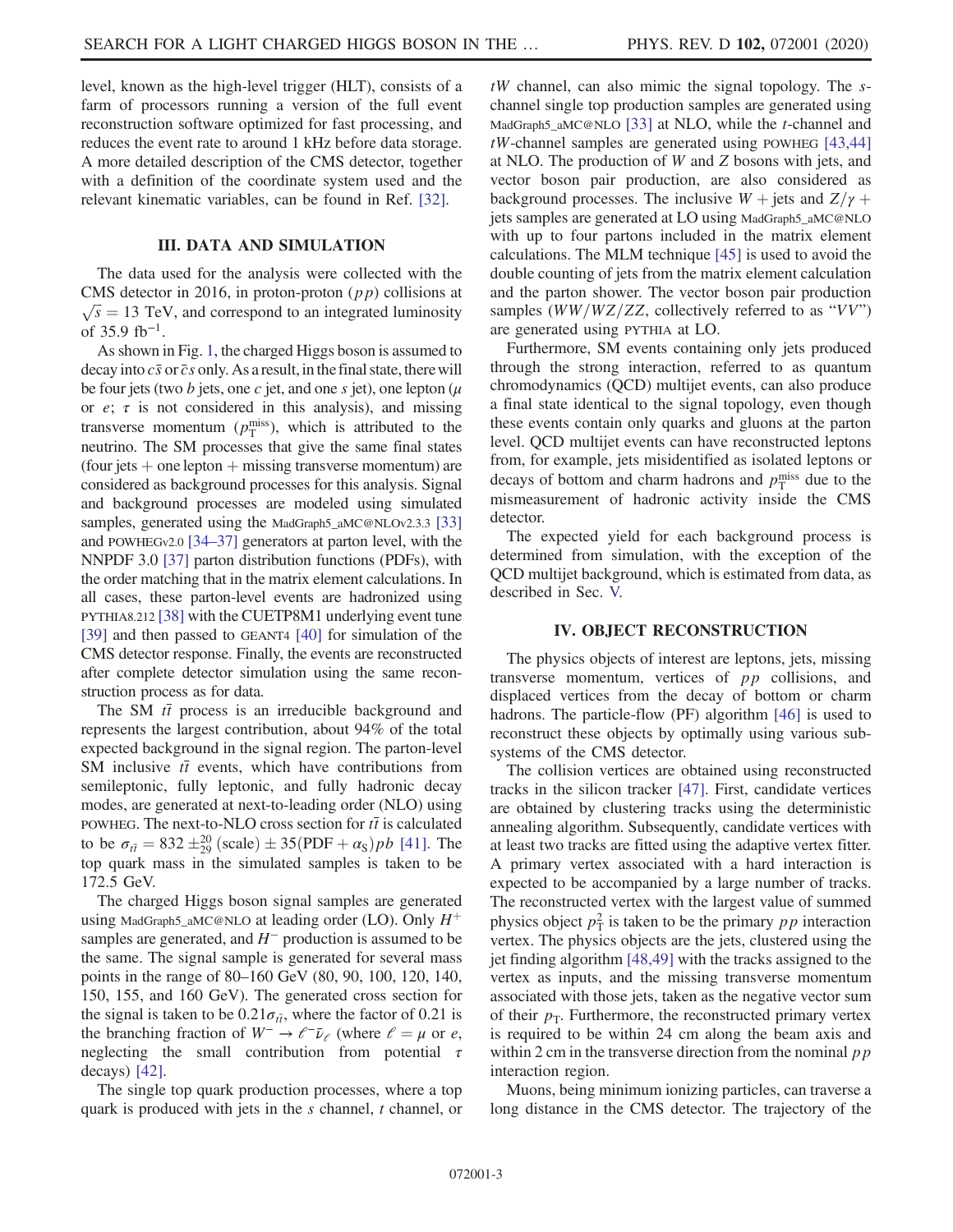muon is bent due to the presence of a strong magnetic field inside the solenoid and the return magnetic field in the opposite direction outside the solenoid. Muon candidates are identified in the muon detectors and matched to tracks measured in the silicon tracker, resulting in an excellent  $p<sub>T</sub>$ resolution between 1% and 10% for  $p_T$  values up to 1 TeV [\[50\].](#page-12-24)

Electrons are reconstructed from the tracks in the tracker and energy deposits in the ECAL [\[51\]](#page-12-25). The reconstructed trajectory in the tracker is mapped to the energy deposit in the ECAL to form an electron candidate. The bending direction of the trajectory in the tracker is used to identify the charge of an electron.

Because of color confinement [\[52\],](#page-12-26) the quarks and gluons produced in  $pp$  collisions cannot exist in free states; instead, they produce a cluster of colorless hadrons, most of which subsequently decay to leptons and photons. As mentioned above, jets are clustered from the PF candidates using the anti- $k_T$  algorithm [\[48,49\]](#page-12-23) with a distance parameter of  $\Delta R = \sqrt{(\Delta \eta)^2 + (\Delta \phi)^2} = 0.4$ , where  $\phi$  is the azimuthal angle. Each jet is required to pass dedicated quality criteria to suppress the impact of instrumental noise and misreconstruction. Additional  $pp$ interactions within the same or nearby bunch crossings (pileup) can contribute extra tracks and calorimetric energy deposits, increasing the apparent jet momentum. To mitigate this effect, tracks identified to be originating from pileup vertices are discarded and an offset correction is applied to correct for remaining contributions [\[46\].](#page-12-21) Jet energy corrections are derived from simulation studies so that the average measured response of jets becomes identical to that of particle-level jets. *In situ* measurements of the momentum balance in dijet,  $\gamma$  + jet, Z + jet, and multijet events are used to determine any residual differences between the jet energy scale in data and in simulation, and appropriate corrections are applied [\[53\].](#page-12-27)

The missing transverse momentum vector  $\vec{p}_{\text{T}}^{\text{miss}}$  is defined as the projection onto the plane perpendicular to the beam axis of the negative vector sum of the momenta of all PF objects in an event. Its magnitude is referred to as  $p_T^{\text{miss}}$ . Neutrinos, being weakly interacting particles with a very low cross section, cannot be directly detected by the CMS detector and thus contribute to  $p_T^{\text{miss}}$ . The reconstruction of  $p_{\rm T}^{\rm miss}$  is improved by propagating the jet energy corrections to it.

There are two *b* jets in the final state as illustrated in Fig. [1,](#page-1-0) in both the charged Higgs boson signal process and the SM  $t\bar{t}$  background. An accurate identification of b jets substantially reduces the SM backgrounds from other processes, such as  $Z/\gamma$  + jets, VV, or W + jets. The combined secondary vertex (CSV) algorithm [\[54\]](#page-13-0) is used to tag a  $b$  jet. The algorithm combines information on track impact parameters and secondary vertices within a jet into an artificial neural network classifier that provides separation between a  $b$  jet and jets of other flavors. As the charged Higgs boson decays to a charm and a strange antiquark, the identification of charm jets is expected to increase the signal significance. A charm tagger has been developed [\[54\]](#page-13-0), which is based on the CSV method and works similarly to the *b* tagging procedure.

The  $p<sub>T</sub>$  of jets in the simulated samples is corrected using the jet energy scale (JES) and jet energy resolution (JER) data-to-simulation scale factors [\[53\].](#page-12-27) The lepton reconstruction,  $b$ , and  $c$  tagging efficiencies are different in data and simulated samples; to correct for this, the corresponding data-to-simulation scale factors are applied to the simulated events.

## V. EVENT SELECTION

<span id="page-3-0"></span>In the event topology of interest, there are four jets (two  $b$  jets, one  $c$  jet, and one light-flavor jet), one charged lepton, and  $p_T^{\text{miss}}$ . Various selection requirements are applied to ensure the resulting events have this topology.

The online event selection requires, at the L1 trigger level, either a muon candidate with  $p_T > 22$  GeV or electron or photon candidate with  $p_T > 30$  GeV (22 GeV if it is isolated); at the HLT level, an isolated muon (electron) with  $p_T > 24$  (27) GeV is required. The relative isolation ( $I_{rel}$ ) of a lepton is defined as the ratio of the sum of  $p<sub>T</sub>$  for all the other particles within a cone of  $\Delta R = 0.4$  around the lepton direction, divided by the lepton  $p<sub>T</sub>$  after correcting for the contribution from pileup [\[50,55\].](#page-12-24)

In the offline analysis, events that pass the trigger selection and contain a muon (electron) with  $p_T > 26$ (30) GeV and  $|\eta|$  < 2.4 (2.5) are selected. To eliminate events where the lepton is found within a jet, the muon is required to have  $I_{rel}^{\mu}$  < 0.15 and the electron is required to have  $I_{rel}^e < 0.08$  (0.07) in the barrel (end cap) regions. No charge requirement is applied to the lepton. The signal event topology has only one lepton, so events having a second muon with  $p_T^{\mu} > 15$  GeV,  $|\eta| < 2.4$ , and  $I_{rel}^{\mu} < 0.25$ , or an electron with  $p_T^e > 15$  GeV,  $|\eta| < 2.5$ , and  $I_{rel}^e < 0.18$ (0.16) in the barrel (end cap) regions, are rejected.

Jets are selected by requiring  $p_T^j > 25$  GeV,  $|\eta^j| < 2.4$ , neutral hadron energy fraction < 0.99, neutral electromagnetic energy fraction  $< 0.99$ , number of constituents  $> 1$ , charged hadron energy fraction > 0, charged-hadron multiplicity  $> 0$ , and charged-hadron electromagnetic energy fraction < 0.99, as detailed in Ref. [\[46\]](#page-12-21); at least four jets are required. The  $p_T^{\text{miss}}$  must exceed 20 GeV. The events are required to have at least two  $b$  jets with a selection that has 63% b tagging efficiency [\[54\].](#page-13-0) The corresponding probability of a light-flavor (charm) jet being misidentified as a b jet is  $1\%$  ( $12\%$ ), where "light flavor" refers to jets originating from  $u$ ,  $d$ ,  $s$ , or  $g$ . The events are categorized depending on the charm tagging results for the jets, as discussed in Sec. [VI](#page-6-0).

To estimate QCD multijet background, a matrix method based on the two uncorrelated variables  $I_{rel}$  and  $p_T^{\text{miss}}$ , also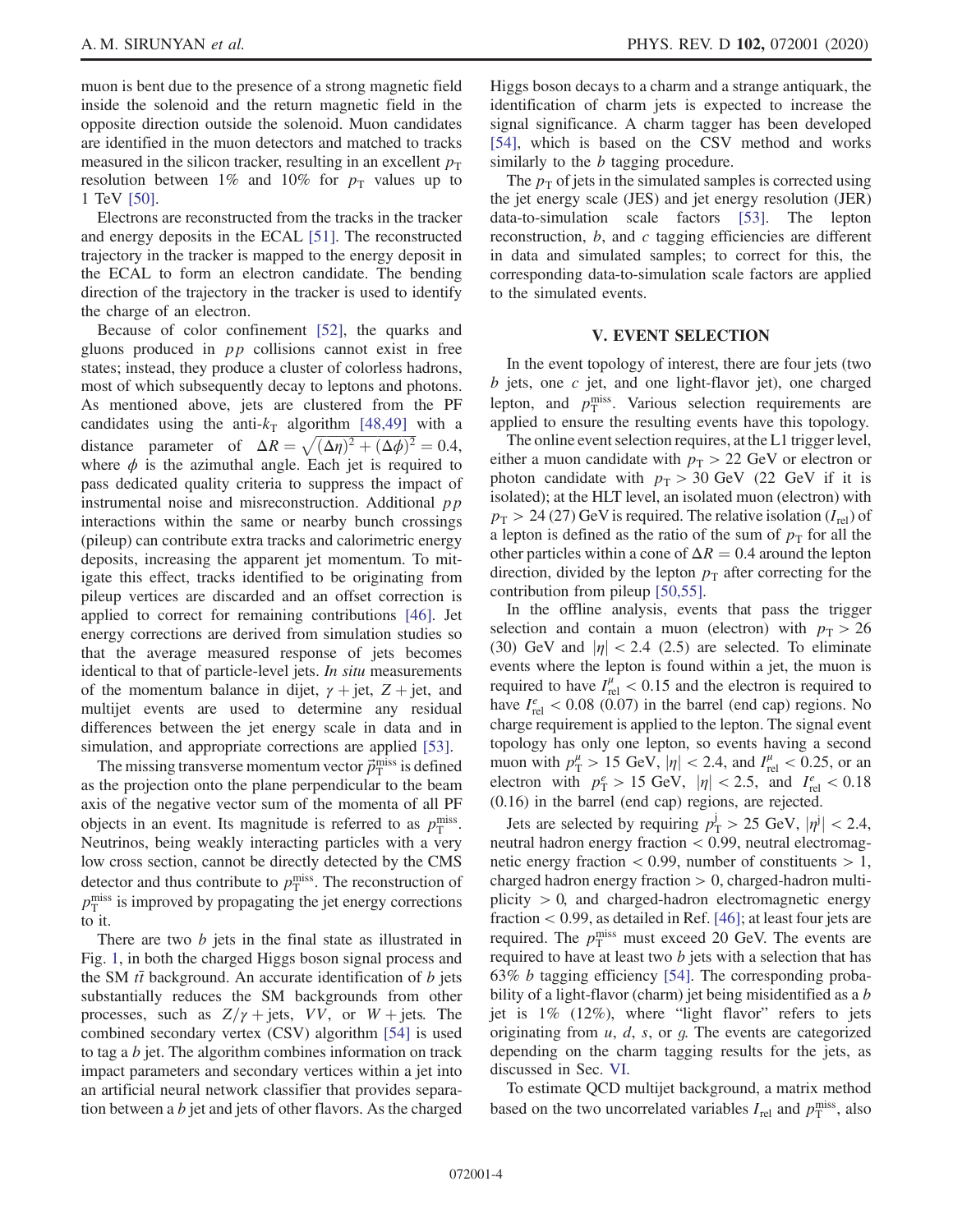known as an "ABCD" method, is used, which proceeds as follows. First, a normalization is determined from the (low  $p_{\rm T}^{\rm miss}$ , isolated) and (low  $p_{\rm T}^{\rm miss}$ , anti-isolated) regions; then the QCD background distribution is determined from the (high  $p_T^{\text{miss}}$ , anti-isolated) region. By using the normalization obtained on the distribution, the expected QCD multijet contribution is determined in the signal region (high  $p_T^{\text{miss}}$ , isolated). The low- and high- $p_T^{\text{miss}}$  regions are

defined by  $p_T^{\text{miss}} < 20 \text{ GeV}$  and  $p_T^{\text{miss}} > 20 \text{ GeV}$ , respectively. In the muon channel, the isolated and anti-isolated regions are defined by  $I_{rel}^{\mu} < 0.15$  and  $0.15 < I_{rel}^{\mu} < 0.4$ , respectively. For the electron channel, the isolated region corresponds to  $I_{rel}^e < 0.08$  (0.07) and the anti-isolated region to  $0.08(0.07) < I_{rel}^e < 0.3$  for electrons in the barrel (end cap) regions. The QCD multijet background is estimated after applying both  $b$  and  $c$  tagging.

<span id="page-4-0"></span>

FIG. 2. Distributions of  $m_{ij}$ , prior to the fit to data, of the two highest  $p_T$  non-b jets for the muon + jets channel (left column) and the electron + jets channel (right column). The two distributions in the upper row are obtained using reconstructed jets. The distributions in the lower row are calculated using jets after the kinematic fit. The uncertainty band (showing the absolute uncertainty in the upper panels and the relative uncertainty in the lower panels) includes both statistical and systematic components. The signal events are scaled by twice the maximum observed upper limit on  $\mathcal{B}(t \to H^+b)$  obtained at 8 TeV [\[23\].](#page-12-28)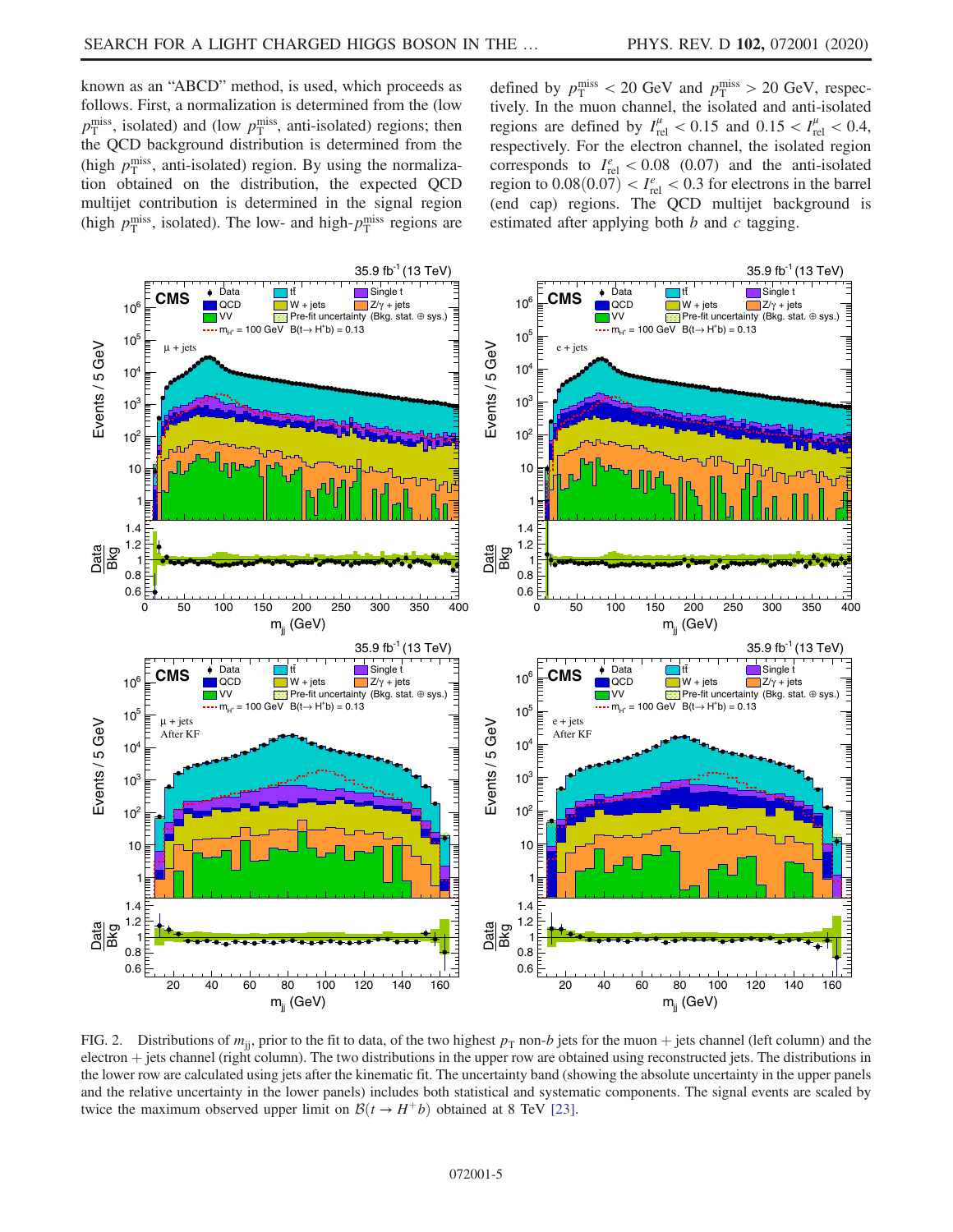<span id="page-5-0"></span>

FIG. 3. Distributions of  $m_{ii}$ , after a background-only fit to the data, in the exclusive charm tagging categories for the muon + jets (left column) and electron  $+$  jets (right column) channels. The upper row shows the exclusive loose category, the middle row shows the exclusive medium category, and the lower row shows the exclusive tight category. The expected signal significance (prior to the fit) can be observed to vary across the different categories. The uncertainty band (showing the absolute uncertainty in the upper panels and the relative uncertainty in the lower panels) includes both statistical and systematic components after the background-only fit. The signal distributions are scaled by twice the maximum observed upper limit on  $\mathcal{B}(t \to H^+b)$  obtained at 8 TeV [\[23\]](#page-12-28).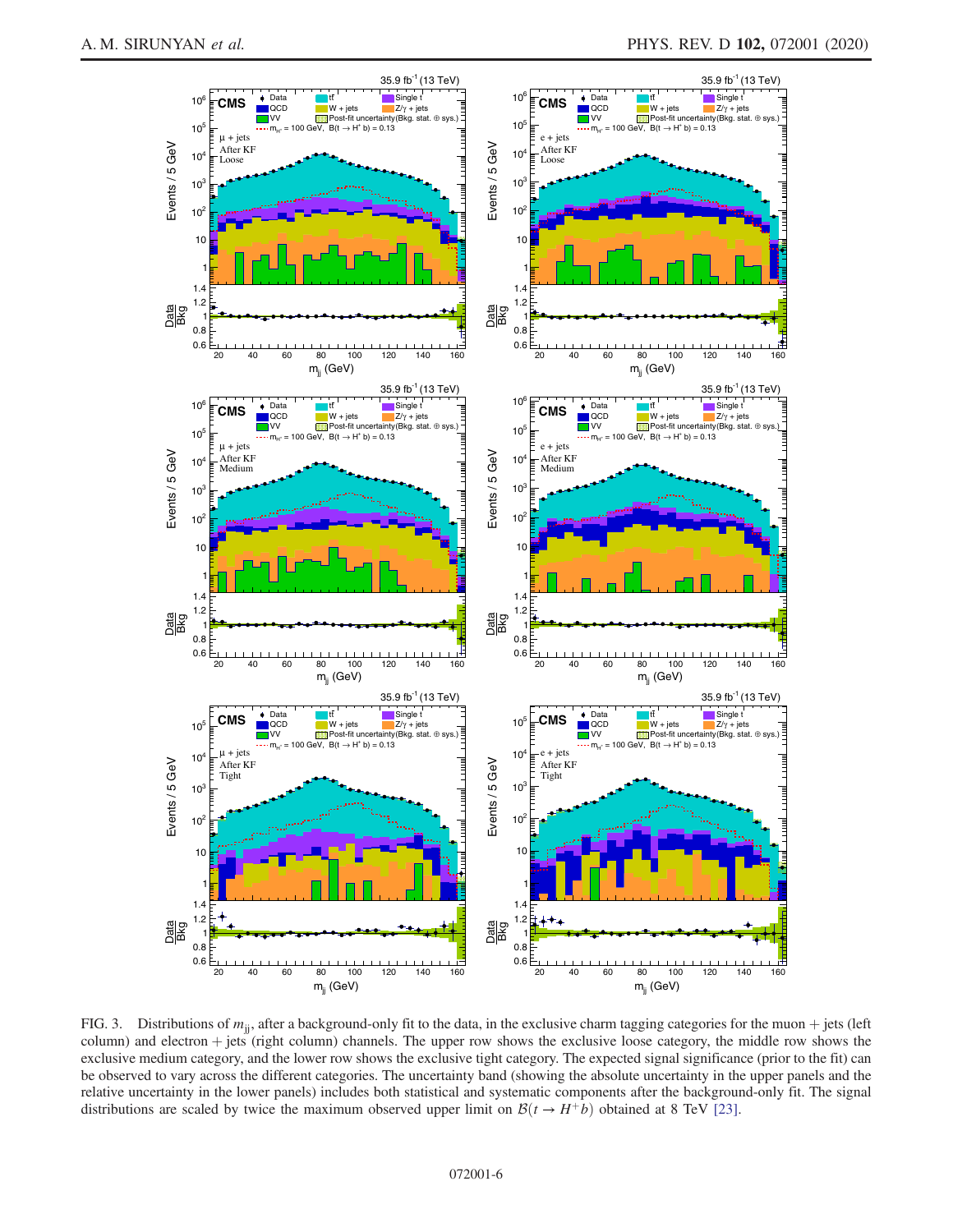<span id="page-6-3"></span>TABLE I. The efficiency of the  $c$  jet tagger to tag a jet from a  $c$ quark  $(\epsilon^c)$ , a b quark  $(\epsilon^b)$ , or light flavor  $(\epsilon^{udsg})$  at different working points, as determined from simulation [\[54\].](#page-13-0)

| Working point | $\epsilon^c$ (%) | $\epsilon^{b}$ (%) | $\epsilon^{udsg}$ (%) |
|---------------|------------------|--------------------|-----------------------|
| Loose         | 88               | 36                 | 91                    |
| Medium        | 40               | 17                 | 19                    |
| Tight         | 19               | 20                 | 1.2                   |

#### <span id="page-6-0"></span>VI. DIJET INVARIANT MASS DISTRIBUTION

The invariant mass of the system of the two non-b jets  $(m_{ij})$ , assumed to be  $c\bar{s}$  or  $\bar{c}s$ , is used as the final observable. The  $m_{ij}$  distribution of the two highest- $p_T$  non-b jets is shown in the top row of Fig. [2](#page-4-0) for the two leptonic channels. If the two observed non-b jets come from a semileptonic  $t\bar{t}$  decay, then the  $m_{ij}$  distribution should have a peak at the *W* boson mass. The observed mean of the  $m_{ii}$ distribution is much higher (around 138 GeV), reflecting the fact that the two non-b jets in each event may not necessarily come from the decay of a W boson.

To identify semileptonic  $t\bar{t}$  events, a kinematic fit (KF) is performed on the reconstructed objects using the top quark kinematic fitter package [\[56\]](#page-13-1). The top kinematic fitter takes physics objects such as leptons, jets,  $p_T^{\text{miss}}$ , and their resolutions as input and gives improved four-vectors of leptons, jets, and a neutrino, along with the overall  $\chi^2$  and fit probability for the event, as the output. The  $x$  and  $y$ components of the neutrino momentum are taken from  $p_{\rm T}^{\rm miss}$ , as the missing transverse momentum is attributed to <span id="page-6-2"></span>the neutrino, and the  $\zeta$  component of the neutrino momentum,  $p_z^{\nu}$ , is determined from the fit. The following kinematic constraints are imposed on the semileptonic  $t\bar{t}$ system:

$$
m_{\text{inv}}(b_{\text{had}}q\bar{q}) = m_t = 172.5 \text{ GeV} \tag{1a}
$$

$$
m_{\rm inv}(b_{\rm lep} \ell \nu_\ell) = m_t = 172.5 \text{ GeV}, \tag{1b}
$$

<span id="page-6-1"></span>where  $m_{\text{inv}}$  is the corresponding invariant mass and  $b_{\text{had}(lep)}$ is the  $b$  quark produced by the hadronic (leptonic) top decay. After the fit,  $p_z^{\nu}$  is determined from Eq. [\(1b\)](#page-6-1). For every event, a  $\chi^2$  is constructed and minimized by varying the  $p_T$ ,  $\eta$ , and  $\phi$  of each object within their resolution. The values of  $p<sub>T</sub>$ ,  $\eta$ , and  $\phi$  are finally selected that minimize the  $\chi^2$  and at the same time satisfy Eq. [\(1\).](#page-6-2) In the output, the top quark kinematic fitter gives exactly four jets (two b jets, one from each of the leptonic and hadronic  $t$  decays, and two non- $b$  jets from the hadronic  $t$  decay), a lepton, and a neutrino. No cut is placed on  $\chi^2$  and events for which the fit does not converge are discarded.

Also, the same kinematic requirements (on  $p_T$ ,  $\eta$ , and  $I_{\text{rel}}$ ) as for the reconstructed objects are applied to the fitted objects. The directions of the kinematically fitted jets and lepton are required to be compatible with those of the reconstructed jets and lepton ( $\Delta R < 0.2$ ), respectively. The efficiency of the KF selection for data, simulated  $t\bar{t}$ , and simulated signal events is 43%, 47%, and 49%, respectively. The  $m_{ij}$  distributions after the KF selection are

<span id="page-6-4"></span>TABLE II. Expected event yields for different signal mass scenarios and backgrounds in each of the channels and event categories. The number of events is shown along with its uncertainty, including statistical and systematic effects. The yields of the background processes are obtained after a background-only fit to the data. The total uncertainty in the background process is calculated by taking into account all the positive as well as negative correlations among the fit parameters. The signal event yields are scaled by twice the maximum observed upper limit on  $\mathcal{B}(t \to H^+b)$  obtained at 8 TeV [\[23\]](#page-12-28).

|                             | Loose            |                   |                 | Medium          | Tight           |                   |
|-----------------------------|------------------|-------------------|-----------------|-----------------|-----------------|-------------------|
| Process                     | $\mu$ + jets     | $e + \text{jets}$ | $\mu$ + jets    | $e +$ jets      | $\mu$ + jets    | $e + \text{jets}$ |
| $m_{H^+} = 80 \text{ GeV}$  | $7690 \pm 550$   | $5430 \pm 380$    | $6560 \pm 490$  | $4700 \pm 370$  | $2670 \pm 270$  | $1860 \pm 180$    |
| $m_{H^+} = 90 \text{ GeV}$  | $7710 \pm 550$   | $5620 \pm 400$    | $6770 \pm 510$  | $4860 \pm 380$  | $2630 \pm 260$  | $1870 \pm 190$    |
| $m_{H^+} = 100 \text{ GeV}$ | $7950 \pm 590$   | $5550 \pm 400$    | $7070 \pm 540$  | $4950 \pm 360$  | $2770 \pm 270$  | $2000 \pm 200$    |
| $m_{H^+} = 120 \text{ GeV}$ | $7620 \pm 570$   | $5360 \pm 400$    | $6870 \pm 510$  | $4780 \pm 360$  | $2650 \pm 260$  | $1960 \pm 190$    |
| $m_{H^+} = 140 \text{ GeV}$ | $6160 \pm 500$   | $4370 \pm 360$    | $5420 \pm 420$  | $3840 \pm 310$  | $2010 \pm 210$  | $1500 \pm 150$    |
| $m_{H^+} = 150 \text{ GeV}$ | $4530 \pm 390$   | $3230 \pm 280$    | $3850 \pm 330$  | $2800 \pm 250$  | $1340 \pm 140$  | $1030 \pm 120$    |
| $m_{H^+} = 155 \text{ GeV}$ | $3700 \pm 340$   | $2560 \pm 250$    | $2980 \pm 270$  | $2230 \pm 220$  | $1020 \pm 120$  | $766 \pm 86$      |
| $m_{H^+} = 160 \text{ GeV}$ | $2780 \pm 270$   | $2080 \pm 200$    | $2370 \pm 230$  | $1710 \pm 180$  | $728 \pm 83$    | $510 \pm 59$      |
| $t\overline{t}$             | $100540 \pm 410$ | $71800 \pm 470$   | $73210 \pm 320$ | $52340 \pm 290$ | $18760 \pm 130$ | $13380 \pm 130$   |
| Single $t$ quark            | $2750 \pm 220$   | $1970 \pm 160$    | $1940 \pm 160$  | $1400 \pm 110$  | $421 \pm 35$    | $302 \pm 26$      |
| QCD multijet                | $520 \pm 130$    | $2120 \pm 470$    | $498 \pm 98$    | $1460 \pm 210$  | $88 \pm 28$     | $346 \pm 39$      |
| $W + jets$                  | $1360 \pm 140$   | $1061 \pm 90$     | $950 \pm 110$   | $681 \pm 58$    | $127 \pm 23$    | $102 \pm 9$       |
| $Z/\gamma$ + jets           | $189 \pm 18$     | $240 \pm 25$      | $132 \pm 13$    | $132 \pm 14$    | $56 \pm 7$      | $31 \pm 4$        |
| VV.                         | $61 \pm 9$       | $43 \pm 6$        | $56 \pm 8$      | $11 \pm 4$      | $15 \pm 5$      | $3 \pm 1$         |
| All background              | $105410 \pm 500$ | $77240 \pm 690$   | $76780 \pm 390$ | $56020 \pm 380$ | $19470 \pm 140$ | $14160 \pm 140$   |
| Data                        | 105474           | 77244             | 76807           | 56051           | 19437           | 14179             |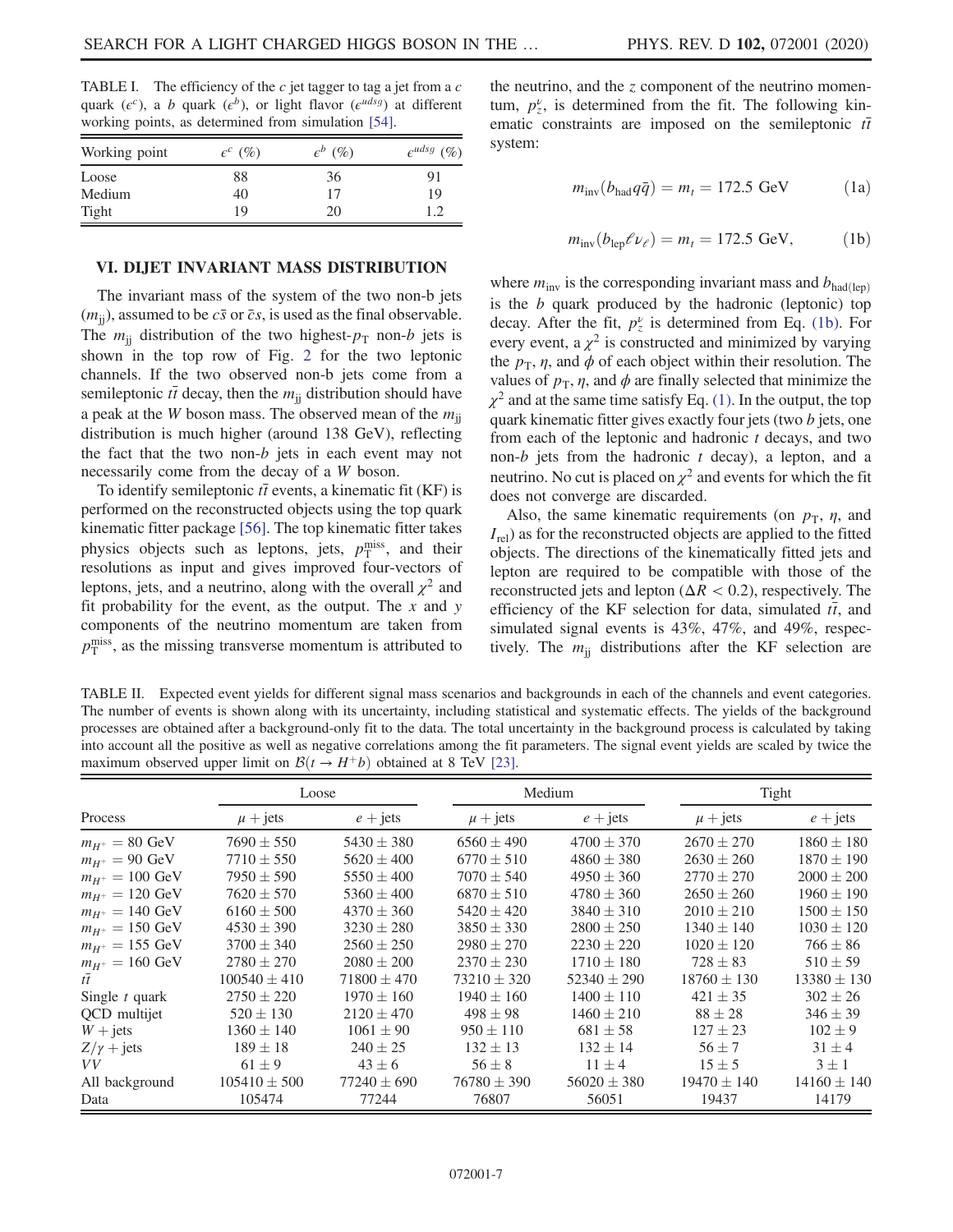shown in the bottom row of Fig. [2,](#page-4-0) showing that the mean of the  $m_{ij}$  distribution is closer to the W boson mass.

The two non- $b$  jets coming from the hadronic  $t$  decay are further used for charm tagging. There are three  $c$  tagging working points (loose, medium, and tight) based on the efficiency of a  $c$  quark being tagged as a  $c$  jet [\[54\]](#page-13-0). The corresponding efficiencies are shown in Table [I](#page-6-3). The events are divided exclusively into loose, medium, and tight categories, based on whether at least one of the non-b jets passes the loose but neither passes the medium, at least one passes the medium but neither passes the tight, or at least one passes the tight working points of the charm tagging selection requirements shown in Table [I](#page-6-3), respectively. The  $m_{ij}$  distributions for the exclusive charm categories are shown in Fig. [3](#page-5-0) after a background-only maximum likelihood fit to data. From these figures, it can be seen that the expected signal-to-background ratio increases for the charm categories with tighter requirements, so partitioning the events into categories results in an enhanced signal sensitivity. Table [II](#page-6-4) shows the corresponding event yields for the different charm categories after the background-only fit to the data reported in Sec. [VIII](#page-8-0), with statistical and systematic uncertainties as discussed in Sec. [VII.](#page-7-0)

## VII. SYSTEMATIC UNCERTAINTIES

<span id="page-7-0"></span>There are various sources of systematic uncertainty, which may arise due to detector calibration effects, uncertainty in the measured reconstruction efficiency, the theoretical modeling of signal events, and other effects.

The uncertainty in the integrated luminosity is 2.5% [\[57\]](#page-13-2). Each distribution for simulated events is normalized to the expected number of events in data, using the factor  $L_{data}\sigma_{sim}/N_{sim}$ , where  $L_{data}$  is the integrated luminosity of the data sample,  $N_{sim}$  is the total number of events in the simulated sample, and  $\sigma_{sim}$  is the cross section for the simulated process considered; the uncertainties in  $\sigma_{sim}$  thus contribute to the uncertainty in each background prediction. The uncertainties in  $\sigma_{sim}$  for  $t\bar{t}$ , single t quark,  $W + \text{jets}$ ,  $Z/\gamma$  + jets, and VV processes are 6.1%, 7.0%, 4.5%, 5.0%, and 4.0%, respectively. To account for the uncertainty in the pileup distribution, the total inelastic cross section of 69.2 mb is varied by its uncertainty of 4.7% [\[58\]](#page-13-3) and the simulated events are reweighted to match the pileup distribution in the data. The systematic uncertainty in the data-to-simulation scale factor for the lepton reconstruction efficiencies is 3.0% for both muons and electrons [\[50,51\]](#page-12-24).

The systematic uncertainties due to JES and JER data-tosimulation scale factors in the  $p_T$  of the jets and  $p_T^{\text{miss}}$  are estimated by varying these within their uncertainties [\[53\]](#page-12-27). The  $b$  and  $c$  tag data-to-simulation scale factors are varied within their uncertainties to estimate the corresponding uncertainties, with correlations applied [\[54\]](#page-13-0).

To estimate the systematic uncertainty in the QCD multijet background estimation, the muon (electron) relative isolation threshold is conservatively changed to 0.17 (0.11) and the corresponding changes in the QCD yields are determined.

It is found that the  $p_T$  distribution of t quarks in  $t\bar{t}$  events in data is softer compared to that in simulated samples [\[59\]](#page-13-4). This is corrected by applying the following weight as a function of  $p_T$  for SM  $t\bar{t}$  and charged Higgs boson signal samples:

$$
w_t = \sqrt{\text{SF}(t)\text{SF}(\bar{t})},
$$
  
with SF = exp(0.09494 - 0.00084 $p_T$ ). (2)

The values in the exponent are derived in Ref. [\[60\]](#page-13-5). The generator-level  $p_T$  of the t and  $\bar{t}$  are used to calculate SF. To evaluate the systematic uncertainty due to  $w_t$ , it is varied to 1 and  $w_t^2$ .

The SM  $t\bar{t}$  sample was generated with  $m_t = 172.5$  GeV. To evaluate the effect of the chosen  $m_t$  on the  $m_{ii}$  distribution, alternate  $t\bar{t}$  samples with  $m_t = 171.5$  and 173.5 GeV are considered. To observe the effect of NLO matrix element parton shower matching, additional SM  $t\bar{t}$  samples are generated by changing the default damping parameter  $h_{\text{damp}}$  value of 1.58 $m_t$  to 2.24 $m_t$  and  $m_t$  [\[61\].](#page-13-6) Similarly, SM  $t\bar{t}$  samples where the common nominal value of renormalization and factorization scales is simultaneously changed by factors of 0.5 and 2 are used to evaluate the uncertainties due to these scales [\[62\]](#page-13-7). The systematic uncertainties due to  $t$  quark mass, parton shower matching, and renormalization and factorization scales are in the ranges 0.2%–3.3%, 0.7%–1.9%, and 0.4%–1.6%, respectively, depending on the channel and charm tagging category.

The signal extraction procedure is based on a binned maximum likelihood fit of the  $m_{ij}$  distributions, as described in Sec. [VI.](#page-6-0) The systematic uncertainties prior to the fit on the different process yields are listed in Table [III](#page-8-1), when they differ from process to process. All systematic uncertainties are incorporated into the fit as nuisance parameters, where the effect of each systematic uncertainty on the overall normalization of the  $m_{ij}$  distribution is included as a lognormal probability distribution. The statistical uncertainties in the total yield of all backgrounds and the signal samples are also shown in Table [III](#page-8-1). However, these are not incorporated in the likelihood. To account for the statistical uncertainty in each bin of  $m_{ii}$ , one nuisance parameter per bin is considered for the sum of all backgrounds and charged Higgs boson samples [\[63\].](#page-13-8)

The most important sources of uncertainties in terms of impact on the expected limit on  $\mathcal{B}(t \to H^+b)$  for  $m_{H^+} = 100$  GeV, after the individual charm tagging categories and the muon and electron channels have been combined, as discussed in Sec. [VIII](#page-8-0), are the lepton selection  $(3.8\%)$ , QCD multijet background estimate  $(2.4\%)$ ,  $t\bar{t}$  cross section (1.9%), and  $b/c$  tagging (1.9%). The effect of each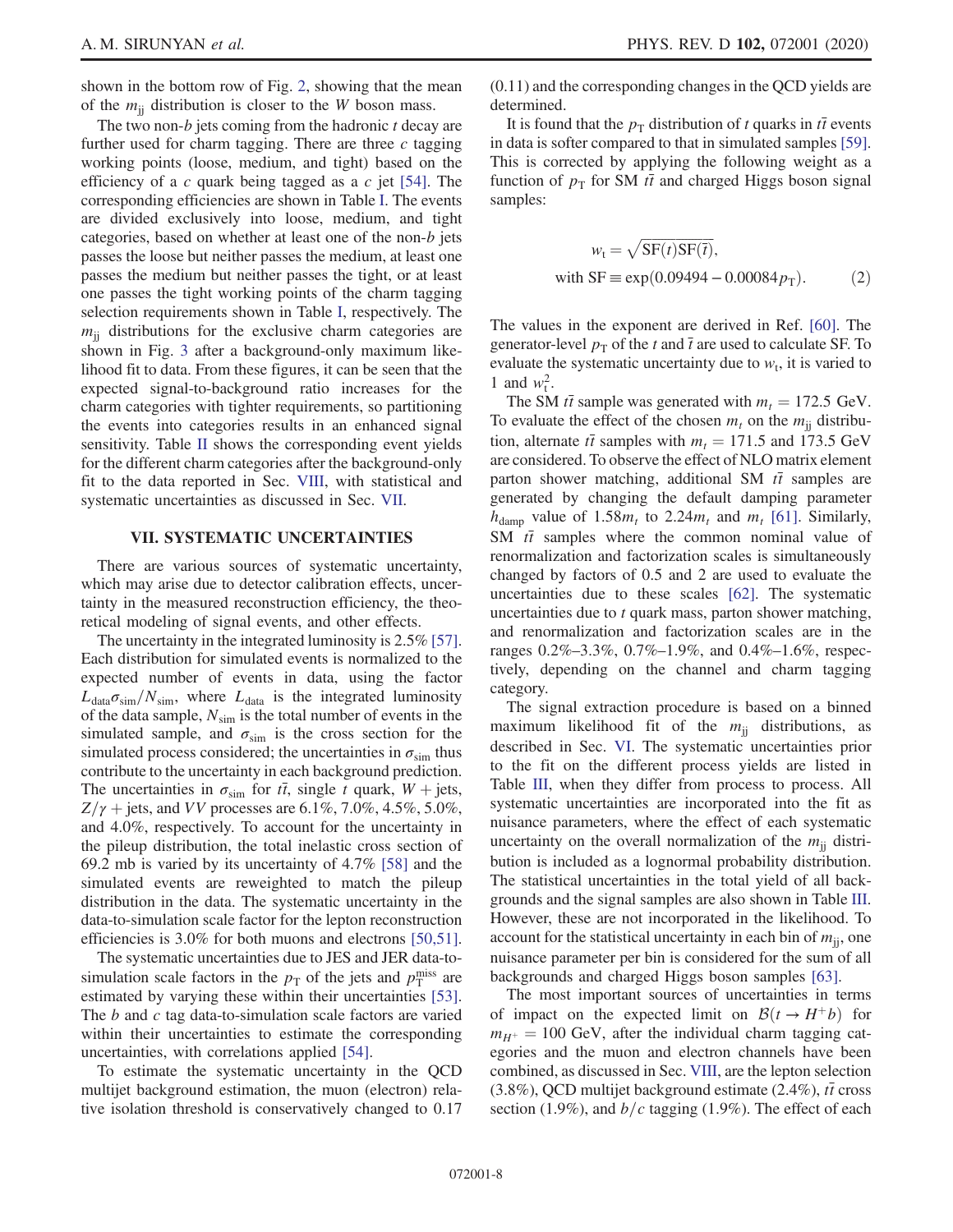| Category | Process                     | Pileup     | jet & $p_T^{\text{miss}}$ | $b \& c$ jets | Normalization | Statistical | $p_{\rm T}(t)$       |
|----------|-----------------------------|------------|---------------------------|---------------|---------------|-------------|----------------------|
| Loose    | $m_{H^+} = 100 \text{ GeV}$ | 0.6(1.1)   | 4.2 $(3.5)$               | 6.1 $(6.1)$   | 6.1(6.1)      | 1.0(1.2)    | 1.4(1.8)             |
|          | $t\bar{t}$                  | 0.9(1.1)   | 3.6(3.6)                  | 5.8(5.8)      | 6.1(6.1)      | 0.2(0.2)    | 1.5(1.9)             |
|          | Single $t$ quark            | 0.6(0.8)   | 4.9(5.4)                  | 6.5(6.6)      | 5.0(5.0)      | 0.7(0.8)    | $\ldots$ .           |
|          | $W + \text{jets}$           | 2.3(0.4)   | 13(6.9)                   | 10(10)        | 5.0(5.0)      | 3.9(4.5)    | $\ldots$             |
|          | $Z/\gamma$ + jets           | 1.8(2.4)   | 11(8.4)                   | 9.2(9.0)      | 4.5 $(4.5)$   | 5.7(4.2)    | $\cdots$             |
|          | VV                          | 1.5(7.9)   | 19(13)                    | 7.2(7.0)      | 4.0(4.0)      | 19(22)      | $\cdots$             |
|          | QCD multijet                | $\ldots$ . | $\ldots$                  | $\cdots$      | 10(10)        | 20(7.3)     | $\cdots$             |
| Medium   | $m_{H^+} = 100 \text{ GeV}$ | 0.4(0.3)   | 3.5(2.0)                  | 6.7(6.8)      | 6.1(6.1)      | 1.1(1.3)    | 1.6(1.9)             |
|          | $t\bar{t}$                  | 0.3(0.4)   | 3.0(3.0)                  | 7.3(7.3)      | 6.1(6.1)      | 0.2(0.3)    | 1.5(2.0)             |
|          | Single $t$ quark            | 0.3(0.1)   | 4.4 $(4.1)$               | 8.1(8.1)      | 5.0(5.0)      | 0.9(1.0)    | $\sim$ $\sim$ $\sim$ |
|          | $W + \text{jets}$           | 2.9(1.6)   | 14(6.8)                   | 12(11)        | 5.0(5.0)      | 4.8 $(5.7)$ | $\cdots$             |
|          | $Z/\gamma$ + jets           | 0.7(3.4)   | 9.0(11)                   | 12(11)        | 4.5(4.5)      | 5.9(5.9)    | $\cdots$             |
|          | VV                          | 0.6(4.4)   | 15(49)                    | 10(9.4)       | 4.0(4.0)      | 20(36)      | $\cdots$             |
|          | QCD multijet                | $\ldots$   | $\ldots$                  | $\cdots$      | 10(10)        | 19(9.4)     | $\cdots$             |
| Tight    | $m_{H^+} = 100 \text{ GeV}$ | 1.2(1.3)   | 2.2(3.0)                  | 9.2(9.2)      | 6.1 $(6.1)$   | 1.6(1.9)    | 1.4(1.8)             |
|          | $t\overline{t}$             | 0.9(1.0)   | 2.7(3.1)                  | 9.4(9.4)      | 6.1(6.1)      | 0.4(0.5)    | 1.4(1.8)             |
|          | Single $t$ quark            | 0.4(0.5)   | 4.3 $(4.5)$               | 9.8(9.8)      | 5.0(5.0)      | 1.8(2.1)    | $\sim$ $\sim$ $\sim$ |
|          | $W + jets$                  | 1.1(2.8)   | 23(3.4)                   | 13(13)        | 5.0(5.0)      | 12(14)      | $\cdots$             |
|          | $Z/\gamma$ + jets           | 3.7(2.7)   | 7.5(10)                   | 13(12)        | 4.5(4.5)      | 9.1(15)     | $\cdots$             |
|          | VV.                         | 2.3(8.9)   | 36(0.3)                   | 11(10)        | 4.0(4.0)      | 38 (100)    | $\cdots$             |
|          | QCD multijet                | $\ldots$ . | $\cdots$                  | $\cdots$      | 10(10)        | 47(17)      | $\cdots$             |

<span id="page-8-1"></span>TABLE III. Systematic and statistical uncertainties in the event yield for the different processes in percent, when they differ from process to process, prior to the fit to data, for the exclusive charm categories in the muon (electron) channel. The "..." indicates that the corresponding uncertainties are either not considered for the given process or too small to be measured.

of the remaining systematic uncertainties on the expected limit is estimated to be less than 0.3%.

The number of events in the background processes and the corresponding uncertainty bands shown in Fig. [3](#page-5-0) are obtained using a background-only fit to data. After the fit, several uncertainties (both statistical and systematic) are significantly anticorrelated, resulting in a reduction in the overall uncertainty. This is a feature of doing an extended maximum likelihood fit. The anticorrelations reflect the fact that while our analysis can constrain the background normalization with the statistical power of the data, it cannot distinguish as well between different sources which do not represent independent degrees of freedom in the model. Prior to the fit, as shown in Table [III](#page-8-1), they are either uncorrelated or positively correlated.

#### VIII. RESULTS

<span id="page-8-0"></span>After applying all selection requirements, the expected number of background events agrees with the data within the uncertainties. The absence of a charged Higgs boson signal in the data is characterized by setting exclusion limits on the branching fraction  $\mathcal{B}(t \to H^+b)$ . An asymptotic 95% CL limit on  $\mathcal{B}(t \to H^+b)$  is calculated using the CL<sub>s</sub> method [\[64,65\]](#page-13-9) with likelihood ratios [\[66\]:](#page-13-10)

$$
\tilde{q}_x = -2 \ln \frac{\mathcal{L}(\text{data}|x, \hat{\Theta}_x)}{\mathcal{L}(\text{data}|\hat{x}, \hat{\Theta})},\tag{3}
$$

<span id="page-8-2"></span>where the likelihood is defined as

$$
\mathcal{L}(\text{data}|x,\Theta) = \prod_{j=1}^{3} \prod_{i=1}^{N} \frac{N_{ij}(x,\Theta)^{n_{ij}}}{n_{ij}!} e^{-N_{ij}(x,\Theta)} \prod_{k} p(\tilde{\Theta}_k | \Theta_k).
$$
\n(4)

In this equation,  $x = \mathcal{B}(t \rightarrow H^+b)$  is the parameter of interest, the first product over  $j$  designates the three charm tagging categories, and i runs over the bins of the  $m_{ij}$ distributions shown in Fig. [3](#page-5-0). For a given mass bin  $i$  and charm tagging category *j*,  $n_{ij}$  is the observed number of events in that bin and charm tagging category, and  $N_{ij}(\Theta)$ is the expected number of events. The last term is the product over the individual nuisance parameters  $k$  of the probability density function  $p(\tilde{\Theta}_k|\Theta_k)$ , where  $\Theta_k$  is the value of the nuisance parameter. The estimators  $\hat{x}$  and  $\hat{\Theta}$ correspond to the global maximum of the likelihood defined in Eq. [\(4\).](#page-8-2) The expected number of events  $N_{ii}(\Theta)$  is given by, in the presence of signal,

<span id="page-8-3"></span>
$$
N_{ij}(x,\Theta) = 2x(1-x)N_{ij}^{i\overline{j}\rightarrow H^+W^-}(\Theta)
$$
  
+  $(1-x)^2N_{ij}^{i\overline{j}\rightarrow W^+W^+}(\Theta) + N_{ij}^{\text{other}}(\Theta),$  (5)

and in the absence,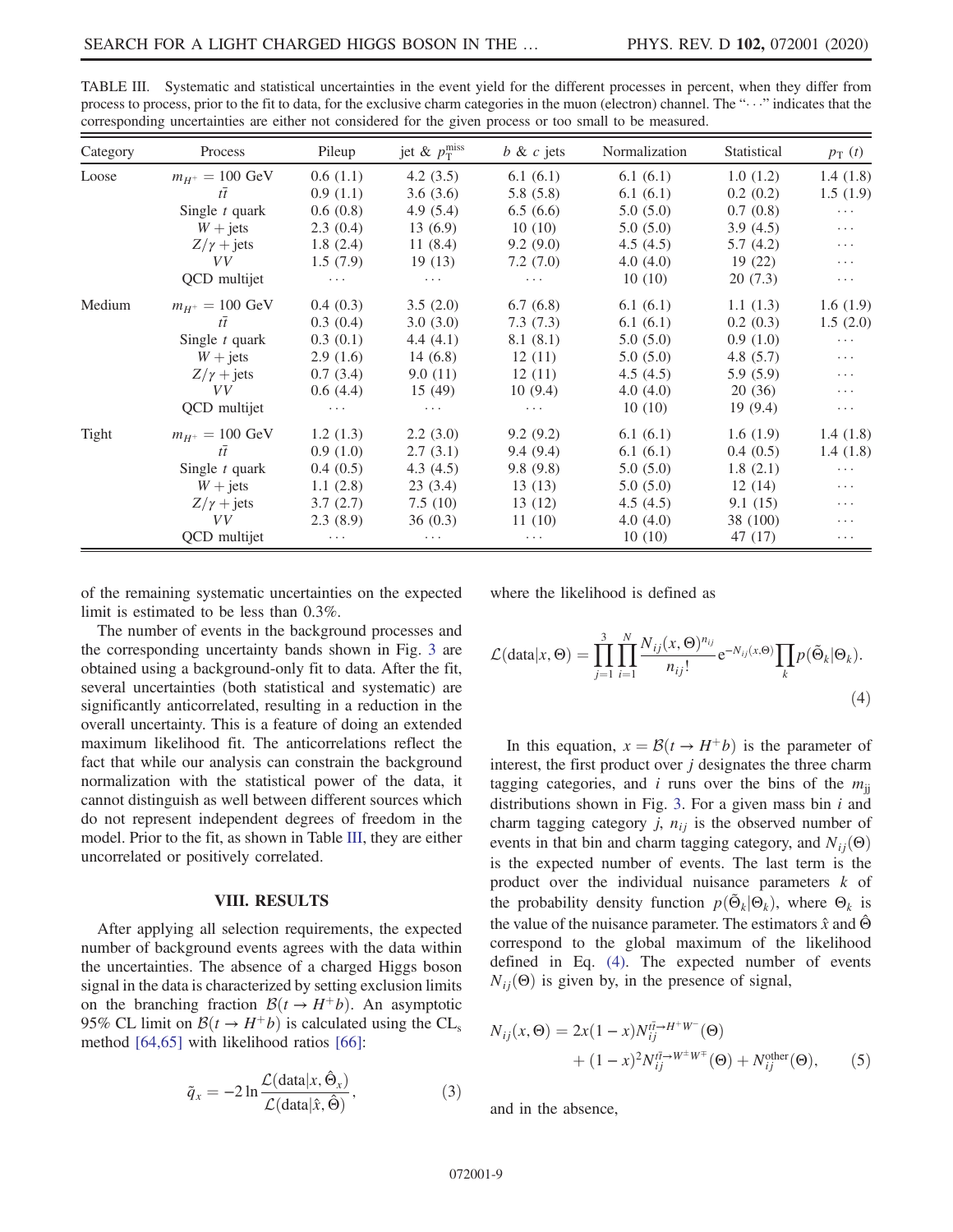<span id="page-9-0"></span>

FIG. 4. The expected and observed upper limit in % on  $\mathcal{B}(t \to H^+b)$  as a function of  $m_{H^+}$  using  $m_{ii}$  after the individual charm tagging categories have been combined, for the muon  $+$  jets (upper left) and electron  $+$  jets (upper right) channels and their combination (lower).

$$
N_{ij}(\Theta) = N_{ij}^{i\bar{i}\to W^{\pm}W^{\mp}}(\Theta) + N_{ij}^{\text{other}}(\Theta),\tag{6}
$$

where  $N_{ij}^{i\bar{i}\to H^+W^-}(\Theta)$  and  $N_{ij}^{i\bar{i}\to W^+W^+}(\Theta)$  are the number of events from the simulated signal process and the SM  $t\bar{t}$ process, respectively. Both are normalized to the expected  $t\bar{t}$  cross sections, as described in Sec. [III.](#page-2-0) The factor of 2 in Eq. [\(5\)](#page-8-3) is derived from the assumption that the event yield and  $\mathcal{B}(t \to H^-\bar{b})$  for  $H^-$  are the same as those of  $H^+$ .

The exclusion limits on  $\mathcal{B}(t \to H^+b)$  as a function of charged Higgs boson mass using the  $m_{ij}$  distribution in the range 15–165 GeV and combining different exclusive event categories based on charm tagging are shown in Fig. [4](#page-9-0) and in Tables [IV](#page-10-1) and [V.](#page-10-2) Among the individual categories, the expected limits from the exclusive medium category are most stringent, followed by those from the exclusive loose and tight categories. By construction, the exclusion limits on  $\mathcal{B}(\bar{t} \to H^-\bar{b})$  are the same as those on  $\mathcal{B}(t \to H^+b)$ .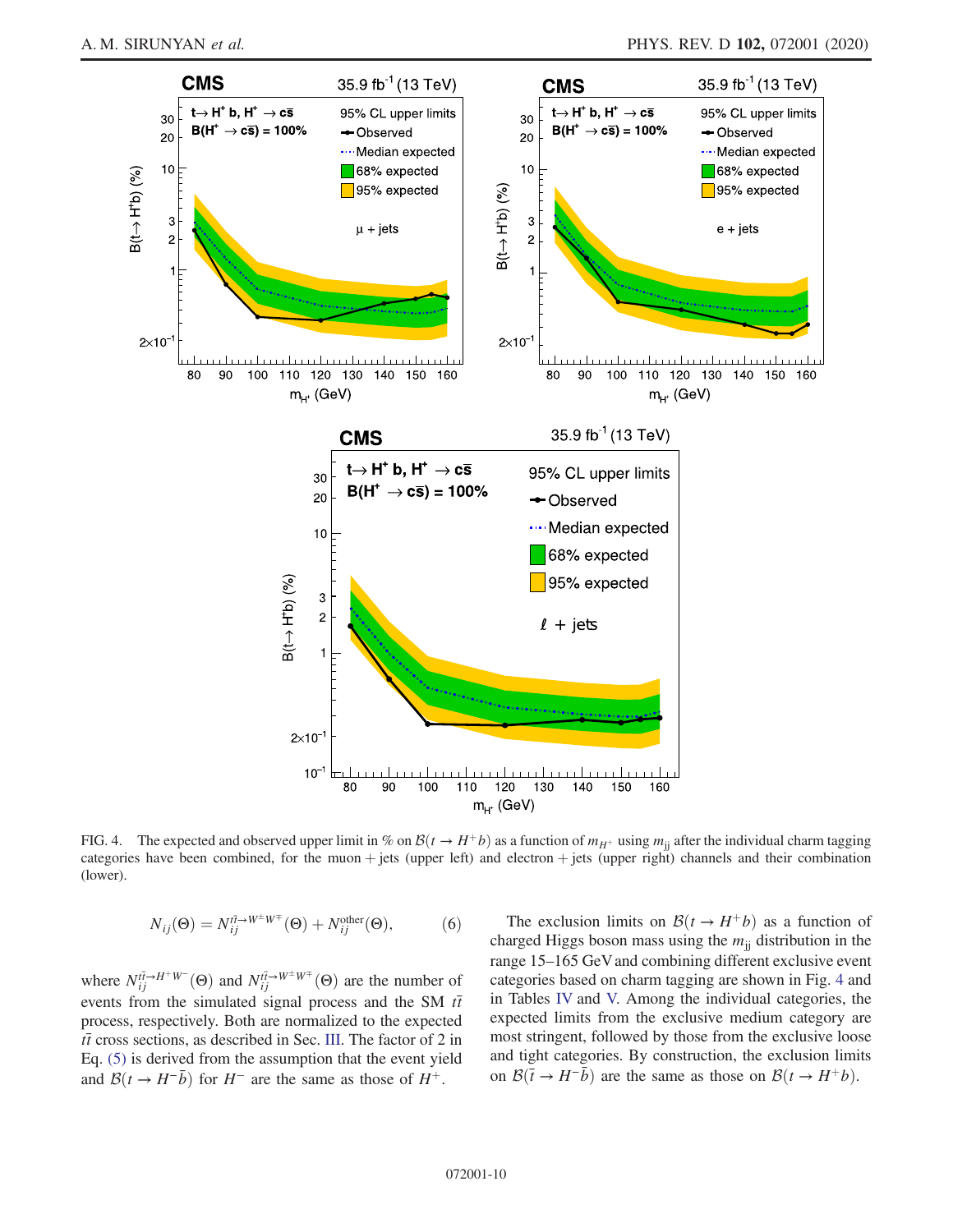|                 | Expected   |            |            |            |            |            |
|-----------------|------------|------------|------------|------------|------------|------------|
| $m_{H^+}$ (GeV) | $-2\sigma$ | $-1\sigma$ | Median     | $+1\sigma$ | $+2\sigma$ | Observed   |
| 80              | 1.58(1.96) | 2.10(2.61) | 2.95(3.63) | 4.16(5.10) | 5.61(6.84) | 2.44(2.77) |
| 90              | 0.69(0.79) | 0.92(1.06) | 1.28(1.47) | 1.79(2.05) | 2.39(2.74) | 0.72(1.38) |
| 100             | 0.35(0.42) | 0.46(0.56) | 0.64(0.77) | 0.90(1.08) | 1.19(1.43) | 0.34(0.53) |
| 120             | 0.24(0.28) | 0.32(0.37) | 0.44(0.52) | 0.61(0.72) | 0.82(0.95) | 0.32(0.44) |
| 140             | 0.21(0.24) | 0.28(0.32) | 0.39(0.44) | 0.54(0.61) | 0.72(0.81) | 0.47(0.32) |
| 150             | 0.20(0.23) | 0.27(0.31) | 0.37(0.43) | 0.52(0.60) | 0.69(0.80) | 0.52(0.26) |
| 155             | 0.20(0.23) | 0.27(0.31) | 0.38(0.42) | 0.53(0.60) | 0.71(0.80) | 0.57(0.26) |
| 160             | 0.22(0.26) | 0.30(0.35) | 0.42(0.48) | 0.59(0.68) | 0.80(0.92) | 0.53(0.32) |

<span id="page-10-1"></span>TABLE IV. Expected and observed 95% CL exclusion limits in percent on  $\mathcal{B}(t \to H^+b)$  in the muon + jets (electron + jets) channel, after the individual charm tagging categories have been combined.

<span id="page-10-2"></span>TABLE V. Expected and observed 95% CL exclusion limits in percent on  $\mathcal{B}(t \to H^+b)$ , after the individual charm tagging categories and the muon and electron channels have been combined.

| $m_{H^+}$ (GeV) | $-2\sigma$ | $-1\sigma$ | Median | $+1\sigma$ | $+2\sigma$ | Observed |
|-----------------|------------|------------|--------|------------|------------|----------|
| 80              | 1.29       | 1.72       | 2.39   | 3.36       | 4.50       | 1.68     |
| 90              | 0.54       | 0.72       | 0.99   | 1.38       | 1.84       | 0.60     |
| 100             | 0.28       | 0.37       | 0.51   | 0.71       | 0.94       | 0.25     |
| 120             | 0.19       | 0.25       | 0.35   | 0.49       | 0.64       | 0.25     |
| 140             | 0.17       | 0.22       | 0.31   | 0.42       | 0.56       | 0.28     |
| 150             | 0.16       | 0.21       | 0.29   | 0.41       | 0.54       | 0.26     |
| 155             | 0.16       | 0.21       | 0.29   | 0.41       | 0.54       | 0.28     |
| 160             | 0.17       | 0.23       | 0.32   | 0.45       | 0.61       | 0.29     |

## IX. SUMMARY

<span id="page-10-0"></span>A search for a light charged Higgs boson produced by top quark decay has been performed in the muon  $+$  jets and electron + jets channels at  $\sqrt{s} = 13$  TeV, using a data sample corresponding to an integrated luminosity of 35.9 fb<sup>−</sup><sup>1</sup>. The observed and predicted number of events from standard model processes are in agreement within the uncertainties. An exclusion limit at 95% confidence level on the branching fraction  $\mathcal{B}(t \to H^+b)$  has been computed by assuming  $\mathcal{B}(H^+ \to c\bar{s}) = 100\%$ . The observed exclusion limits are in the range, for a charged Higgs boson mass between 80 and 160 GeV, 2.44%–0.32%, 2.77%–0.26%, and  $1.68\%$  –0.25% for the muon + jets, electron + jets, and the combination of the two channels, respectively. These are the first results from the LHC at  $\sqrt{s} = 13$  TeV for the above final states and represent an improvement by a factor of approximately 4 over the previous results at  $\sqrt{s} = 8$  TeV.

## ACKNOWLEDGMENTS

We congratulate our colleagues in the CERN accelerator departments for the excellent performance of the LHC and thank the technical and administrative staffs at CERN and at other CMS institutes for their contributions to the success of the CMS effort. In addition, we gratefully acknowledge the computing centers and personnel of the Worldwide LHC Computing Grid for delivering so effectively the computing infrastructure essential to our analyses. Finally, we acknowledge the enduring support for the construction and operation of the LHC and the CMS detector provided by the following funding agencies: BMBWF and FWF (Austria); FNRS and FWO (Belgium); CNPq, CAPES, FAPERJ, FAPERGS, and FAPESP (Brazil); MES (Bulgaria); CERN; CAS, MoST, and NSFC (China); COLCIENCIAS (Colombia); MSES and CSF (Croatia); RPF (Cyprus); SENESCYT (Ecuador); MoER, ERC IUT, PUT and ERDF (Estonia); Academy of Finland, MEC, and HIP (Finland); CEA and CNRS/IN2P3 (France); BMBF, DFG, and HGF (Germany); GSRT (Greece); NKFIA (Hungary); DAE and DST (India); IPM (Iran); SFI (Ireland); INFN (Italy); MSIP and NRF (Republic of Korea); MES (Latvia); LAS (Lithuania); MOE and UM (Malaysia); BUAP, CINVESTAV, CONACYT, LNS, SEP, and UASLP-FAI (Mexico); MOS (Montenegro); MBIE (New Zealand); PAEC (Pakistan); MSHE and NSC (Poland); FCT (Portugal); JINR (Dubna); MON, RosAtom, RAS, RFBR, and NRC KI (Russia); MESTD (Serbia); SEIDI, CPAN, PCTI, and FEDER (Spain); MOSTR (Sri Lanka); Swiss Funding Agencies (Switzerland); MST (Taipei); ThEPCenter, IPST, STAR,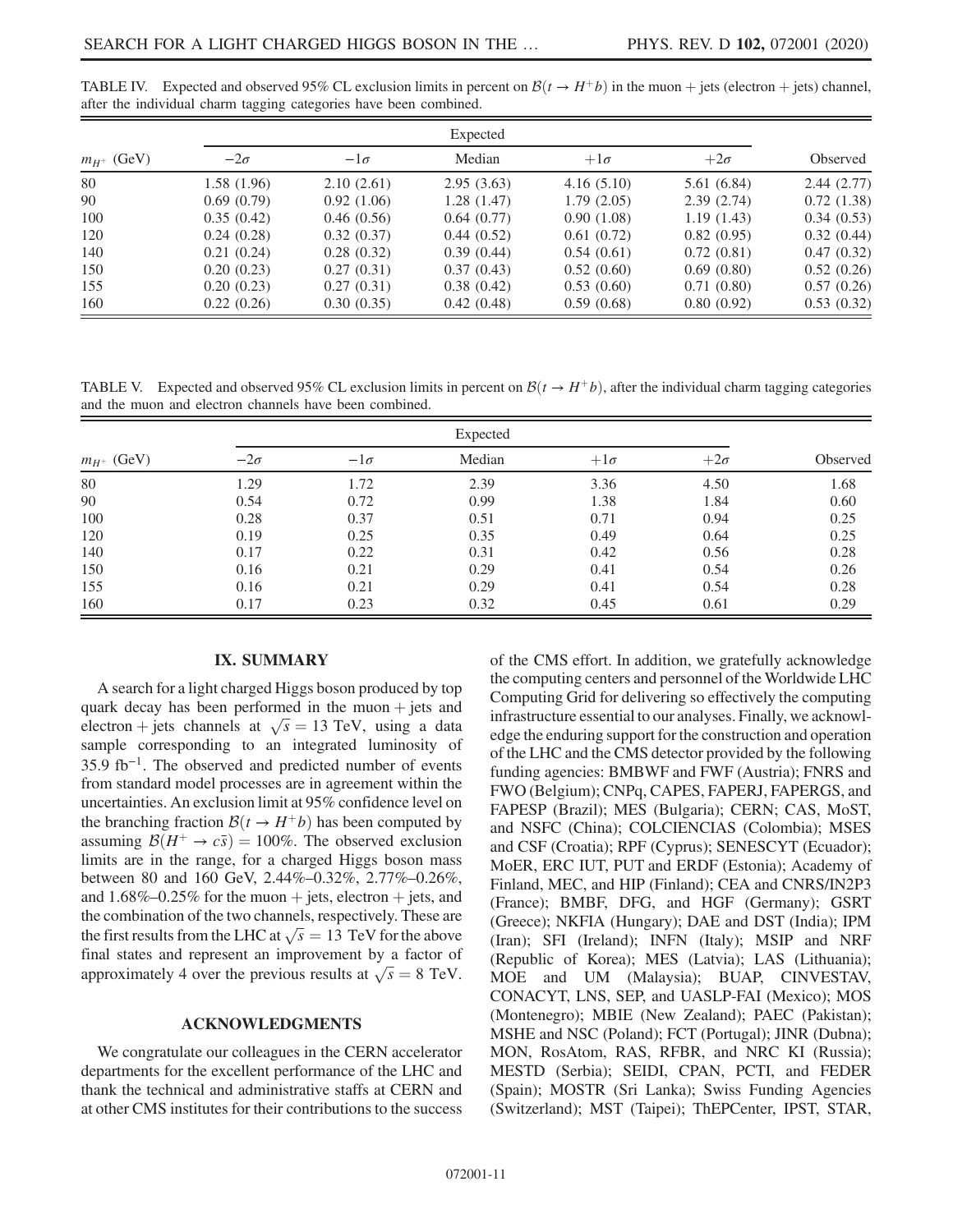and NSTDA (Thailand); TUBITAK and TAEK (Turkey); NASU (Ukraine); STFC (United Kingdom); DOE and NSF (USA). Individuals have received support from the Marie-Curie program and the European Research Council and Horizon 2020 Grant, Contracts No. 675440, No. 752730, and No. 765710 (European Union); the Leventis Foundation; the A. P. Sloan Foundation; the Alexander von Humboldt Foundation; the Belgian Federal Science Policy Office; the Fonds pour la Formation  $\dot{a}$  la Recherche dans l'Industrie et dans l'Agriculture (FRIA-Belgium); the Agentschap voor Innovatie door Wetenschap en Technologie (IWT-Belgium); the F.R.S.-FNRS and FWO (Belgium) under the "Excellence of Science—EOS"—be.h Project No. 30820817; the Beijing Municipal Science and Technology Commission, No. Z191100007219010; the Ministry of Education, Youth and Sports (MEYS) of the Czech Republic; the Deutsche Forschungsgemeinschaft (DFG) under Germany's Excellence Strategy—EXC 2121 "Quantum Universe"—390833306; the Lendület ("Momentum") Program and the János Bolyai Research Scholarship of the Hungarian Academy of Sciences, the New National Excellence Program ÚNKP, the NKFIA research Grants No. 123842, No. 123959, No. 124845, No. 124850, No. 125105, No. 128713, No. 128786, and No. 129058 (Hungary); the Council of Science and Industrial Research, India; the HOMING PLUS program of the Foundation for Polish Science, cofinanced from European Union, Regional Development Fund, the Mobility Plus program of the Ministry of Science and Higher Education, the National Science Center (Poland), Contracts No. Harmonia 2014/14/M/ST2/00428, No. Opus 2014/13/B/ST2/02543, No. 2014/15/B/ST2/03998, and No. 2015/19/B/ST2/02861, Sonata-bis 2012/07/E/ST2/ 01406; the National Priorities Research Program by Qatar National Research Fund; the Ministry of Science and Education, Grant No. 14.W03.31.0026 (Russia); the Tomsk Polytechnic University Competitiveness Enhancement Program and "Nauka" Project No. FSWW-2020-0008 (Russia); the Programa Estatal de Fomento de la Investigación Científica y Técnica de Excelencia María de Maeztu, Grant No. MDM-2015-0509 and the Programa Severo Ochoa del Principado de Asturias; the Thalis and Aristeia programs cofinanced by EU-ESF and the Greek NSRF; the Rachadapisek Sompot Fund for Postdoctoral Fellowship, Chulalongkorn University and the Chulalongkorn Academic into Its 2nd Century Project Advancement Project (Thailand); the Kavli Foundation; the Nvidia Corporation; the SuperMicro Corporation; the Welch Foundation, Contract No. C-1845; and the Weston Havens Foundation (USA).

- <span id="page-11-0"></span>[1] ATLAS Collaboration, Observation of a new particle in the search for the standard model Higgs boson with the ATLAS detector at the LHC, [Phys. Lett. B](https://doi.org/10.1016/j.physletb.2012.08.020) 716, 1 (2012).
- <span id="page-11-1"></span>[2] CMS Collaboration, Observation of a new boson at a mass of 125 GeV with the CMS experiment at the LHC, [Phys.](https://doi.org/10.1016/j.physletb.2012.08.021) Lett. B 716[, 30 \(2012\)](https://doi.org/10.1016/j.physletb.2012.08.021).
- [3] CMS Collaboration, Observation of a new boson with mass near 125 GeV in *pp* collisions at  $\sqrt{s} = 7$  and 8 TeV, [J. High](https://doi.org/10.1007/JHEP06(2013)081) [Energy Phys. 06 \(2013\) 081.](https://doi.org/10.1007/JHEP06(2013)081)
- <span id="page-11-2"></span>[4] G. C. Branco, P. M. Ferreira, L. Lavoura, M. N. Rebelo, M. Sher, and J. P. Silva, Theory and phenomenology of two-Higgs-doublet models, [Phys. Rep.](https://doi.org/10.1016/j.physrep.2012.02.002) 516, 1 (2012).
- <span id="page-11-3"></span>[5] S. P. Martin, A supersymmetry primer, in *Perspectives on* Supersymmetry II (World Scientific, 1997), p. 1.
- [6] Yu. A. Golfand and E. P. Likhtman, Extension of the algebra of Poincar´e group generators and violation of P invariance, JETP Lett. 13[, 323 \(1971\)](https://doi.org/10.1142/9789814542340_0001).
- [7] J. Wess and B. Zumino, Supergauge transformations in four dimensions, [Nucl. Phys.](https://doi.org/10.1016/0550-3213(74)90355-1) 70, 39 (1974).
- <span id="page-11-4"></span>[8] P. A. R. Ade *et al.* (Planck Collaboration), Planck 2013 results. XVI. Cosmological parameters, [Astron. Astrophys.](https://doi.org/10.1051/0004-6361/201321591) 571[, A16 \(2014\).](https://doi.org/10.1051/0004-6361/201321591)
- [9] P. A. R. Ade et al. (Planck Collaboration), Planck 2013 results. I. Overview of products and scientific results, [Astron. Astrophys.](https://doi.org/10.1051/0004-6361/201321529) 571, A1 (2014).
- <span id="page-11-5"></span>[10] N. Arkani-Hamed, S. Dimopoulos, and G. R. Dvali, The hierarchy problem and new dimensions at a millimeter, [Phys. Lett. B](https://doi.org/10.1016/S0370-2693(98)00466-3) 429, 263 (1998).
- <span id="page-11-6"></span>[11] M. Aoki, S. Kanemura, K. Tsumura, and K. Yagyu, Models of Yukawa interaction in the two Higgs doublet model, and their collider phenomenology, [Phys. Rev. D](https://doi.org/10.1103/PhysRevD.80.015017) 80, 015017 [\(2009\).](https://doi.org/10.1103/PhysRevD.80.015017)
- [12] E. Ma, D. P. Roy, and J. Wudka, Enhanced Three-Body Decay of the Charged Higgs Boson, [Phys. Rev. Lett.](https://doi.org/10.1103/PhysRevLett.80.1162) 80, [1162 \(1998\)](https://doi.org/10.1103/PhysRevLett.80.1162).
- <span id="page-11-7"></span>[13] P. Achard et al. (L3 Collaboration), Search for charged Higgs bosons at LEP, [Phys. Lett. B](https://doi.org/10.1016/j.physletb.2003.09.057) 575, 208 (2003).
- [14] A. Heister et al. (ALEPH Collaboration), Search for charged Higgs bosons in  $e^+e^-$  collisions at energies up to  $\sqrt{s}$  = 209 GeV, [Phys. Lett. B](https://doi.org/10.1016/S0370-2693(02)02380-8) 543, 1 (2002).
- [15] J. Abdallah et al. (DELPHI Collaboration), Search for charged Higgs bosons at LEP in general two Higgs doublet models, [Eur. Phys. J. C](https://doi.org/10.1140/epjc/s2004-01732-6) 34, 399 (2004).
- <span id="page-11-8"></span>[16] ALEPH, DELPHI, L3, and OPAL Collaborations and LEP working group on Higgs boson searches, Search for charged Higgs bosons: Combined results using LEP data, [Eur. Phys.](https://doi.org/10.1140/epjc/s10052-013-2463-1) J. C 73[, 2463 \(2013\)](https://doi.org/10.1140/epjc/s10052-013-2463-1).
- <span id="page-11-9"></span>[17] G. Abbiendi et al. (OPAL Collaboration), Search for charged Higgs bosons in  $e^+e^-$  collisions at  $\sqrt{s} = 189-209$  GeV, [Eur. Phys. J. C](https://doi.org/10.1140/epjc/s10052-012-2076-0) 72, 2076 (2012).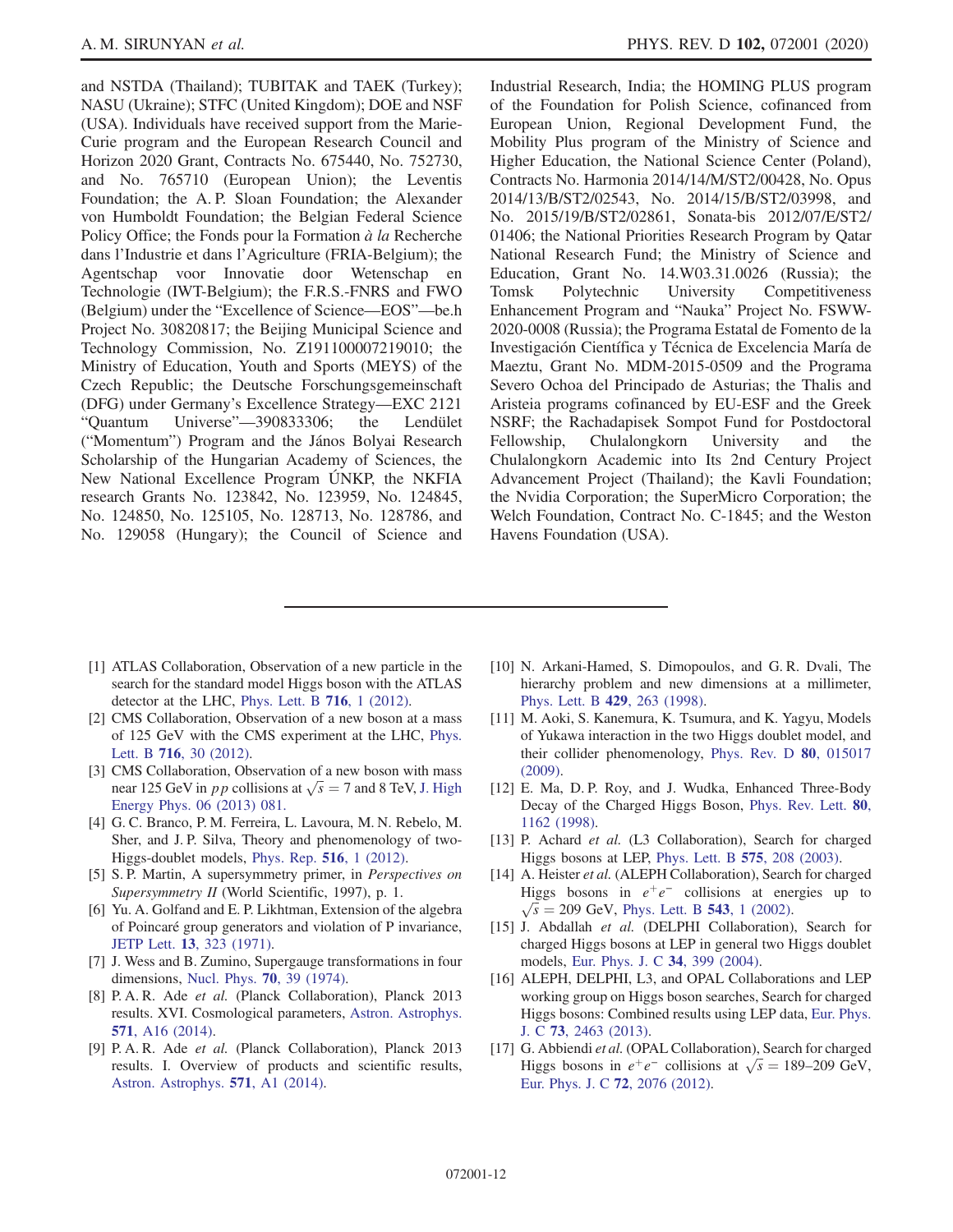- <span id="page-12-0"></span>[18] T. Aaltonen et al. (CDF Collaboration), Search for Charged Higgs Bosons in Decays of Top Quarks in  $p\bar{p}$  Collisions at  $\sqrt{s}$  = 1.96 TeV, Phys. Rev. Lett. 103[, 101803 \(2009\).](https://doi.org/10.1103/PhysRevLett.103.101803)
- <span id="page-12-1"></span>[19] V. M. Abazov et al. (D0 Collaboration), Search for charged Higgs bosons in top quark decays, [Phys. Lett. B](https://doi.org/10.1016/j.physletb.2009.11.016) 682, 278 [\(2009\).](https://doi.org/10.1016/j.physletb.2009.11.016)
- <span id="page-12-2"></span>[20] ATLAS Collaboration, Search for charged Higgs bosons decaying via  $H^{\pm} \rightarrow \tau^{\pm} \nu$  in fully hadronic final states using pp collision data at  $\sqrt{s} = 8$  TeV with the ATLAS detector, [J. High Energy Phys. 03 \(2015\) 088.](https://doi.org/10.1007/JHEP03(2015)088)
- <span id="page-12-3"></span>[21] CMS Collaboration, Search for a charged Higgs boson in pp collisions at  $\sqrt{s} = 8$  TeV, [J. High Energy Phys. 11](https://doi.org/10.1007/JHEP11(2015)018) [\(2015\) 018.](https://doi.org/10.1007/JHEP11(2015)018)
- <span id="page-12-4"></span>[22] ATLAS Collaboration, Search for a light charged Higgs boson in the decay channel  $H^+ \rightarrow c\bar{s}$  in  $t\bar{t}$  events using pp collisions at  $\sqrt{s} = 7$  TeV with the ATLAS detector, [Eur.](https://doi.org/10.1140/epjc/s10052-013-2465-z) Phys. J. C 73[, 2465 \(2013\).](https://doi.org/10.1140/epjc/s10052-013-2465-z)
- <span id="page-12-28"></span>[23] CMS Collaboration, Search for a light charged Higgs boson decaying to  $c\bar{s}$  in pp collisions at  $\sqrt{s} = 8$  TeV, [J. High](https://doi.org/10.1007/JHEP12(2015)178) [Energy Phys. 12 \(2015\) 178.](https://doi.org/10.1007/JHEP12(2015)178)
- <span id="page-12-5"></span>[24] CMS Collaboration, Search for a charged Higgs boson decaying to charm and bottom quarks in proton-proton collisions at  $\sqrt{s} = 8$  TeV, [J. High Energy Phys. 11 \(2018\)](https://doi.org/10.1007/JHEP11(2018)115) [115.](https://doi.org/10.1007/JHEP11(2018)115)
- <span id="page-12-6"></span>[25] ATLAS Collaboration, Search for charged Higgs bosons produced in association with a top quark and decaying via  $H^{\pm} \rightarrow \tau \nu$  using pp collision data recorded at  $\sqrt{s} = 13$  TeV by the ATLAS detector, [Phys. Lett. B](https://doi.org/10.1016/j.physletb.2016.06.017) 759, 555 (2016).
- <span id="page-12-7"></span>[26] ATLAS Collaboration, Search for charged Higgs bosons decaying via  $H^{\pm} \rightarrow \tau^{\pm} \nu_{\tau}$  in the  $\tau$  + jets and  $\tau$  + lepton final states with 36 fb<sup>-1</sup> of pp collision data recorded at  $\sqrt{s}$  = 13 TeV with the ATLAS experiment, [J. High Energy](https://doi.org/10.1007/JHEP09(2018)139) [Phys. 09 \(2018\) 139.](https://doi.org/10.1007/JHEP09(2018)139)
- <span id="page-12-8"></span>[27] ATLAS Collaboration, Search for charged Higgs bosons decaying into top and bottom quarks at  $\sqrt{s} = 13$  TeV with the ATLAS detector, [J. High Energy Phys. 11 \(2018\) 085.](https://doi.org/10.1007/JHEP11(2018)085)
- [28] CMS Collaboration, Search for a Light Charged Higgs Boson Decaying to a W boson and a CP-odd Higgs Boson in Final States with  $e\mu\mu$  or  $\mu\mu\mu$  in Proton-Proton Collisions at  $\sqrt{s}$  = 13 TeV, Phys. Rev. Lett. 123[, 131802 \(2019\).](https://doi.org/10.1103/PhysRevLett.123.131802)
- [29] CMS Collaboration, Search for Charged Higgs Bosons Produced via Vector Boson Fusion and Decaying into a pair of W and Z Bosons Using pp Collisions at  $\sqrt{s}$  = 13 TeV, Phys. Rev. Lett. 119[, 141802 \(2017\).](https://doi.org/10.1103/PhysRevLett.119.141802)
- [30] CMS Collaboration, Search for charged Higgs bosons in the  $H^{\pm} \rightarrow \tau^{\pm} \nu_{\tau}$  decay channel in proton-proton collisions at  $\sqrt{s}$  = 13 TeV, [J. High Energy Phys. 07 \(2019\) 142.](https://doi.org/10.1007/JHEP07(2019)142)
- <span id="page-12-10"></span><span id="page-12-9"></span>[31] CMS Collaboration, The CMS trigger system, [J. Instrum.](https://doi.org/10.1088/1748-0221/12/01/P01020) 12[, P01020 \(2017\)](https://doi.org/10.1088/1748-0221/12/01/P01020).
- <span id="page-12-11"></span>[32] CMS Collaboration, The CMS experiment at the CERN LHC, J. Instrum. 3[, S08004 \(2008\).](https://doi.org/10.1088/1748-0221/3/08/S08004)
- [33] J. Alwall, R. Frederix, S. Frixione, V. Hirschi, F. Maltoni, O. Mattelaer, H. S. Shao, T. Stelzer, P. Torrielli, and M. Zaro, The automated computation of tree-level and next-to-leading order differential cross sections, and their matching to parton shower simulations, [J. High Energy Phys. 07 \(2014\)](https://doi.org/10.1007/JHEP07(2014)079) [079.](https://doi.org/10.1007/JHEP07(2014)079)
- <span id="page-12-12"></span>[34] S. Frixione, P. Nason, and C. Oleari, Matching NLO QCD computations with parton shower simulations: The POWHEG method, [J. High Energy Phys. 11 \(2007\) 070.](https://doi.org/10.1088/1126-6708/2007/11/070)
- [35] P. Nason, A new method for combining NLO QCD with shower Monte Carlo algorithms, [J. High Energy Phys. 11](https://doi.org/10.1088/1126-6708/2004/11/040) [\(2004\) 040.](https://doi.org/10.1088/1126-6708/2004/11/040)
- [36] S. Alioli, P. Nason, C. Oleari, and E. Re, A general framework for implementing NLO calculations in shower Monte Carlo programs: The POWHEG BOX, [J. High Energy](https://doi.org/10.1007/JHEP06(2010)043) [Phys. 06 \(2010\) 043.](https://doi.org/10.1007/JHEP06(2010)043)
- <span id="page-12-13"></span>[37] R. D. Ball et al. (NNPDF Collaboration), Parton distributions from high-precision collider data, [Eur. Phys. J. C](https://doi.org/10.1140/epjc/s10052-017-5199-5) 77, [663 \(2017\)](https://doi.org/10.1140/epjc/s10052-017-5199-5).
- <span id="page-12-14"></span>[38] T. Sjöstrand, S. Ask, J. R. Christiansen, R. Corke, N. Desai, P. Ilten, S. Mrenna, S. Prestel, C. O. Rasmussen, and P. Z. Skands, An introduction to PYTHIA8.2, [Comput. Phys.](https://doi.org/10.1016/j.cpc.2015.01.024) Commun. 191[, 159 \(2015\)](https://doi.org/10.1016/j.cpc.2015.01.024).
- <span id="page-12-15"></span>[39] CMS Collaboration, Event generator tunes obtained from underlying event and multiparton scattering measurements, [Eur. Phys. J. C](https://doi.org/10.1140/epjc/s10052-016-3988-x) 76, 155 (2016).
- <span id="page-12-16"></span>[40] S. Agostinelli et al. (GEANT4 Collaboration), GEANT4—A simulation toolkit, [Nucl. Instrum. Methods Phys. Res., Sect.](https://doi.org/10.1016/S0168-9002(03)01368-8) A 506[, 250 \(2003\).](https://doi.org/10.1016/S0168-9002(03)01368-8)
- <span id="page-12-17"></span>[41] M. Beneke, P. Falgari, S. Klein, and C. Schwinn, Hadronic top-quark pair production with NNLL threshold resummation, Nucl. Phys. B855[, 695 \(2012\)](https://doi.org/10.1016/j.nuclphysb.2011.10.021).
- <span id="page-12-18"></span>[42] M. Tanabashi et al. (Particle Data Group), Review of particle physics, Phys. Rev. D 98[, 030001 \(2018\).](https://doi.org/10.1103/PhysRevD.98.030001)
- <span id="page-12-19"></span>[43] S. Alioli, P. Nason, C. Oleari, and E. Re, NLO single-top production matched with shower in POWHEG: s- and t-channel contributions, [J. High Energy Phys. 09 \(2009\)](https://doi.org/10.1088/1126-6708/2009/09/111) [111;](https://doi.org/10.1088/1126-6708/2009/09/111) Erratum, [J. High Energy Phys. 02 \(2010\) 011.](https://doi.org/10.1007/JHEP02(2010)011)
- [44] E. Re, Single-top Wt-channel production matched with parton showers using the POWHEG method, [Eur. Phys. J.](https://doi.org/10.1140/epjc/s10052-011-1547-z) C 71[, 1547 \(2011\)](https://doi.org/10.1140/epjc/s10052-011-1547-z).
- <span id="page-12-20"></span>[45] J. Alwall, S. Höche, F. Krauss, N. Lavesson, L. Lönnblad, F. Maltoni, M. L. Mangano, M. Moretti, C. G. Papadopoulos, F. Piccinini, S. Schumann, M. Treccani, J. Winter, and M. Worek, Comparative study of various algorithms for the merging of parton showers and matrix elements in hadronic collisions, [Eur. Phys. J. C](https://doi.org/10.1140/epjc/s10052-007-0490-5) 53, 473 (2008).
- <span id="page-12-21"></span>[46] CMS Collaboration, Particle-flow reconstruction and global event description with the CMS detector, [J. Instrum.](https://doi.org/10.1088/1748-0221/12/10/P10003) 12, [P10003 \(2017\)](https://doi.org/10.1088/1748-0221/12/10/P10003).
- <span id="page-12-22"></span>[47] CMS Collaboration, Description and performance of track and primary-vertex reconstruction with the CMS tracker, [J.](https://doi.org/10.1088/1748-0221/9/10/P10009) Instrum. 9[, P10009 \(2014\).](https://doi.org/10.1088/1748-0221/9/10/P10009)
- <span id="page-12-23"></span>[48] M. Cacciari, G. P. Salam, and G. Soyez, The anti- $k_T$ jet clustering algorithm, [J. High Energy Phys. 04 \(2008\)](https://doi.org/10.1088/1126-6708/2008/04/063) [063.](https://doi.org/10.1088/1126-6708/2008/04/063)
- <span id="page-12-24"></span>[49] M. Cacciari, G. P. Salam, and G. Soyez, FastJet user manual, [Eur. Phys. J. C](https://doi.org/10.1140/epjc/s10052-012-1896-2) 72, 1896 (2012).
- [50] CMS Collaboration, Performance of the CMS muon detector and muon reconstruction with proton-proton collisions at  $\sqrt{s} = 13$  TeV, J. Instrum. 13[, P06015 \(2018\)](https://doi.org/10.1088/1748-0221/13/06/P06015).
- <span id="page-12-25"></span>[51] CMS Collaboration, Performance of electron reconstruction and selection with the CMS detector in proton-proton collisions at  $\sqrt{s} = 8$  TeV, J. Instrum. 10[, P06005 \(2015\)](https://doi.org/10.1088/1748-0221/10/06/P06005).
- <span id="page-12-27"></span><span id="page-12-26"></span>[52] A. M. Polyakov, Quark confinement and topology of gauge groups, Nucl. Phys. B120[, 429 \(1977\)](https://doi.org/10.1016/0550-3213(77)90086-4).
- [53] CMS Collaboration, Jet energy scale and resolution in the CMS experiment in pp collisions at 8 TeV, [J. Instrum.](https://doi.org/10.1088/1748-0221/12/02/P02014) 12, [P02014 \(2017\)](https://doi.org/10.1088/1748-0221/12/02/P02014).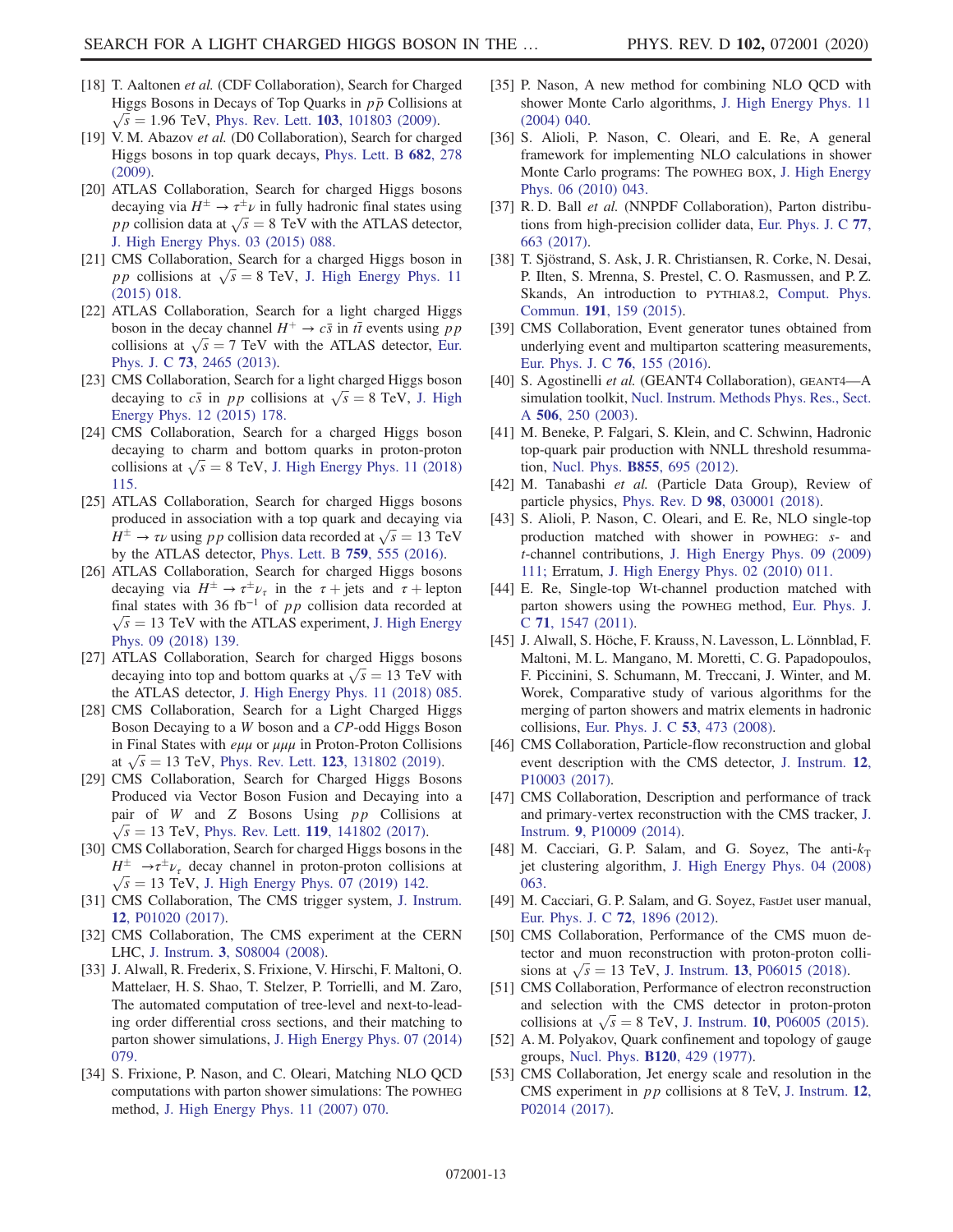- <span id="page-13-0"></span>[54] CMS Collaboration, Identification of heavy-flavour jets with the CMS detector in  $pp$  collisions at 13 TeV, [J.](https://doi.org/10.1088/1748-0221/13/05/P05011) Instrum. 13[, P05011 \(2018\)](https://doi.org/10.1088/1748-0221/13/05/P05011).
- [55] M. Cacciari and G. P. Salam, Pileup subtraction using jet areas, [Phys. Lett. B](https://doi.org/10.1016/j.physletb.2007.09.077) 659, 119 (2008).
- <span id="page-13-1"></span>[56] J. D'Hondt, S. Lowette, O. L. Buchmüller, S. Cucciarelli, F.-P. Schilling, M. Spiropulu, S. Paktinat-Mehdiabadi, D. Benedetti, and L. Pape, Fitting of event topologies with external kinematic constraints in CMS, CMS Note, Report No. 2006/023, 2006.
- <span id="page-13-2"></span>[57] CMS Collaboration, CMS luminosity measurements for the 2016 data taking period, CMS Physics Analysis Summary, Report No. CMS-PAS-LUM-17-001, 2017.
- <span id="page-13-3"></span>[58] CMS Collaboration, Measurement of the inelastic protonproton cross section at  $\sqrt{s} = 13$  TeV, [J. High Energy Phys.](https://doi.org/10.1007/JHEP07(2018)161) [07 \(2018\) 161.](https://doi.org/10.1007/JHEP07(2018)161)
- <span id="page-13-4"></span>[59] CMS Collaboration, Measurement of differential cross sections for top quark pair production using the lepton  $+$ jets final state in proton-proton collisions at 13 TeV, [Phys.](https://doi.org/10.1103/PhysRevD.95.092001) Rev. D 95[, 092001 \(2017\)](https://doi.org/10.1103/PhysRevD.95.092001).
- <span id="page-13-5"></span>[60] CMS Collaboration, Measurements of  $t\bar{t}$  differential cross sections in proton-proton collisions at  $\sqrt{s} = 13$  tev using events containing two leptons, [J. High Energy Phys. 02](https://doi.org/10.1007/JHEP02(2019)149) [\(2019\) 149.](https://doi.org/10.1007/JHEP02(2019)149)
- <span id="page-13-6"></span>[61] CMS Collaboration, Investigations of the impact of the parton shower tuning in PYTHIA8 in the modelling of  $t\bar{t}$  at  $\sqrt{s} = 8$  and 13 TeV, CMS Physics Analysis Summary, Report No. CMS-PAS-TOP-16-021, 2016.
- <span id="page-13-7"></span>[62] J. Butterworth et al., PDF4LHC recommendations for LHC Run II, J. Phys. G 43[, 023001 \(2016\).](https://doi.org/10.1088/0954-3899/43/2/023001)
- <span id="page-13-8"></span>[63] R. J. Barlow and C. Beeston, Fitting using finite Monte Carlo samples, [Comput. Phys. Commun.](https://doi.org/10.1016/0010-4655(93)90005-W) 77, 219 (1993).
- <span id="page-13-9"></span>[64] T. Junk, Confidence level computation for combining searches with small statistics, [Nucl. Instrum. Methods Phys.](https://doi.org/10.1016/S0168-9002(99)00498-2) [Res., Sect. A](https://doi.org/10.1016/S0168-9002(99)00498-2) 434, 435 (1999).
- [65] A. L. Read, Presentation of search results: The  $CL<sub>s</sub>$  technique, J. Phys. G 28[, 2693 \(2002\).](https://doi.org/10.1088/0954-3899/28/10/313)
- <span id="page-13-10"></span>[66] G. Cowan, K. Cranmer, E. Gross, and O. Vitells, Asymptotic formulae for likelihood-based tests of new physics, [Eur. Phys. J. C](https://doi.org/10.1140/epjc/s10052-011-1554-0) 71, 1554 (2011); Erratum, [Eur. Phys. J. C](https://doi.org/10.1140/epjc/s10052-013-2501-z) 73, [2501 \(2013\)](https://doi.org/10.1140/epjc/s10052-013-2501-z).

<span id="page-13-20"></span><span id="page-13-19"></span><span id="page-13-18"></span><span id="page-13-17"></span><span id="page-13-16"></span><span id="page-13-15"></span><span id="page-13-14"></span><span id="page-13-13"></span><span id="page-13-12"></span><span id="page-13-11"></span>A. M. Sirunyan,<sup>1[,a](#page-23-0)</sup> A. Tumasyan,<sup>1</sup> W. Adam,<sup>2</sup> F. Ambrogi,<sup>2</sup> T. Bergauer,<sup>2</sup> M. Dragicevic,<sup>2</sup> J. Erö,<sup>2</sup> A. Escalante Del Valle,<sup>2</sup> R. Frühwirth,<sup>[2,b](#page-23-1)</sup> M. Jeitler,<sup>2[,b](#page-23-1)</sup> N. Krammer,<sup>2</sup> L. Lechner,<sup>2</sup> D. Liko,<sup>2</sup> T. Madlener,<sup>2</sup> I. Mikulec,<sup>2</sup> F. M. Pitters,<sup>2</sup> N. Rad,<sup>2</sup> J. Schieck,<sup>2[,b](#page-23-1)</sup> R. Schöfbeck,<sup>2</sup> M. Spanring,<sup>2</sup> S. Templ,<sup>2</sup> W. Waltenberger,<sup>2</sup> C.-E. Wulz,<sup>[2,b](#page-23-1)</sup> M. Zarucki,<sup>2</sup> V. Chekhovsky,<sup>3</sup> A. Litomin,<sup>3</sup> V. Makarenko,<sup>3</sup> J. Suarez Gonzalez,<sup>3</sup> M. R. Darwish,<sup>4[,c](#page-23-2)</sup> E. A. De Wolf,<sup>4</sup> D. Di Croce,<sup>4</sup> X. Janssen,<sup>4</sup> T. Kello,<sup>4[,d](#page-23-3)</sup> A. Lelek,<sup>4</sup> M. Pieters,<sup>4</sup> H. Rejeb Sfar,<sup>4</sup> H. Van Haevermaet,<sup>4</sup> P. Van Mechelen,<sup>4</sup> S. Van Putte,<sup>4</sup> N. Van Remortel,<sup>4</sup> F. Blekman,<sup>5</sup> E. S. Bols,<sup>5</sup> S. S. Chhibra,<sup>5</sup> J. D'Hondt,<sup>5</sup> J. De Clercq,<sup>5</sup> D. Lontkovskyi,<sup>5</sup> S. Lowette,<sup>5</sup> I. Marchesini,<sup>5</sup> S. Moortgat,<sup>5</sup> A. Morton,<sup>5</sup> Q. Python,<sup>5</sup> S. Tavernier,<sup>5</sup> W. Van Doninck,<sup>5</sup> P. Van Mulders,<sup>5</sup> D. Beghin,<sup>6</sup> B. Bilin,<sup>6</sup> B. Clerbaux,<sup>6</sup> G. De Lentdecker,<sup>6</sup> B. Dorney,<sup>6</sup> L. Favart,<sup>6</sup> A. Grebenyuk,<sup>6</sup> A. K. Kalsi,<sup>6</sup> I. Makarenko,<sup>6</sup> L. Moureaux,<sup>6</sup> L. Pétré,<sup>6</sup> A. Popov,<sup>6</sup> N. Postiau,<sup>6</sup> E. Starling,<sup>6</sup> L. Thomas,<sup>6</sup> C. Vander Velde,<sup>6</sup> P. Vanlaer,<sup>6</sup> D. Vannerom,<sup>6</sup> L. Wezenbeek,<sup>6</sup> T. Cornelis,<sup>7</sup> D. Dobur,<sup>7</sup> M. Gruchala,<sup>7</sup> I. Khvastunov,<sup>7[,e](#page-23-4)</sup> M. Niedziela,<sup>7</sup> C. Roskas,<sup>7</sup> K. Skovpen,<sup>7</sup> M. Tytgat,<sup>7</sup> W. Verbeke,<sup>7</sup> B. Vermassen,<sup>7</sup> M. Vit,<sup>7</sup> G. Bruno,<sup>8</sup> F. Bury,<sup>8</sup> C. Caputo,<sup>8</sup> P. David,<sup>8</sup> C. Delaere,<sup>8</sup> M. Delcourt,<sup>8</sup> I. S. Donertas,<sup>8</sup> A. Giammanco,<sup>8</sup> V. Lemaitre,<sup>8</sup> K. Mondal,<sup>8</sup> J. Prisciandaro,<sup>8</sup> A. Taliercio,<sup>8</sup> M. Teklishyn,<sup>8</sup> P. Vischia,<sup>8</sup> S. Wuyckens,<sup>8</sup> J. Zobec, <sup>8</sup> G. A. Alves, <sup>9</sup> G. Correia Silva, <sup>9</sup> C. Hensel, <sup>9</sup> A. Moraes, <sup>9</sup> W. L. Aldá Júnior, <sup>10</sup> E. Belchior Batista Das Chagas, <sup>10</sup> H. BRANDAO MALBOUISSON,<sup>10</sup> W. Carvalho,<sup>10</sup> J. Chinellato,<sup>10[,f](#page-23-5)</sup> E. Coelho,<sup>10</sup> E. M. Da Costa,<sup>10</sup> G. G. Da Silveira,<sup>10[,g](#page-23-6)</sup> D. De Jesus Damiao,<sup>10</sup> S. Fonseca De Souza,<sup>10</sup> J. Martins,<sup>1[0,h](#page-23-7)</sup> D. Matos Figueiredo,<sup>10</sup> M. Medina Jaime,<sup>10[,i](#page-23-8)</sup> M. Melo De Almeida,<sup>10</sup> C. Mora Herrera,<sup>10</sup> L. Mundim,<sup>10</sup> H. Nogima,<sup>10</sup> P. Rebello Teles,<sup>10</sup> L. J. Sanchez Rosas,<sup>10</sup> A. Santoro,<sup>10</sup> S. M. Silva Do Amaral,<sup>10</sup> A. Sznajder,<sup>10</sup> M. Thiel,<sup>10</sup> E. J. Tonelli Manganote,<sup>10[,f](#page-23-5)</sup> F. Torres Da Silva De Araujo,<sup>10</sup> A. Vilela Pereira,<sup>10</sup> C. A. Bernardes,<sup>11a</sup> L. Calligaris,<sup>11a</sup> T. R. Fernandez Perez Tomei,<sup>11a</sup> E. M. Gregores,<sup>11a,11b</sup> D. S. Lemos,<sup>11a</sup> P. G. Mercadante,<sup>11a,11b</sup> S. F. Novaes,<sup>11a</sup> Sandra S. Padula,<sup>11a</sup> A. Aleksandrov,<sup>12</sup> G. Antchev,<sup>12</sup> I. Atanasov,<sup>12</sup> R. Hadjiiska,<sup>12</sup> P. Iaydjiev,<sup>12</sup> M. Misheva,<sup>12</sup> M. Rodozov,<sup>12</sup> M. Shopova,<sup>12</sup> G. Sultanov,<sup>12</sup> M. Bonchev,<sup>13</sup> A. Dimitrov,<sup>13</sup> T. Ivanov,<sup>13</sup> L. Litov,<sup>13</sup> B. Pavlov,<sup>13</sup> P. Petkov,<sup>13</sup> A. Petrov,<sup>13</sup> W. Fang,<sup>1[4,d](#page-23-3)</sup> Q. Guo,<sup>14</sup> H. Wang,<sup>14</sup> L. Yuan,<sup>14</sup> M. Ahmad,<sup>15</sup> Z. Hu,<sup>15</sup> Y. Wang,<sup>15</sup> E. Chapon,<sup>16</sup> G. M. Chen,<sup>16[,j](#page-23-9)</sup> H. S. Chen,<sup>1[6,j](#page-23-9)</sup> M. Chen,<sup>16</sup> D. Leggat,<sup>16</sup> H. Liao,<sup>16</sup> Z. Liu,<sup>16</sup> R. Sharma,<sup>16</sup> A. Spiezia,<sup>16</sup> J. Tao,<sup>16</sup> J. Thomas-wilsker,<sup>16</sup> J. Wang,<sup>16</sup> H. Zhang,<sup>16</sup> S. Zhang,<sup>16[,j](#page-23-9)</sup> J. Zhao,<sup>16</sup> A. Agapitos,<sup>17</sup> Y. Ban,<sup>17</sup> C. Chen,<sup>17</sup> A. Levin,<sup>17</sup> Q. Li,<sup>17</sup> M. Lu,<sup>17</sup> X. Lyu,<sup>17</sup> Y. Mao,<sup>17</sup> S. J. Qian,<sup>17</sup> D. Wang,<sup>17</sup> Q. Wang,<sup>17</sup> J. Xiao,<sup>17</sup> Z. You,<sup>18</sup> X. Gao,<sup>1[9,d](#page-23-3)</sup> M. Xiao,<sup>20</sup> C. Avila,<sup>21</sup> A. Cabrera,<sup>21</sup> C. Florez,<sup>21</sup> J. Fraga,<sup>21</sup> A. Sarkar,<sup>21</sup> M. A. Segura Delgado,<sup>21</sup> J. Jaramillo,<sup>22</sup> J. Mejia Guisao,<sup>22</sup> F. Ramirez,<sup>22</sup> J. D. Ruiz Alvarez,<sup>22</sup> C. A. Salazar González,<sup>22</sup> N. Vanegas Arbelaez,<sup>22</sup> D. Giljanovic,<sup>23</sup> N. Godinovic,<sup>23</sup> D. Lelas,<sup>23</sup> I. Puljak,<sup>23</sup> T. Sculac,<sup>23</sup> Z. Antunovic,<sup>24</sup> M. Kovac,<sup>24</sup> V. Brigljevic,<sup>25</sup> D. Ferencek,<sup>25</sup> D. Majumder,<sup>25</sup> M. Roguljic,<sup>25</sup> A. Starodumov,<sup>25[,k](#page-23-10)</sup> T. Susa,<sup>25</sup> M. W. Ather,<sup>26</sup> A. Attikis,<sup>26</sup> E. Erodotou,<sup>26</sup> A. Ioannou,<sup>26</sup> G. Kole,<sup>26</sup> M. Kolosova,<sup>26</sup> S. Konstantinou,<sup>26</sup>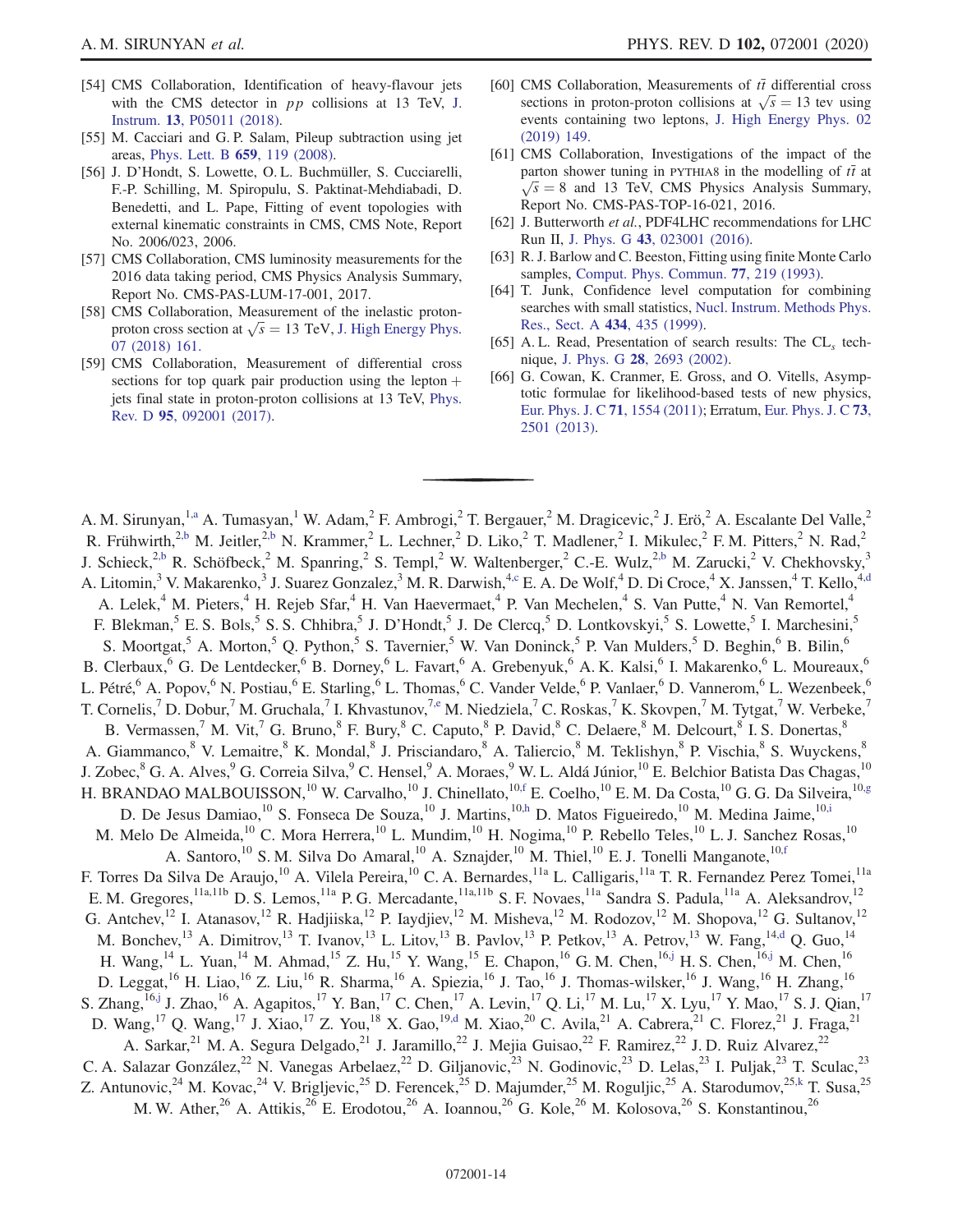<span id="page-14-12"></span><span id="page-14-11"></span><span id="page-14-10"></span><span id="page-14-9"></span><span id="page-14-8"></span><span id="page-14-7"></span><span id="page-14-6"></span><span id="page-14-5"></span><span id="page-14-4"></span><span id="page-14-3"></span><span id="page-14-2"></span><span id="page-14-1"></span><span id="page-14-0"></span>G. Mavromanolakis,<sup>26</sup> J. Mousa,<sup>26</sup> C. Nicolaou,<sup>26</sup> F. Ptochos,<sup>26</sup> P. A. Razis,<sup>26</sup> H. Rykaczewski,<sup>26</sup> H. Saka,<sup>26</sup> D. Tsiakkouri,<sup>26</sup> M. Finger,<sup>2[7,l](#page-23-11)</sup> M. Finger Jr.,<sup>27,l</sup> A. Kveton,<sup>27</sup> J. Tomsa,<sup>27</sup> E. Ayala,<sup>28</sup> E. Carrera Jarrin,<sup>29</sup> E. Salama,<sup>3[0,m,n](#page-23-12)</sup> M. A. Mahmoud,<sup>31</sup> Y. Mohammed,<sup>31[,o](#page-23-13)</sup> S. Bhowmik,<sup>32</sup> A. Carvalho Antunes De Oliveira,<sup>32</sup> R. K. Dewanjee,<sup>32</sup> K. Ehataht,<sup>32</sup> M. Kadastik,<sup>32</sup> M. Raidal,<sup>32</sup> C. Veelken,<sup>32</sup> P. Eerola,<sup>33</sup> L. Forthomme,<sup>33</sup> H. Kirschenmann,<sup>33</sup> K. Osterberg,<sup>33</sup> M. Voutilainen,<sup>33</sup> E. Brücken,<sup>34</sup> F. Garcia,<sup>34</sup> J. Havukainen,<sup>34</sup> V. Karimäki,<sup>34</sup> M. S. Kim,<sup>34</sup> R. Kinnunen,<sup>34</sup> T. Lampén,<sup>34</sup> K. Lassila-Perini,<sup>34</sup> S. Laurila,<sup>34</sup> S. Lehti,<sup>34</sup> T. Lindén,<sup>34</sup> H. Siikonen,<sup>34</sup> E. Tuominen,<sup>34</sup> J. Tuominiemi,<sup>34</sup> P. Luukka,<sup>35</sup> T. Tuuva,<sup>35</sup> C. Amendola,<sup>36</sup> M. Besancon,<sup>36</sup> F. Couderc,<sup>36</sup> M. Dejardin,<sup>36</sup> D. Denegri,<sup>36</sup> J. L. Faure,<sup>36</sup> F. Ferri,<sup>36</sup> S. Ganjour,<sup>36</sup> A. Givernaud,<sup>36</sup> P. Gras,<sup>36</sup> G. Hamel de Monchenault,<sup>36</sup> P. Jarry,<sup>36</sup> B. Lenzi,<sup>36</sup> E. Locci,<sup>36</sup> J. Malcles,<sup>36</sup> J. Rander,<sup>36</sup> A. Rosowsky,<sup>36</sup> M. Ö. Sahin,<sup>36</sup> A. Savoy-Navarro,<sup>36[,p](#page-23-14)</sup> M. Titov,<sup>36</sup> G. B. Yu,<sup>36</sup> S. Ahuja,<sup>37</sup> F. Beaudette,<sup>37</sup> M. Bonanomi,<sup>37</sup> A. Buchot Perraguin,<sup>37</sup> P. Busson,<sup>37</sup> C. Charlot,<sup>37</sup> O. Davignon,<sup>37</sup> B. Diab,<sup>37</sup> G. Falmagne,<sup>37</sup> R. Granier de Cassagnac,<sup>37</sup> A. Hakimi,<sup>37</sup> I. Kucher,<sup>37</sup> A. Lobanov,<sup>37</sup> C. Martin Perez,<sup>37</sup> M. Nguyen,<sup>37</sup> C. Ochando,<sup>37</sup> P. Paganini,<sup>37</sup> J. Rembser,<sup>37</sup> R. Salerno,<sup>37</sup> J. B. Sauvan,<sup>37</sup> Y. Sirois,<sup>37</sup> A. Zabi,<sup>37</sup> A. Zghiche,<sup>37</sup> J.-L. Agram,<sup>3[8,q](#page-23-15)</sup> J. Andrea,<sup>38</sup> D. Bloch,<sup>38</sup> G. Bourgatte,<sup>38</sup> J.-M. Brom,<sup>38</sup> E. C. Chabert,<sup>38</sup> C. Collard,<sup>38</sup> J.-C. Fontaine,<sup>38[,q](#page-23-15)</sup> D. Gelé,<sup>38</sup> U. Goerlach,<sup>38</sup> C. Grimault,<sup>38</sup> A.-C. Le Bihan,<sup>38</sup> P. Van Hove,<sup>38</sup> E. Asilar,<sup>39</sup> S. Beauceron,<sup>39</sup> C. Bernet,<sup>39</sup> G. Boudoul,<sup>39</sup> C. Camen,<sup>39</sup> A. Carle,<sup>39</sup> N. Chanon,<sup>39</sup> D. Contardo,<sup>39</sup> P. Depasse,<sup>39</sup> H. El Mamouni,<sup>39</sup> J. Fay,<sup>39</sup> S. Gascon,<sup>39</sup> M. Gouzevitch,<sup>39</sup> B. Ille,<sup>39</sup> Sa. Jain,<sup>39</sup> I. B. Laktineh,<sup>39</sup> H. Lattaud,<sup>39</sup> A. Lesauvage,<sup>39</sup> M. Lethuillier,<sup>39</sup> L. Mirabito,<sup>39</sup> L. Torterotot,<sup>39</sup> G. Touquet,<sup>39</sup> M. Vander Donckt,<sup>39</sup> S. Viret,<sup>39</sup> A. Khvedelidze,<sup>40[,l](#page-23-11)</sup> Z. Tsamalaidze,<sup>40,l</sup> L. Feld,<sup>41</sup> K. Klein,<sup>41</sup> M. Lipinski,<sup>41</sup> D. Meuser,<sup>41</sup> A. Pauls,<sup>41</sup> M. Preuten,<sup>41</sup> M. P. Rauch,<sup>41</sup> J. Schulz,<sup>41</sup> M. Teroerde,<sup>41</sup> D. Eliseev,<sup>42</sup> M. Erdmann,<sup>42</sup> P. Fackeldey,<sup>42</sup> B. Fischer,<sup>42</sup> S. Ghosh,<sup>42</sup> T. Hebbeker,<sup>42</sup> K. Hoepfner,<sup>42</sup> H. Keller,<sup>42</sup> L. Mastrolorenzo,<sup>42</sup> M. Merschmeyer,<sup>42</sup> A. Meyer,<sup>42</sup> P. Millet,<sup>42</sup> G. Mocellin,<sup>42</sup> S. Mondal,<sup>42</sup> S. Mukherjee,<sup>42</sup> D. Noll,<sup>42</sup> A. Novak,<sup>42</sup> T. Pook,<sup>42</sup> A. Pozdnyakov,<sup>42</sup> T. Quast,<sup>42</sup> M. Radziej,<sup>42</sup> Y. Rath,<sup>42</sup> H. Reithler,<sup>42</sup> J. Roemer,<sup>42</sup> A. Schmidt,<sup>42</sup> S. C. Schuler,<sup>42</sup> A. Sharma,<sup>42</sup> S. Wiedenbeck,<sup>42</sup> S. Zaleski,<sup>42</sup> C. Dziwok,<sup>43</sup> G. Flügge,<sup>43</sup> W. Haj Ahmad,<sup>43[,r](#page-23-16)</sup> O. Hlushchenko,<sup>43</sup> T. Kress,<sup>43</sup> A. Nowack,<sup>43</sup> C. Pistone,<sup>43</sup> O. Pooth,<sup>43</sup> D. Roy,<sup>43</sup> H. Sert,<sup>43</sup> A. Stahl,<sup>4[3,s](#page-23-17)</sup> T. Ziemons,<sup>43</sup> H. Aarup Petersen,<sup>44</sup> M. Aldaya Martin,<sup>44</sup> P. Asmuss,<sup>44</sup> I. Babounikau,<sup>44</sup> S. Baxter,<sup>44</sup> O. Behnke,<sup>44</sup> A. Bermúdez Martínez,<sup>44</sup> A. A. Bin Anuar,<sup>44</sup> K. Borras,<sup>4[4,t](#page-23-18)</sup> V. Botta,<sup>44</sup> D. Brunner,<sup>44</sup> A. Campbell,<sup>44</sup> A. Cardini,<sup>44</sup> P. Connor,<sup>44</sup> S. Consuegra Rodríguez,<sup>44</sup> V. Danilov,<sup>44</sup> A. De Wit,<sup>44</sup> M. M. Defranchis,<sup>44</sup> L. Didukh,<sup>44</sup> D. Domínguez Damiani,<sup>44</sup> G. Eckerlin,<sup>44</sup> D. Eckstein,<sup>44</sup> T. Eichhorn,<sup>44</sup> L. I. Estevez Banos,<sup>44</sup> E. Gallo,<sup>44[,u](#page-23-19)</sup> A. Geiser,<sup>44</sup> A. Giraldi,<sup>44</sup> A. Grohsjean,<sup>44</sup> M. Guthoff,<sup>44</sup> A. Harb,<sup>44</sup> A. Jafari,<sup>4[4,v](#page-23-20)</sup> N. Z. Jomhari,<sup>44</sup> H. Jung,<sup>44</sup> A. Kasem,<sup>4[4,t](#page-23-18)</sup> M. Kasemann,<sup>44</sup> H. Kaveh,<sup>44</sup> C. Kleinwort,<sup>44</sup> J. Knolle,<sup>44</sup> D. Krücker,<sup>44</sup> W. Lange,<sup>44</sup> T. Lenz,<sup>44</sup> J. Lidrych,<sup>44</sup> K. Lipka,<sup>44</sup> W. Lohmann,<sup>44[,w](#page-23-21)</sup> R. Mankel,<sup>44</sup> I.-A. Melzer-Pellmann,<sup>44</sup> J. Metwally,<sup>44</sup> A. B. Meyer,<sup>44</sup> M. Meyer,<sup>44</sup> M. Missiroli,<sup>44</sup> J. Mnich,<sup>44</sup> A. Mussgiller,<sup>44</sup> V. Myronenko,<sup>44</sup> Y. Otarid,<sup>44</sup> D. Pérez Adán,<sup>44</sup> S. K. Pflitsch,<sup>44</sup> D. Pitzl,<sup>44</sup> A. Raspereza,<sup>44</sup> A. Saggio,<sup>44</sup> A. Saibel,<sup>44</sup> M. Savitskyi,<sup>44</sup> V. Scheurer,<sup>44</sup> P. Schütze,<sup>44</sup> C. Schwanenberger,<sup>44</sup> A. Singh,<sup>44</sup> R. E. Sosa Ricardo,<sup>44</sup> N. Tonon,<sup>44</sup> O. Turkot,<sup>44</sup> A. Vagnerini,<sup>44</sup> M. Van De Klundert,<sup>44</sup> R. Walsh,<sup>44</sup> D. Walter,<sup>44</sup> Y. Wen,<sup>44</sup> K. Wichmann,<sup>44</sup> C. Wissing,<sup>44</sup> S. Wuchterl,<sup>44</sup> O. Zenaiev,<sup>44</sup> R. Zlebcik,<sup>44</sup> R. Aggleton,<sup>45</sup> S. Bein,<sup>45</sup> L. Benato,<sup>45</sup> A. Benecke,<sup>45</sup> K. De Leo,<sup>45</sup> T. Dreyer,<sup>45</sup> A. Ebrahimi,<sup>45</sup> M. Eich,<sup>45</sup> F. Feindt,<sup>45</sup> A. Fröhlich,<sup>45</sup> C. Garbers,<sup>45</sup> E. Garutti,<sup>45</sup> P. Gunnellini,<sup>45</sup> J. Haller,<sup>45</sup> A. Hinzmann,<sup>45</sup> A. Karavdina,<sup>45</sup> G. Kasieczka,<sup>45</sup> R. Klanner,<sup>45</sup> R. Kogler,<sup>45</sup> V. Kutzner,<sup>45</sup> J. Lange,<sup>45</sup> T. Lange,<sup>45</sup> A. Malara,<sup>45</sup> C. E. N. Niemeyer,<sup>45</sup> A. Nigamova,<sup>45</sup> K. J. Pena Rodriguez,<sup>45</sup> O. Rieger,<sup>45</sup> P. Schleper,<sup>45</sup> S. Schumann,<sup>45</sup> J. Schwandt,<sup>45</sup> D. Schwarz,<sup>45</sup> J. Sonneveld,<sup>45</sup> H. Stadie,<sup>45</sup> G. Steinbrück,<sup>45</sup> B. Vormwald,<sup>45</sup> I. Zoi,<sup>45</sup> M. Baselga,  $^{46}$  S. Baur,  $^{46}$  J. Bechtel,  $^{46}$  T. Berger,  $^{46}$  E. Butz,  $^{46}$  R. Caspart,  $^{46}$  T. Chwalek,  $^{46}$  W. De Boer,  $^{46}$  A. Dierlamm,  $^{46}$ A. Droll,<sup>46</sup> K. El Morabit,<sup>46</sup> N. Faltermann,<sup>46</sup> K. Flöh,<sup>46</sup> M. Giffels,<sup>46</sup> A. Gottmann,<sup>46</sup> F. Hartmann,<sup>4[6,s](#page-23-17)</sup> C. Heidecker,<sup>46</sup> U. Husemann,<sup>46</sup> M. A. Iqbal,<sup>46</sup> I. Katkov,<sup>46[,x](#page-23-22)</sup> P. Keicher,<sup>46</sup> R. Koppenhöfer,<sup>46</sup> S. Maier,<sup>46</sup> M. Metzler,<sup>46</sup> S. Mitra,<sup>46</sup> D. Müller,<sup>46</sup> Th. Müller,<sup>46</sup> M. Musich,<sup>46</sup> G. Quast,<sup>46</sup> K. Rabbertz,<sup>46</sup> J. Rauser,<sup>46</sup> D. Savoiu,<sup>46</sup> D. Schäfer,<sup>46</sup> M. Schnepf,<sup>46</sup> M. Schröder,<sup>46</sup> D. Seith,<sup>46</sup> I. Shvetsov,<sup>46</sup> H. J. Simonis,<sup>46</sup> R. Ulrich,<sup>46</sup> M. Wassmer,<sup>46</sup> M. Weber,<sup>46</sup> R. Wolf,<sup>46</sup> S. Wozniewski,<sup>46</sup> G. Anagnostou,<sup>47</sup> P. Asenov,<sup>47</sup> G. Daskalakis,<sup>47</sup> T. Geralis,<sup>47</sup> A. Kyriakis,<sup>47</sup> D. Loukas,<sup>47</sup> G. Paspalaki,<sup>47</sup> A. Stakia,<sup>47</sup> M. Diamantopoulou,<sup>48</sup> D. Karasavvas,<sup>48</sup> G. Karathanasis,<sup>48</sup> P. Kontaxakis,<sup>48</sup> C. K. Koraka,<sup>48</sup> A. Manousakis-katsikakis,<sup>48</sup> A. Panagiotou,<sup>48</sup> I. Papavergou,<sup>48</sup> N. Saoulidou,<sup>48</sup> K. Theofilatos,<sup>48</sup> K. Vellidis,<sup>48</sup> E. Vourliotis,<sup>48</sup> G. Bakas,<sup>49</sup> K. Kousouris,<sup>49</sup> I. Papakrivopoulos,<sup>49</sup> G. Tsipolitis,<sup>49</sup> A. Zacharopoulou,<sup>49</sup> I. Evangelou,<sup>50</sup> C. Foudas,<sup>50</sup> P. Gianneios,<sup>50</sup> P. Katsoulis,<sup>50</sup> P. Kokkas,<sup>50</sup> S. Mallios,<sup>50</sup> K. Manitara,<sup>50</sup> N. Manthos,<sup>50</sup> I. Papadopoulos,<sup>50</sup> J. Strologas,<sup>50</sup> M. Bartók,<sup>51[,y](#page-24-0)</sup> R. Chudasama,<sup>51</sup> M. Csanad,<sup>51</sup> M. M. A. Gadallah,<sup>51[,z](#page-24-1)</sup> S. Lökös,<sup>5[1,aa](#page-24-2)</sup> P. Major,<sup>51</sup> K. Mandal,<sup>51</sup> A. Mehta,<sup>51</sup> G. Pasztor,<sup>51</sup> O. Surányi,<sup>51</sup> G. I. Veres,<sup>51</sup> G. Bencze,<sup>52</sup> C. Hajdu,<sup>52</sup> D. Horvath,<sup>5[2,bb](#page-24-3)</sup> F. Sikler,<sup>52</sup> V. Veszpremi,<sup>52</sup>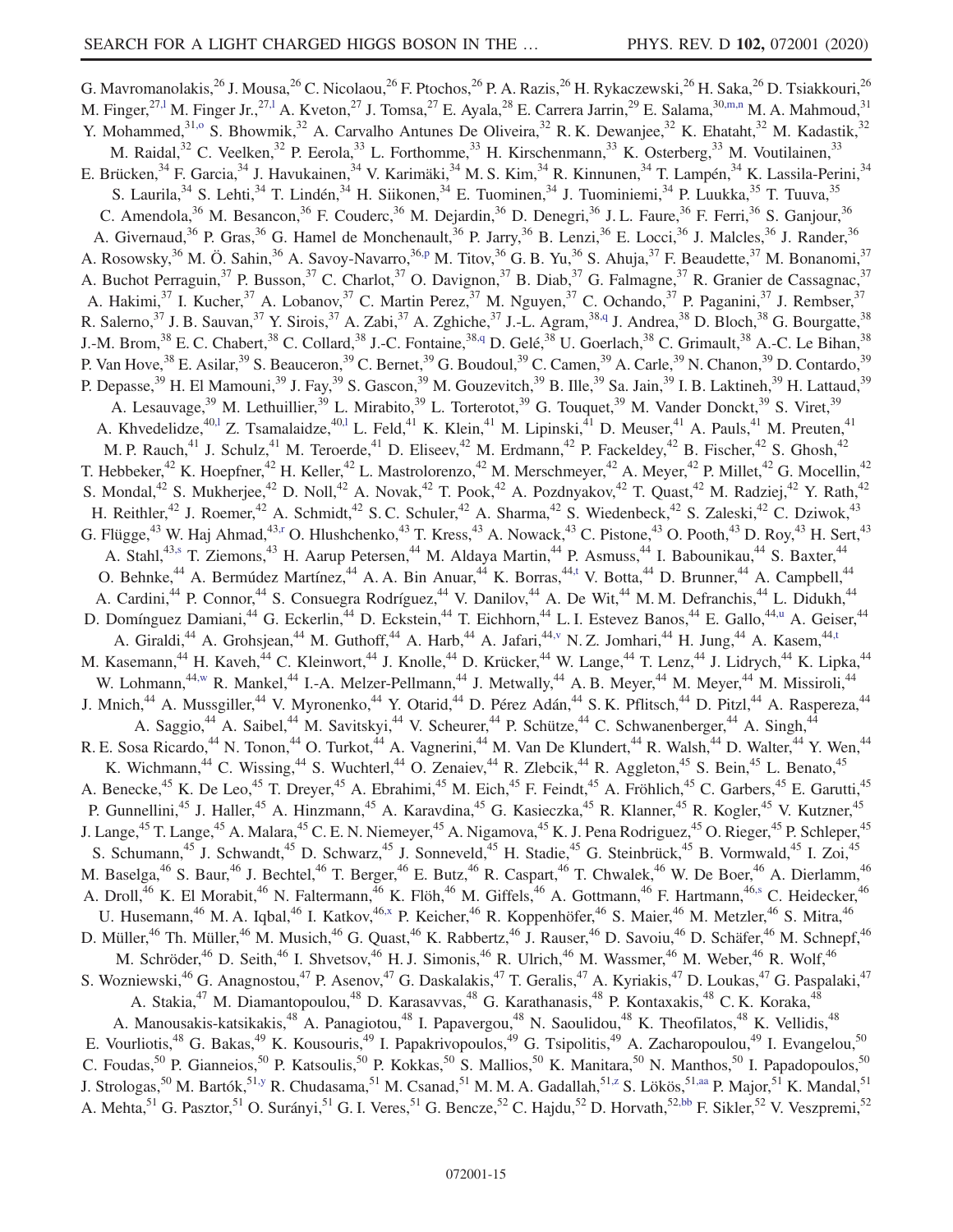<span id="page-15-8"></span><span id="page-15-7"></span><span id="page-15-6"></span><span id="page-15-5"></span><span id="page-15-4"></span><span id="page-15-3"></span><span id="page-15-2"></span><span id="page-15-1"></span><span id="page-15-0"></span>G. Vesztergombi,<sup>5[2,a,aa](#page-23-0)</sup> S. Czellar,<sup>53</sup> J. Karancsi,<sup>53[,y](#page-24-0)</sup> J. Molnar,<sup>53</sup> Z. Szillasi,<sup>53</sup> D. Teyssier,<sup>53</sup> P. Raics,<sup>54</sup> Z. L. Trocsanyi,<sup>54</sup> G. Zilizi,<sup>54</sup> T. Csorgo,<sup>55</sup> F. Nemes,<sup>55</sup> T. Novak,<sup>55</sup> S. Choudhury,<sup>56</sup> J. R. Komaragiri,<sup>56</sup> D. Kumar,<sup>56</sup> L. Panwar,<sup>56</sup> P. C. Tiwari,<sup>56</sup> S. Bahinipati,<sup>5[7,cc](#page-24-4)</sup> D. Dash,<sup>57</sup> C. Kar,<sup>57</sup> P. Mal,<sup>57</sup> T. Mishra,<sup>57</sup> V. K. Muraleedharan Nair Bindhu,<sup>57</sup> A. Nayak,<sup>57[,dd](#page-24-5)</sup> D. K. Sahoo,<sup>5[7,cc](#page-24-4)</sup> N. Sur,<sup>57</sup> S. K. Swain,<sup>57</sup> S. Bansal,<sup>58</sup> S. B. Beri,<sup>58</sup> V. Bhatnagar,<sup>58</sup> S. Chauhan,<sup>58</sup> N. Dhingra,<sup>58[,ee](#page-24-6)</sup> R. Gupta,<sup>58</sup> A. Kaur,<sup>58</sup> S. Kaur,<sup>58</sup> P. Kumari,<sup>58</sup> M. Lohan,<sup>58</sup> M. Meena,<sup>58</sup> K. Sandeep,<sup>58</sup> S. Sharma,<sup>58</sup> J. B. Singh,<sup>58</sup> A. K. Virdi,<sup>58</sup> A. Ahmed,<sup>59</sup> A. Bhardwaj,<sup>59</sup> B. C. Choudhary,<sup>59</sup> R. B. Garg,<sup>59</sup> M. Gola,<sup>59</sup> S. Keshri,<sup>59</sup> A. Kumar,<sup>59</sup> M. Naimuddin,<sup>59</sup> P. Priyanka,<sup>59</sup> K. Ranjan,<sup>59</sup> A. Shah,<sup>59</sup> M. Bharti,<sup>60[,ff](#page-24-7)</sup> R. Bhattacharya,<sup>60</sup> S. Bhattacharya,<sup>60</sup> D. Bhowmik,<sup>60</sup> S. Dutta,<sup>60</sup> S. Ghosh,<sup>60</sup> B. Gomber,<sup>6[0,gg](#page-24-8)</sup> M. Maity,<sup>60[,hh](#page-24-9)</sup> S. Nandan,<sup>60</sup> P. Palit,<sup>60</sup> A. Purohit,<sup>60</sup> P. K. Rout,<sup>60</sup>, G. Saha,  $^{60}$  S. Sarkar,  $^{60}$  M. Sharan,  $^{60}$  B. Singh,  $^{60,ff}$  $^{60,ff}$  $^{60,ff}$  S. Thakur,  $^{60,ff}$  $^{60,ff}$  $^{60,ff}$  P. K. Behera,  $^{61}$  S. C. Behera,  $^{61}$  P. Kalbhor,  $^{61}$ A. Muhammad,<sup>61</sup> R. Pradhan,<sup>61</sup> P. R. Pujahari,<sup>61</sup> A. Sharma,<sup>61</sup> A. K. Sikdar,<sup>61</sup> D. Dutta,<sup>62</sup> V. Kumar,<sup>62</sup> K. Naskar,<sup>62[,ii](#page-24-10)</sup> P. K. Netrakanti,<sup>62</sup> L. M. Pant,<sup>62</sup> P. Shukla,<sup>62</sup> T. Aziz,<sup>63</sup> M. A. Bhat,<sup>63</sup> S. Dugad,<sup>63</sup> R. Kumar Verma,<sup>63</sup> G. B. Mohanty,<sup>63</sup> U. Sarkar,<sup>63</sup> S. Banerjee,<sup>64</sup> S. Bhattacharya,<sup>64</sup> S. Chatterjee,<sup>64</sup> M. Guchait,<sup>64</sup> S. Karmakar,<sup>64</sup> S. Kumar,<sup>64</sup> G. Majumder,<sup>64</sup> K. Mazumdar, <sup>64</sup> S. Mukherjee, <sup>64</sup> D. Roy, <sup>64</sup> N. Sahoo, <sup>64</sup> S. Dube, <sup>65</sup> B. Kansal, <sup>65</sup> A. Kapoor, <sup>65</sup> K. Kothekar, <sup>65</sup> S. Pandey, <sup>65</sup> A. Rane, <sup>65</sup> A. Rastogi, <sup>65</sup> S. Sharma, <sup>65</sup> H. Bakhshiansohi, <sup>6[6,jj](#page-24-11)</sup> S. Chenarani, <sup>67[,kk](#page-24-12)</sup> S. M. Etesami, <sup>67</sup> M. Khakzad, <sup>67</sup> M. Mohammadi Najafabadi,<sup>67</sup> M. Felcini,<sup>68</sup> M. Grunewald,<sup>68</sup> M. Abbrescia,<sup>69a,69b</sup> R. Aly,<sup>69a,69b,11</sup> C. Aruta,<sup>69a,69b</sup> A. Colaleo,<sup>69a</sup> D. Creanza,<sup>69a,69c</sup> N. De Filippis,<sup>69a,69c</sup> M. De Palma,<sup>69a,69b</sup> A. Di Florio,<sup>69a,69b</sup> A. Di Pilato,<sup>69a,69b</sup> W. Elmetenawee,  $^{69a,69b}$  L. Fiore,  $^{69a}$  A. Gelmi,  $^{69a,69b}$  M. Gul,  $^{69a}$  G. Iaselli,  $^{69a,69c}$  M. Ince,  $^{69a,69b}$  S. Lezki,  $^{69a,69b}$  G. Maggi,  $^{69a,69c}$ M. Maggi,<sup>69a</sup> I. Margjeka,<sup>69a,69b</sup> V. Mastrapasqua,<sup>69a,69b</sup> J. A. Merlin,<sup>69a</sup> S. My,<sup>69a,69b</sup> S. Nuzzo,<sup>69a,69b</sup> A. Pompili,<sup>69a,69b</sup> G. Pugliese,<sup>69a,69c</sup> A. Ranieri,<sup>69a</sup> G. Selvaggi,<sup>69a,69b</sup> L. Silvestris,<sup>69a</sup> F.M. Simone,<sup>69a,69b</sup> R. Venditti,<sup>69a</sup> P. Verwilligen,<sup>69a</sup> G. Abbiendi,<sup>70a</sup> C. Battilana,<sup>70a,70b</sup> D. Bonacorsi,<sup>70a,70b</sup> L. Borgonovi,<sup>70a,70b</sup> S. Braibant-Giacomelli,<sup>70a,70b</sup> R. Campanini,<sup>70a,70b</sup> P. Capiluppi,<sup>70a,70b</sup> A. Castro,<sup>70a,70b</sup> F. R. Cavallo,<sup>70a</sup> C. Ciocca,<sup>70a</sup> M. Cuffiani,<sup>70a,70b</sup> G. M. Dallavalle,<sup>70a</sup> T. Diotalevi,<sup>70a,70b</sup> F. Fabbri,<sup>70a</sup> A. Fanfani,<sup>70a,70b</sup> E. Fontanesi,<sup>70a,70b</sup> P. Giacomelli,<sup>70a</sup> C. Grandi,<sup>70a</sup> L. Guiducci,<sup>70a,70b</sup> F. Iemmi,<sup>70a,70b</sup> S. Lo Meo,<sup>70[a,mm](#page-24-14)</sup> S. Marcellini,<sup>70a</sup> G. Masetti,<sup>70a</sup> F. L. Navarria,<sup>70a,70b</sup> A. Perrotta,<sup>70a</sup> F. Primavera,<sup>70a,70b</sup> A. M. Rossi,<sup>70a,70b</sup> T. Rovelli,<sup>70a,70b</sup> G. P. Siroli,<sup>70a,70b</sup> N. Tosi,<sup>70a</sup> S. Albergo,<sup>71a,71[b,nn](#page-24-15)</sup> S. Costa,<sup>71a,71b</sup> A. Di Mattia,<sup>71a</sup> R. Potenza,<sup>71a,71b</sup> A. Tricomi,<sup>71a,71b[,nn](#page-24-15)</sup> C. Tuve,<sup>71a,71b</sup> G. Barbagli,<sup>72a</sup> A. Cassese,<sup>72a</sup> R. Ceccarelli,<sup>72a,72b</sup> V. Ciulli,<sup>72a,72b</sup> C. Civinini,<sup>72a</sup> R. D'Alessandro,<sup>72a,72b</sup> F. Fiori,<sup>72a</sup> E. Focardi,<sup>72a,72b</sup> G. Latino,<sup>72a,72b</sup> P. Lenzi,<sup>72a,72b</sup> P. Lenzi,<sup>72a,72b</sup> M. Lizzo,<sup>72a,72b</sup> M. Meschini,<sup>72a</sup> S. Paoletti,<sup>72a</sup> R. Seidita,<sup>72a,72b</sup> G. Sguazzoni,<sup>72a</sup> L. Viliani,<sup>72a</sup> L. Benussi,<sup>73</sup> S. Bianco,<sup>73</sup> D. Piccolo,<sup>73</sup> M. Bozzo,<sup>74a,74b</sup> F. Ferro,<sup>74a</sup> R. Mulargia,<sup>74a,74b</sup> E. Robutti,<sup>74a</sup> S. Tosi,<sup>74a,74b</sup> A. Benaglia,<sup>75a</sup> A. Beschi,<sup>75a,75b</sup> F. Brivio,<sup>75a,75b</sup> F. Cetorelli,<sup>75a,75b</sup> V. Ciriolo,<sup>75a,75[b,s](#page-23-17)</sup> F. De Guio,<sup>75a,75b</sup> M. E. Dinardo,<sup>75a,75b</sup> P. Dini,<sup>75a</sup> S. Gennai,<sup>75a</sup> A. Ghezzi,<sup>75a,75b</sup> P. Govoni,<sup>75a,75b</sup> L. Guzzi,<sup>75a,75b</sup> M. Malberti,<sup>75a</sup> S. Malvezzi,<sup>75a</sup> D. Menasce,<sup>75a</sup> F. Monti,<sup>75a,75b</sup> L. Moroni,<sup>75a</sup> M. Paganoni,<sup>75a,75b</sup> D. Pedrini,<sup>75a</sup> S. Ragazzi,<sup>75a,75b</sup> T. Tabarelli de Fatis,<sup>75a,75b</sup> D. Valsecchi,<sup>75a,75[b,s](#page-23-17)</sup> D. Zuolo,<sup>75a,75b</sup> S. Buontempo,<sup>76a</sup> N. Cavallo,<sup>76a,76c</sup> A. De Iorio,<sup>76a,76b</sup> F. Fabozzi,<sup>76a,76c</sup> F. Fienga,<sup>76a</sup> A. O. M. Iorio,<sup>76a,76b</sup> L. Layer,<sup>76a,76b</sup> L. Lista,<sup>76a,76b</sup> S. Meola,<sup>76a,76[d,s](#page-23-17)</sup> P. Paolucci,<sup>76[a,s](#page-23-17)</sup> B. Rossi,<sup>76a</sup> C. Sciacca,<sup>76a,76b</sup> E. Voevodina,<sup>76a,76b</sup> P. Azzi,<sup>77a</sup> N. Bacchetta,<sup>77a</sup> A. Boletti,<sup>77a,77b</sup> A. Bragagnolo,<sup>77a,77b</sup> R. Carlin,<sup>77a,77b</sup> P. Checchia,<sup>77a</sup> P. De Castro Manzano,<sup>77a</sup> T. Dorigo,<sup>77a</sup> F. Gasparini,<sup>77a,77b</sup> U. Gasparini,<sup>77a,77b</sup> S. Y. Hoh,<sup>77a,77b</sup> M. Margoni,<sup>77a,77b</sup> A. T. Meneguzzo,<sup>77a,77b</sup> M. Presilla,<sup>77a,77b</sup> P. Ronchese,<sup>77a,77b</sup> R. Rossin,<sup>77a,77b</sup> F. Simonetto,<sup>77a,77b</sup> G. Strong,<sup>77a</sup> A. Tiko,<sup>77a</sup> M. Tosi,<sup>77a,77b</sup> H. YARAR,<sup>77a,77b</sup> M. Zanetti,<sup>77a,77b</sup> P. Zotto,<sup>77a,77b</sup> A. Zucchetta,<sup>77a,77b</sup> G. Zumerle,<sup>77a,77b</sup> C. Aime<sup>,</sup>,<sup>78a,78b</sup> A. Braghieri,<sup>78a</sup> S. Calzaferri,<sup>78a,78b</sup> D. Fiorina,<sup>78a,78b</sup> P. Montagna,<sup>78a,78b</sup> S. P. Ratti,<sup>78a,78b</sup> V. Re,<sup>78a</sup> M. Ressegotti,<sup>78a,78b</sup> C. Riccardi,<sup>78a,78b</sup> P. Salvini,<sup>78a</sup> I. Vai,<sup>78a</sup> P. Vitulo,<sup>78a,78b</sup> M. Biasini,<sup>79a,79b</sup> G. M. Bilei,<sup>79a</sup> D. Ciangottini,<sup>79a,79b</sup> L. Fanò,<sup>79a,79b</sup> P. Lariccia,<sup>79a,79b</sup> G. Mantovani,<sup>79a,79b</sup> V. Mariani,<sup>79a,79b</sup> M. Menichelli,<sup>79a</sup> F. Moscatelli,<sup>79a</sup> A. Rossi,<sup>79a,79b</sup> A. Santocchia,<sup>79a,79b</sup> D. Spiga,<sup>79a</sup> T. Tedeschi,<sup>79a,79b</sup> K. Androsov,<sup>80a</sup> P. Azzurri,<sup>80a</sup> G. Bagliesi,<sup>80a</sup> V. Bertacchi,<sup>80a,80c</sup> L. Bianchini,<sup>80a</sup> T. Boccali,<sup>80a</sup> R. Castaldi,<sup>80a</sup> M. A. Ciocci,<sup>80a,80b</sup> R. Dell'Orso,<sup>80a</sup> M. R. Di Domenico,<sup>80a,80b</sup> S. Donato,<sup>80a</sup> L. Giannini,<sup>80a,80c</sup> A. Giassi,<sup>80a</sup> M. T. Grippo,  $80a$  F. Ligabue,  $80a,80c$  E. Manca,  $80a,80c$  G. Mandorli,  $80a,80c$  A. Messineo,  $80a,80b$  F. Palla,  $80a$ G. Ramirez-Sanchez,  $80a,80c$  A. Rizzi,  $80a,80b$  G. Rolandi,  $80a,80c$  S. Roy Chowdhury,  $80a,80c$  A. Scribano,  $80a$  N. Shafiei,  $80a,80b$ P. Spagnolo,<sup>80a</sup> R. Tenchini,<sup>80a</sup> G. Tonelli,<sup>80a,80b</sup> N. Turini,<sup>80a</sup> A. Venturi,<sup>80a</sup> P. G. Verdini,<sup>80a</sup> F. Cavallari,<sup>81a</sup> M. Cipriani,<sup>81a,81b</sup> D. Del Re,<sup>81a,81b</sup> E. Di Marco,<sup>81a</sup> M. Diemoz,<sup>81a</sup> E. Longo,<sup>81a,81b</sup> P. Meridiani,<sup>81a</sup> G. Organtini,<sup>81a,81b</sup> F. Pandolfi,<sup>81a</sup> R. Paramatti,<sup>81a,81b</sup> C. Quaranta,<sup>81a,81b</sup> S. Rahatlou,<sup>81a,81b</sup> C. Rovelli,<sup>81a</sup> F. Santanastasio,<sup>81a,81b</sup> L. Soffi,<sup>81a,81b</sup> R. Tramontano, <sup>81a,81b</sup> N. Amapane, <sup>82a,82b</sup> R. Arcidiacono, <sup>82a,82c</sup> S. Argiro, <sup>82a,82b</sup> M. Arneodo, <sup>82a,82c</sup> N. Bartosik, <sup>82a</sup> R. Bellan, <sup>82a,82b</sup> A. Bellora, <sup>82a,82b</sup> C. Biino, <sup>82a</sup> A. Cappati, <sup>82a,82b</sup> N. Cartiglia, <sup>82a</sup> S. Cometti, <sup>82a</sup> M. Costa, <sup>82a,82b</sup>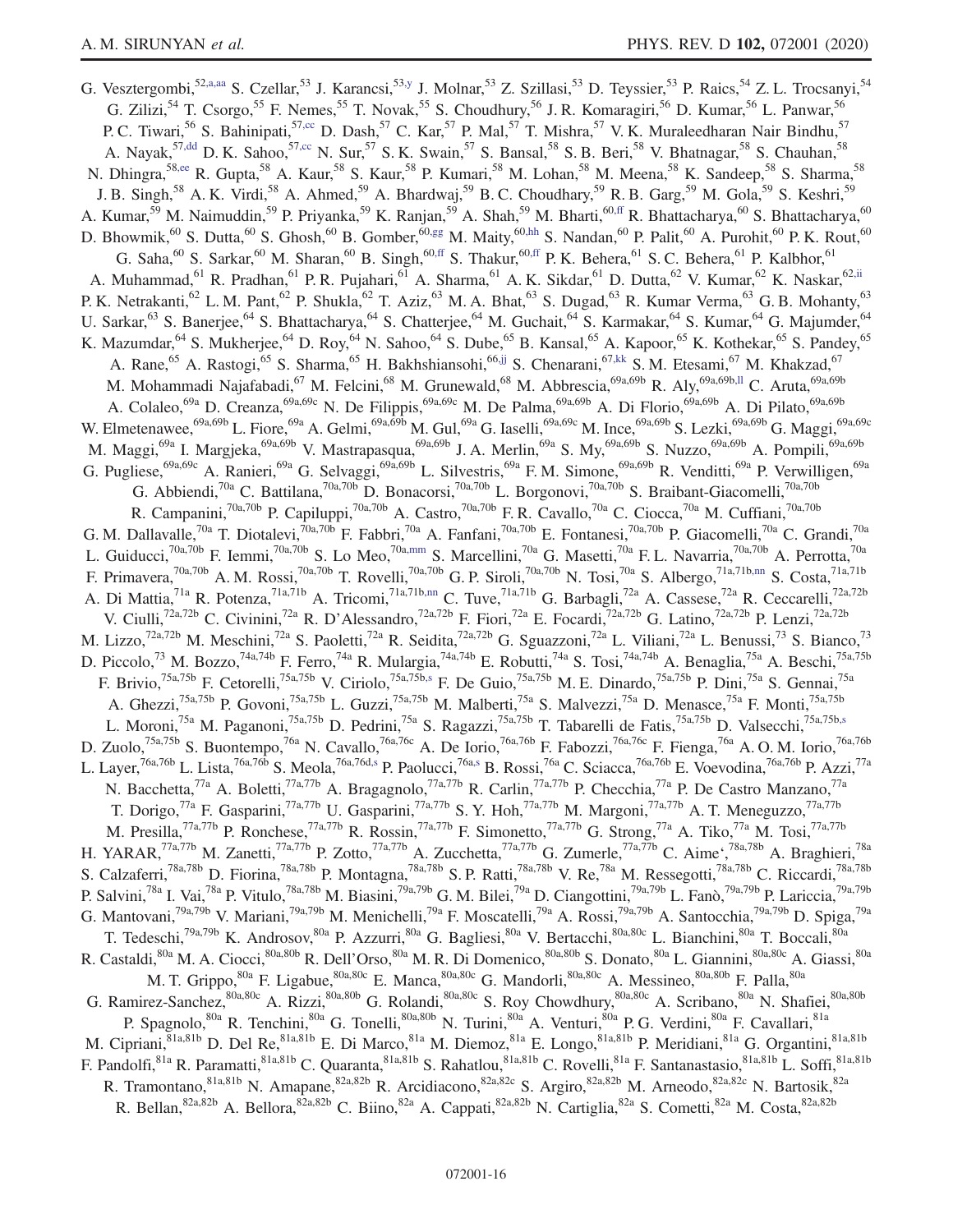<span id="page-16-10"></span><span id="page-16-9"></span><span id="page-16-8"></span><span id="page-16-7"></span><span id="page-16-6"></span><span id="page-16-5"></span><span id="page-16-4"></span><span id="page-16-3"></span><span id="page-16-2"></span><span id="page-16-1"></span><span id="page-16-0"></span>R. Covarelli,<sup>82a,82b</sup> N. Demaria,<sup>82a</sup> B. Kiani,<sup>82a,82b</sup> F. Legger,<sup>82a</sup> C. Mariotti,<sup>82a</sup> S. Maselli,<sup>82a</sup> E. Migliore,<sup>82a,82b</sup> V. Monaco,  $82a,82b$  E. Monteil,  $82a,82b$  M. Monteno,  $82a$  M. M. Obertino,  $82a,82b$  G. Ortona,  $82a$  L. Pacher,  $82a,82b$  N. Pastrone,  $82a$ M. Pelliccioni,<sup>82a</sup> G. L. Pinna Angioni,<sup>82a,82b</sup> M. Ruspa,<sup>82a,82c</sup> R. Salvatico,<sup>82a,82b</sup> F. Siviero,<sup>82a,82b</sup> V. Sola,<sup>82a</sup> A. Solano,<sup>82a,82b</sup> D. Soldi,<sup>82a,82b</sup> A. Staiano,<sup>82a</sup> D. Trocino,<sup>82a,82b</sup> S. Belforte,<sup>83a</sup> V. Candelise,<sup>83a,83b</sup> M. Casarsa,<sup>83a</sup> F. Cossutti,<sup>83a</sup> A. Da Rold,<sup>83a,83b</sup> G. Della Ricca,<sup>83a,83b</sup> F. Vazzoler,<sup>83a,83b</sup> S. Dogra,<sup>84</sup> C. Huh,<sup>84</sup> B. Kim,<sup>84</sup> D. H. Kim,<sup>84</sup> G. N. Kim,<sup>84</sup> J. Lee,  $84$  S. W. Lee,  $84$  C. S. Moon,  $84$  Y. D. Oh,  $84$  S. I. Pak,  $84$  B. C. Radburn-Smith,  $84$  S. Sekmen,  $84$  Y. C. Yang,  $84$  H. Kim,  $85$ D. H. Moon,  $85$  B. Francois,  $86$  T. J. Kim,  $86$  J. Park,  $86$  S. Cho,  $87$  S. Choi,  $87$  Y. Go,  $87$  S. Ha,  $87$  B. Hong,  $87$  K. Lee,  $87$  K. S. Lee,  $87$ J. Lim, $^{87}$  J. Park, $^{87}$  S. K. Park, $^{87}$  J. Yoo, $^{87}$  J. Goh, $^{88}$  A. Gurtu, $^{88}$  H. S. Kim, $^{89}$  Y. Kim, $^{89}$  J. Almond, $^{90}$  J. H. Bhyun, $^{90}$  J. Choi, $^{90}$ S. Jeon,  $90$  J. Kim,  $90$  J. S. Kim,  $90$  S. Ko,  $90$  H. Kwon,  $90$  H. Lee,  $90$  K. Lee,  $90$  S. Lee,  $90$  K. Nam,  $90$  B. H. Oh,  $90$  M. Oh,  $90$  S. B. Oh,  $90$ H. Seo,<sup>90</sup> U. K. Yang,<sup>90</sup> I. Yoon,<sup>90</sup> D. Jeon,<sup>91</sup> J. H. Kim,<sup>91</sup> B. Ko,<sup>91</sup> J. S. H. Lee,<sup>91</sup> I. C. Park,<sup>91</sup> Y. Roh,<sup>91</sup> D. Song,<sup>91</sup> I. J. Watson,  $91$  H. D. Yoo,  $92$  Y. Choi,  $93$  C. Hwang,  $93$  Y. Jeong,  $93$  H. Lee,  $93$  Y. Lee,  $93$  I. Yu,  $93$  V. Veckalns,  $94,00$  A. Juodagalvis,  $95$ A. Rinkevicius, <sup>95</sup> G. Tamulaitis, <sup>95</sup> W. A. T. Wan Abdullah, <sup>96</sup> M. N. Yusli, <sup>96</sup> Z. Zolkapli, <sup>96</sup> J. F. Benitez, <sup>97</sup> A. Castaneda Hernandez,<sup>97</sup> J. A. Murillo Quijada,<sup>97</sup> L. Valencia Palomo,<sup>97</sup> H. Castilla-Valdez,<sup>98</sup> E. De La Cruz-Burelo,<sup>98</sup> I. Heredia-De La Cruz, <sup>98[,pp](#page-24-17)</sup> R. Lopez-Fernandez, <sup>98</sup> A. Sanchez-Hernandez, <sup>98</sup> S. Carrillo Moreno, <sup>99</sup> C. Oropeza Barrera, <sup>99</sup> M. Ramirez-Garcia,<sup>99</sup> F. Vazquez Valencia,<sup>99</sup> J. Eysermans,<sup>100</sup> I. Pedraza,<sup>100</sup> H. A. Salazar Ibarguen,<sup>100</sup> C. Uribe Estrada,<sup>100</sup> A. Morelos Pineda,<sup>101</sup> J. Mijuskovic,<sup>10[2,e](#page-23-4)</sup> N. Raicevic,<sup>102</sup> D. Krofcheck,<sup>103</sup> S. Bheesette,<sup>104</sup> P. H. Butler,<sup>104</sup> A. Ahmad,<sup>105</sup> M. I. Asghar,<sup>105</sup> M. I. M. Awan,<sup>105</sup> H. R. Hoorani,<sup>105</sup> W. A. Khan,<sup>105</sup> M. A. Shah,<sup>105</sup> M. Shoaib,<sup>105</sup> M. Waqas,<sup>105</sup> V. Avati,<sup>106</sup> L. Grzanka, <sup>106</sup> M. Malawski, <sup>106</sup> H. Bialkowska, <sup>107</sup> M. Bluj, <sup>107</sup> B. Boimska, <sup>107</sup> T. Frueboes, <sup>107</sup> M. Górski, <sup>107</sup> M. Kazana, <sup>107</sup> M. Szleper,<sup>107</sup> P. Traczyk,<sup>107</sup> P. Zalewski,<sup>107</sup> K. Bunkowski,<sup>108</sup> A. Byszuk,<sup>108[,qq](#page-24-18)</sup> K. Doroba,<sup>108</sup> A. Kalinowski,<sup>108</sup> M. Konecki,<sup>108</sup> J. Krolikowski,<sup>108</sup> M. Olszewski,<sup>108</sup> M. Walczak,<sup>108</sup> M. Araujo,<sup>109</sup> P. Bargassa,<sup>109</sup> D. Bastos,<sup>109</sup> P. Faccioli,<sup>109</sup> M. Gallinaro,<sup>109</sup> J. Hollar,<sup>109</sup> N. Leonardo,<sup>109</sup> T. Niknejad,<sup>109</sup> J. Seixas,<sup>109</sup> K. Shchelina,<sup>109</sup> O. Toldaiev,<sup>109</sup> J. Varela,<sup>109</sup> S. Afanasiev,<sup>110</sup> P. Bunin,<sup>110</sup> M. Gavrilenko,<sup>110</sup> I. Golutvin,<sup>110</sup> I. Gorbunov,<sup>110</sup> A. Kamenev,<sup>110</sup> V. Karjavine,<sup>110</sup> A. Lanev,  $^{110}$  A. Malakhov,  $^{110}$  V. Matveev,  $^{110, \text{rr}, \text{ss}}$  P. Moisenz,  $^{110}$  V. Palichik,  $^{110}$  V. Perelygin,  $^{110}$  M. Savina,  $^{110}$  D. Seitova,  $^{110}$ V. Shalaev,<sup>110</sup> S. Shmatov,<sup>110</sup> S. Shulha,<sup>110</sup> V. Smirnov,<sup>110</sup> O. Teryaev,<sup>110</sup> N. Voytishin,<sup>110</sup> A. Zarubin,<sup>110</sup> I. Zhizhin,<sup>110</sup> G. Gavrilov,<sup>111</sup> V. Golovtcov,<sup>111</sup> Y. Ivanov,<sup>111</sup> V. Kim,<sup>11[1,tt](#page-24-20)</sup> E. Kuznetsova,<sup>111[,uu](#page-24-21)</sup> V. Murzin,<sup>111</sup> V. Oreshkin,<sup>111</sup> I. Smirnov,<sup>111</sup> D. Sosnov,<sup>111</sup> V. Sulimov,<sup>111</sup> L. Uvarov,<sup>111</sup> S. Volkov,<sup>111</sup> A. Vorobyev,<sup>111</sup> Yu. Andreev,<sup>112</sup> A. Dermenev,<sup>112</sup> S. Gninenko,<sup>112</sup> N. Golubev, <sup>112</sup> A. Karneyeu, <sup>112</sup> M. Kirsanov, <sup>112</sup> N. Krasnikov, <sup>112</sup> A. Pashenkov, <sup>112</sup> G. Pivovarov, <sup>112</sup> D. Tlisov, <sup>112, a</sup> A. Toropin,<sup>112</sup> V. Epshteyn,<sup>113</sup> V. Gavrilov,<sup>113</sup> N. Lychkovskaya,<sup>113</sup> A. Nikitenko,<sup>11[3,vv](#page-24-22)</sup> V. Popov,<sup>113</sup> G. Safronov,<sup>113</sup> A. Spiridonov,<sup>113</sup> A. Stepennov,<sup>113</sup> M. Toms,<sup>113</sup> E. Vlasov,<sup>113</sup> A. Zhokin,<sup>113</sup> T. Aushev,<sup>114</sup> M. Chadeeva,<sup>11[5,ww](#page-24-23)</sup> A. Oskin,<sup>115</sup> P. Parygin,<sup>115</sup> E. Popova,<sup>115</sup> V. Rusinov,<sup>115</sup> V. Andreev,<sup>116</sup> M. Azarkin,<sup>116</sup> I. Dremin,<sup>116</sup> M. Kirakosyan,<sup>116</sup> A. Terkulov,<sup>116</sup> A. Belyaev, <sup>117</sup> E. Boos, <sup>117</sup> V. Bunichev, <sup>117</sup> M. Dubinin, <sup>11[7,xx](#page-24-24)</sup> L. Dudko, <sup>117</sup> A. Gribushin, <sup>117</sup> V. Klyukhin, <sup>117</sup> O. Kodolova, <sup>117</sup> I. Lokhtin,<sup>117</sup> S. Obraztsov,<sup>117</sup> M. Perfilov,<sup>117</sup> S. Petrushanko,<sup>117</sup> V. Savrin,<sup>117</sup> V. Blinov,<sup>118[,yy](#page-24-25)</sup> T. Dimova,<sup>118,yy</sup> L. Kardapoltsev,<sup>118</sup>,yy I. Ovtin,<sup>118</sup>,yy Y. Skovpen,<sup>118</sup>,yy I. Azhgirey,<sup>119</sup> I. Bayshev,<sup>119</sup> V. Kachanov,<sup>119</sup> A. Kalinin,<sup>119</sup> D. Konstantinov,<sup>119</sup> V. Petrov,<sup>119</sup> R. Ryutin,<sup>119</sup> A. Sobol,<sup>119</sup> S. Troshin,<sup>119</sup> N. Tyurin,<sup>119</sup> A. Uzunian,<sup>119</sup> A. Volkov,<sup>119</sup> A. Babaev,<sup>120</sup> A. Iuzhakov,<sup>120</sup> V. Okhotnikov,<sup>120</sup> L. Sukhikh,<sup>120</sup> V. Borchsh,<sup>121</sup> V. Ivanchenko,<sup>121</sup> E. Tcherniaev,<sup>121</sup> P. Adzic,<sup>122[,zz](#page-24-26)</sup> P. Cirkovic,<sup>122</sup> M. Dordevic,<sup>122</sup> P. Milenovic,<sup>122</sup> J. Milosevic,<sup>122</sup> M. Aguilar-Benitez,<sup>123</sup> J. Alcaraz Maestre,<sup>123</sup> A. Álvarez Fernández,<sup>123</sup> I. Bachiller,<sup>123</sup> M. Barrio Luna,<sup>123</sup> Cristina F. Bedoya,<sup>123</sup> J. A. Brochero Cifuentes,<sup>123</sup> C. A. Carrillo Montoya,<sup>123</sup> M. Cepeda,<sup>123</sup> M. Cerrada,<sup>123</sup> N. Colino,<sup>123</sup> B. De La Cruz,<sup>123</sup> A. Delgado Peris,<sup>123</sup> J. P. Fernández Ramos,<sup>123</sup> J. Flix,<sup>123</sup> M. C. Fouz,<sup>123</sup> A. García Alonso,<sup>123</sup> O. Gonzalez Lopez,<sup>123</sup> S. Goy Lopez,<sup>123</sup> J. M. Hernandez,<sup>123</sup> M. I. Josa,<sup>123</sup> J. León Holgado,<sup>123</sup> D. Moran,<sup>123</sup> Á. Navarro Tobar,<sup>123</sup> A. Pérez-Calero Yzquierdo,<sup>123</sup> J. Puerta Pelayo,<sup>123</sup> I. Redondo,<sup>123</sup> L. Romero,<sup>123</sup> S. Sánchez Navas,<sup>123</sup> M. S. Soares,<sup>123</sup> A. Triossi,<sup>123</sup> L. Urda Gómez,<sup>123</sup> C. Willmott,<sup>123</sup> C. Albajar,<sup>124</sup> J. F. de Trocóniz,<sup>124</sup> R. Reyes-Almanza,<sup>124</sup> B. Alvarez Gonzalez,<sup>125</sup> J. Cuevas,<sup>125</sup> C. Erice,<sup>125</sup> J. Fernandez Menendez,<sup>125</sup> S. Folgueras,<sup>125</sup> I. Gonzalez Caballero,<sup>125</sup> E. Palencia Cortezon,<sup>125</sup> C. Ramón Álvarez,<sup>125</sup> J. Ripoll Sau,<sup>125</sup> V. Rodríguez Bouza,<sup>125</sup> S. Sanchez Cruz,<sup>125</sup> A. Trapote,<sup>125</sup> I. J. Cabrillo,<sup>126</sup> A. Calderon,<sup>126</sup> B. Chazin Quero,<sup>126</sup> J. Duarte Campderros,<sup>126</sup> M. Fernandez,<sup>126</sup> P. J. Fernández Manteca,<sup>126</sup> G. Gomez,<sup>126</sup> C. Martinez Rivero,<sup>126</sup> P. Martinez Ruiz del Arbol,<sup>126</sup> F. Matorras,<sup>126</sup> J. Piedra Gomez,<sup>126</sup> C. Prieels,<sup>126</sup> F. Ricci-Tam,<sup>126</sup> T. Rodrigo,<sup>126</sup> A. Ruiz-Jimeno,<sup>126</sup> L. Scodellaro,<sup>126</sup> I. Vila,<sup>126</sup> J. M. Vizan Garcia,<sup>126</sup> MK Jayananda,<sup>127</sup> B. Kailasapathy,<sup>12[7,aaa](#page-24-27)</sup> D. U. J. Sonnadara,<sup>127</sup> DDC Wickramarathna,<sup>127</sup> W. G. D. Dharmaratna,<sup>128</sup> K. Liyanage,<sup>128</sup> N. Perera,<sup>128</sup> N. Wickramage,<sup>128</sup> T. K. Aarrestad,<sup>129</sup> D. Abbaneo,<sup>129</sup> B. Akgun,<sup>129</sup> E. Auffray,<sup>129</sup> G. Auzinger,<sup>129</sup>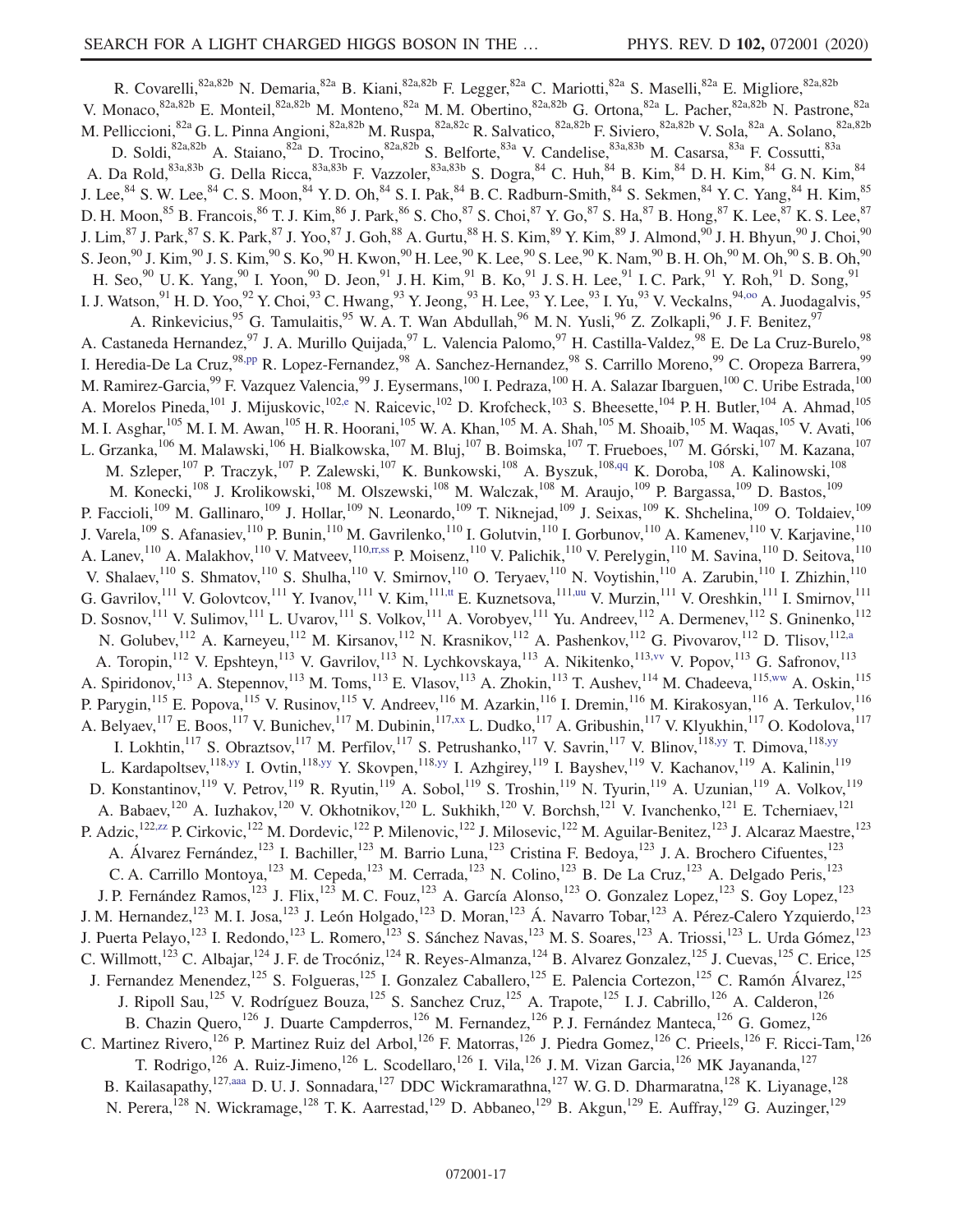<span id="page-17-16"></span><span id="page-17-15"></span><span id="page-17-14"></span><span id="page-17-13"></span><span id="page-17-12"></span><span id="page-17-11"></span><span id="page-17-10"></span><span id="page-17-9"></span><span id="page-17-8"></span><span id="page-17-7"></span><span id="page-17-6"></span><span id="page-17-5"></span><span id="page-17-4"></span><span id="page-17-3"></span><span id="page-17-2"></span><span id="page-17-1"></span><span id="page-17-0"></span>J. Baechler,<sup>129</sup> P. Baillon,<sup>129</sup> A. H. Ball,<sup>129</sup> D. Barney,<sup>129</sup> J. Bendavid,<sup>129</sup> N. Beni,<sup>129</sup> M. Bianco,<sup>129</sup> A. Bocci,<sup>129</sup> P. Bortignon,<sup>129</sup> E. Bossini,<sup>129</sup> E. Brondolin,<sup>129</sup> T. Camporesi,<sup>129</sup> G. Cerminara,<sup>129</sup> L. Cristella,<sup>129</sup> D. d'Enterria,<sup>129</sup> A. Dabrowski,<sup>129</sup> N. Daci,<sup>129</sup> V. Daponte,<sup>129</sup> A. David,<sup>129</sup> A. De Roeck,<sup>129</sup> M. Deile,<sup>129</sup> R. Di Maria,<sup>129</sup> M. Dobson,<sup>129</sup> M. Dünser,<sup>129</sup> N. Dupont,<sup>129</sup> A. Elliott-Peisert,<sup>129</sup> N. Emriskova,<sup>129</sup> F. Fallavollita,<sup>12[9,bbb](#page-24-28)</sup> D. Fasanella,<sup>129</sup> S. Fiorendi,<sup>129</sup> G. Franzoni,<sup>129</sup> J. Fulcher,<sup>129</sup> W. Funk,<sup>129</sup> S. Giani,<sup>129</sup> D. Gigi,<sup>129</sup> K. Gill,<sup>129</sup> F. Glege,<sup>129</sup> L. Gouskos,<sup>129</sup> M. Guilbaud,<sup>129</sup> D. Gulhan,<sup>129</sup> M. Haranko,<sup>129</sup> J. Hegeman,<sup>129</sup> Y. Iiyama,<sup>129</sup> V. Innocente,<sup>129</sup> T. James,<sup>129</sup> P. Janot,<sup>129</sup> J. Kaspar,<sup>129</sup> J. Kieseler,<sup>129</sup> M. Komm,<sup>129</sup> N. Kratochwil,<sup>129</sup> C. Lange,<sup>129</sup> P. Lecoq,<sup>129</sup> K. Long,<sup>129</sup> C. Lourenço,<sup>129</sup> L. Malgeri,<sup>129</sup> M. Mannelli,<sup>129</sup> A. Massironi,<sup>129</sup> F. Meijers,<sup>129</sup> S. Mersi,<sup>129</sup> E. Meschi,<sup>129</sup> F. Moortgat,<sup>129</sup> M. Mulders,<sup>129</sup> J. Ngadiuba,<sup>129</sup> J. Niedziela,<sup>129</sup> S. Orfanelli,<sup>129</sup> L. Orsini,<sup>129</sup> F. Pantaleo,<sup>129[,s](#page-23-17)</sup> L. Pape,<sup>129</sup> E. Perez,<sup>129</sup> M. Peruzzi,<sup>129</sup> A. Petrilli,<sup>129</sup> G. Petrucciani,<sup>129</sup> A. Pfeiffer,<sup>129</sup> M. Pierini,<sup>129</sup> D. Rabady,<sup>129</sup> A. Racz,<sup>129</sup> M. Rieger,<sup>129</sup> M. Rovere,<sup>129</sup> H. Sakulin,<sup>129</sup> J. Salfeld-Nebgen,<sup>129</sup> S. Scarfi,<sup>129</sup> C. Schäfer,<sup>129</sup> C. Schwick,<sup>129</sup> M. Selvaggi,<sup>129</sup> A. Sharma,<sup>129</sup> P. Silva,<sup>129</sup> W. Snoeys,<sup>129</sup> P. Sphicas,<sup>129[,ccc](#page-24-29)</sup> J. Steggemann,<sup>129</sup> S. Summers,<sup>129</sup> V. R. Tavolaro,<sup>129</sup> D. Treille,<sup>129</sup> A. Tsirou,<sup>129</sup> G. P. Van Onsem,<sup>129</sup> A. Vartak,<sup>129</sup> M. Verzetti,<sup>129</sup> K. A. Wozniak,<sup>129</sup> W. D. Zeuner,<sup>129</sup> L. Caminada,<sup>130[,ddd](#page-24-30)</sup> W. Erdmann,<sup>130</sup> R. Horisberger,<sup>130</sup> Q. Ingram,<sup>130</sup> H. C. Kaestli,<sup>130</sup> D. Kotlinski,<sup>130</sup> U. Langenegger,<sup>130</sup> T. Rohe,<sup>130</sup> M. Backhaus,<sup>131</sup> P. Berger,<sup>131</sup> A. Calandri,<sup>131</sup> N. Chernyavskaya,<sup>131</sup> A. De Cosa,<sup>131</sup> G. Dissertori,<sup>131</sup> M. Dittmar,<sup>131</sup> M. Donegà,<sup>131</sup> C. Dorfer,<sup>131</sup> T. Gadek,<sup>131</sup> T. A. Gómez Espinosa,<sup>131</sup> C. Grab,<sup>131</sup> D. Hits,<sup>131</sup> W. Lustermann,<sup>131</sup> A.-M. Lyon,<sup>131</sup> R. A. Manzoni,<sup>131</sup> M. T. Meinhard,<sup>131</sup> F. Micheli,<sup>131</sup> F. Nessi-Tedaldi,<sup>131</sup> F. Pauss,<sup>131</sup> V. Perovic,<sup>131</sup> G. Perrin,<sup>131</sup> L. Perrozzi,<sup>131</sup> S. Pigazzini,<sup>131</sup> M. G. Ratti,<sup>131</sup> M. Reichmann,<sup>131</sup> C. Reissel,<sup>131</sup> T. Reitenspiess,<sup>131</sup> B. Ristic,<sup>131</sup> D. Ruini,<sup>131</sup> D. A. Sanz Becerra,<sup>131</sup> M. Schönenberger,<sup>131</sup> V. Stampf,<sup>131</sup> M. L. Vesterbacka Olsson,<sup>131</sup> R. Wallny,<sup>131</sup> D. H. Zhu,<sup>131</sup> C. Amsler,<sup>132[,eee](#page-24-31)</sup> C. Botta,<sup>132</sup> D. Brzhechko,<sup>132</sup> M. F. Canelli,<sup>132</sup> R. Del Burgo,<sup>132</sup> J. K. Heikkilä,<sup>132</sup> M. Huwiler,<sup>132</sup> A. Jofrehei,<sup>132</sup> B. Kilminster,<sup>132</sup> S. Leontsinis,<sup>132</sup> A. Macchiolo,<sup>132</sup> P. Meiring,<sup>132</sup> V. M. Mikuni,<sup>132</sup> U. Molinatti,<sup>132</sup> I. Neutelings,<sup>132</sup> G. Rauco,<sup>132</sup> A. Reimers,<sup>132</sup> P. Robmann,<sup>132</sup> K. Schweiger,<sup>132</sup> Y. Takahashi,<sup>132</sup> S. Wertz,<sup>132</sup> C. Adloff,<sup>13[3,fff](#page-24-32)</sup> C.M. Kuo,<sup>133</sup> W. Lin,<sup>133</sup> A. Roy,<sup>133</sup> T. Sarkar,<sup>133[,hh](#page-24-9)</sup> S. S. Yu,<sup>133</sup> L. Ceard,<sup>134</sup> P. Chang,<sup>134</sup> Y. Chao,<sup>134</sup> K. F. Chen,<sup>134</sup> P. H. Chen,<sup>134</sup> W.-S. Hou,<sup>134</sup> Y. y. Li,<sup>134</sup> R.-S. Lu,<sup>134</sup> E. Paganis,<sup>134</sup> A. Psallidas,<sup>134</sup> A. Steen,<sup>134</sup> E. Yazgan,<sup>134</sup> B. Asavapibhop,<sup>135</sup> C. Asawatangtrakuldee,<sup>135</sup> N. Srimanobhas,<sup>135</sup> F. Boran,<sup>136</sup> S. Damarseckin,<sup>136</sup>[,ggg](#page-24-33) Z. S. Demiroglu,<sup>136</sup> F. Dolek,<sup>136</sup> C. Dozen,<sup>136[,hhh](#page-24-34)</sup> I. Dumanoglu,<sup>13[6,iii](#page-24-35)</sup> E. Eskut, <sup>136</sup> G. Gokbulut, <sup>136</sup> Y. Guler, <sup>136</sup> E. Gurpinar Guler, <sup>13[6,jjj](#page-24-36)</sup> I. Hos, <sup>13[6,kkk](#page-24-37)</sup> C. Isik, <sup>136</sup> E. E. Kangal, <sup>136[,lll](#page-24-38)</sup> O. Kara, <sup>136</sup> A. Kayis Topaksu,<sup>136</sup> U. Kiminsu,<sup>136</sup> G. Onengut,<sup>136</sup> K. Ozdemir,<sup>136[,mmm](#page-24-39)</sup> A. Polatoz,<sup>136</sup> A. E. Simsek,<sup>136</sup> B. Tali,<sup>13[6,nnn](#page-24-40)</sup> U. G. Tok,<sup>136</sup> S. Turkcapar,<sup>136</sup> I. S. Zorbakir,<sup>136</sup> C. Zorbilmez,<sup>136</sup> B. Isildak,<sup>137,000</sup> G. Karapinar,<sup>13[7,ppp](#page-24-42)</sup> K. Ocalan,<sup>137[,qqq](#page-24-43)</sup> M. Yalvac,<sup>13[7,rrr](#page-24-44)</sup> I. O. Atakisi,<sup>138</sup> E. Gülmez,<sup>138</sup> M. Kaya,<sup>13[8,sss](#page-24-45)</sup> O. Kaya,<sup>138[,ttt](#page-24-46)</sup> Ö. Özçelik,<sup>138</sup> S. Tekten,<sup>138[,uuu](#page-24-47)</sup> E. A. Yetkin,<sup>138[,vvv](#page-24-48)</sup> A. Cakir,<sup>139</sup> K. Cankocak,<sup>139[,iii](#page-24-35)</sup> Y. Komurcu,<sup>139</sup> S. Sen,<sup>13[9,www](#page-24-49)</sup> F. Aydogmus Sen,<sup>140</sup> S. Cerci,<sup>14[0,nnn](#page-24-40)</sup> B. Kaynak,<sup>140</sup> S. Ozkorucuklu,<sup>140</sup> D. Sunar Cerci,<sup>140[,nnn](#page-24-40)</sup> B. Grynyov,<sup>141</sup> L. Levchuk,<sup>142</sup> E. Bhal,<sup>143</sup> S. Bologna,<sup>143</sup> J. J. Brooke,<sup>143</sup> E. Clement,<sup>143</sup> D. Cussans,<sup>143</sup> H. Flacher,<sup>143</sup> J. Goldstein,<sup>143</sup> G. P. Heath,<sup>143</sup> H. F. Heath,<sup>143</sup> L. Kreczko,<sup>143</sup> B. Krikler,<sup>143</sup> S. Paramesvaran,<sup>143</sup> T. Sakuma,<sup>143</sup> S. Seif El Nasr-Storey,<sup>143</sup> V. J. Smith,<sup>143</sup> J. Taylor,<sup>143</sup> A. Titterton,<sup>143</sup> K. W. Bell,<sup>144</sup> A. Belyaev,<sup>14[4,xxx](#page-24-50)</sup> C. Brew,<sup>144</sup> R. M. Brown,<sup>144</sup> D. J. A. Cockerill,<sup>144</sup> K. V. Ellis,<sup>144</sup> K. Harder,<sup>144</sup> S. Harper,<sup>144</sup> J. Linacre,<sup>144</sup> K. Manolopoulos,<sup>144</sup> D. M. Newbold,<sup>144</sup> E. Olaiya,<sup>144</sup> D. Petyt,<sup>144</sup> T. Reis,<sup>144</sup> T. Schuh,<sup>144</sup> C. H. Shepherd-Themistocleous,<sup>144</sup> A. Thea,<sup>144</sup> I. R. Tomalin,<sup>144</sup> T. Williams,<sup>144</sup> R. Bainbridge,<sup>145</sup> P. Bloch,<sup>145</sup> S. Bonomally,<sup>145</sup> J. Borg,<sup>145</sup> S. Breeze,<sup>145</sup> O. Buchmuller,<sup>145</sup> A. Bundock,<sup>145</sup> V. Cepaitis,<sup>145</sup> G. S. Chahal,<sup>14[5,yyy](#page-24-51)</sup> D. Colling,<sup>145</sup> P. Dauncey,<sup>145</sup> G. Davies,<sup>145</sup> M. Della Negra,<sup>145</sup> G. Fedi,<sup>145</sup> G. Hall,<sup>145</sup> G. Iles,<sup>145</sup> J. Langford,<sup>145</sup> L. Lyons,<sup>145</sup> A.-M. Magnan,<sup>145</sup> S. Malik,<sup>145</sup> A. Martelli,<sup>145</sup> V. Milosevic,<sup>145</sup> J. Nash,<sup>145[,zzz](#page-24-52)</sup> V. Palladino,<sup>145</sup> M. Pesaresi,<sup>145</sup> D. M. Raymond,<sup>145</sup> A. Richards,<sup>145</sup> A. Rose,<sup>145</sup> E. Scott,<sup>145</sup> C. Seez,<sup>145</sup> A. Shtipliyski,<sup>145</sup> M. Stoye,<sup>145</sup> A. Tapper,<sup>145</sup> K. Uchida,<sup>145</sup> T. Virdee,<sup>145[,s](#page-23-17)</sup> N. Wardle,<sup>145</sup> S. N. Webb,<sup>145</sup> D. Winterbottom,<sup>145</sup> A. G. Zecchinelli,<sup>145</sup> J. E. Cole,<sup>146</sup> P. R. Hobson,<sup>146</sup> A. Khan,<sup>146</sup> P. Kyberd,<sup>146</sup> C. K. Mackay,<sup>146</sup> I. D. Reid,<sup>146</sup> L. Teodorescu,<sup>146</sup> S. Zahid,<sup>146</sup> A. Brinkerhoff,<sup>147</sup> K. Call,<sup>147</sup> B. Caraway,<sup>147</sup> J. Dittmann,<sup>147</sup> K. Hatakeyama,<sup>147</sup> A. R. Kanuganti,<sup>147</sup> C. Madrid,<sup>147</sup> B. McMaster,<sup>147</sup> N. Pastika, $147$  S. Sawant, $147$  C. Smith, $147$  R. Bartek, $148$  A. Dominguez, $148$  R. Uniyal, $148$  A. M. Vargas Hernandez, $148$ A. Buccilli,<sup>149</sup> O. Charaf,<sup>149</sup> S. I. Cooper,<sup>149</sup> S. V. Gleyzer,<sup>149</sup> C. Henderson,<sup>149</sup> P. Rumerio,<sup>149</sup> C. West,<sup>149</sup> A. Akpinar,<sup>150</sup> A. Albert,<sup>150</sup> D. Arcaro,<sup>150</sup> C. Cosby,<sup>150</sup> Z. Demiragli,<sup>150</sup> D. Gastler,<sup>150</sup> C. Richardson,<sup>150</sup> J. Rohlf,<sup>150</sup> K. Salyer,<sup>150</sup> D. Sperka,<sup>150</sup> D. Spitzbart,<sup>150</sup> I. Suarez,<sup>150</sup> S. Yuan,<sup>150</sup> D. Zou,<sup>150</sup> G. Benelli,<sup>151</sup> B. Burkle,<sup>151</sup> X. Coubez,<sup>15[1,t](#page-23-18)</sup> D. Cutts,<sup>151</sup> Y. t. Duh,<sup>151</sup> M. Hadley,<sup>151</sup> U. Heintz,<sup>151</sup> J. M. Hogan,<sup>151[,aaaa](#page-24-53)</sup> K. H. M. Kwok,<sup>151</sup> E. Laird,<sup>151</sup> G. Landsberg,<sup>151</sup> K. T. Lau,<sup>151</sup> J. Lee,<sup>151</sup> M. Narain,<sup>151</sup> S. Sagir,<sup>151[,bbbb](#page-24-54)</sup> R. Syarif,<sup>151</sup> E. Usai,<sup>151</sup> W. Y. Wong,<sup>151</sup> D. Yu,<sup>151</sup> W. Zhang,<sup>151</sup> R. Band,<sup>152</sup>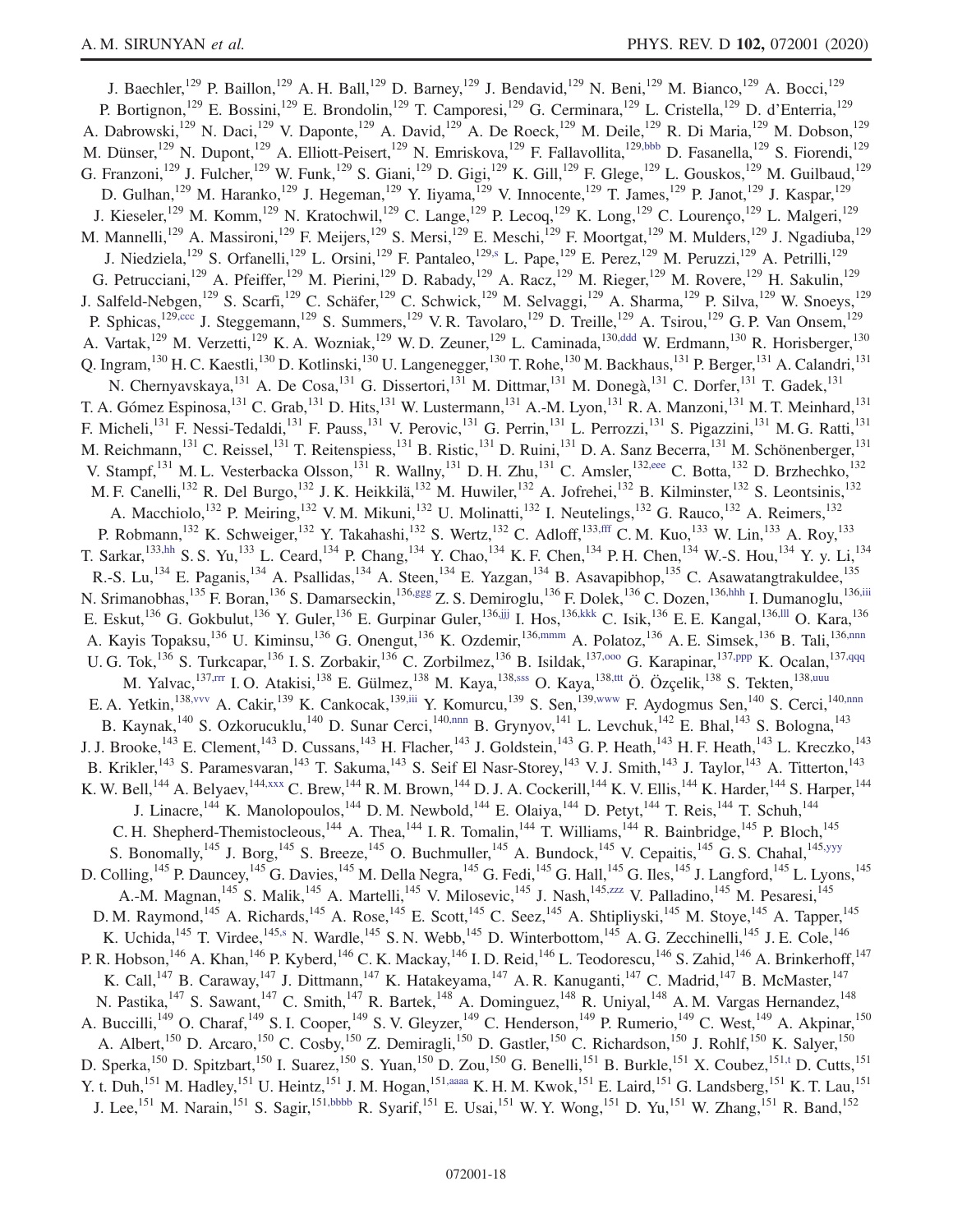<span id="page-18-3"></span><span id="page-18-2"></span><span id="page-18-1"></span><span id="page-18-0"></span>C. Brainerd,<sup>152</sup> R. Breedon,<sup>152</sup> M. Calderon De La Barca Sanchez,<sup>152</sup> M. Chertok,<sup>152</sup> J. Conway,<sup>152</sup> R. Conway,<sup>152</sup> P. T. Cox, <sup>152</sup> R. Erbacher, <sup>152</sup> C. Flores, <sup>152</sup> G. Funk, <sup>152</sup> F. Jensen, <sup>152</sup> W. Ko, <sup>15[2,a](#page-23-0)</sup> O. Kukral, <sup>152</sup> R. Lander, <sup>152</sup> M. Mulhearn, <sup>152</sup> D. Pellett,<sup>152</sup> J. Pilot,<sup>152</sup> M. Shi,<sup>152</sup> D. Taylor,<sup>152</sup> K. Tos,<sup>152</sup> M. Tripathi,<sup>152</sup> Y. Yao,<sup>152</sup> F. Zhang,<sup>152</sup> M. Bachtis,<sup>153</sup> R. Cousins,<sup>153</sup> A. Dasgupta,<sup>153</sup> A. Florent,<sup>153</sup> D. Hamilton,<sup>153</sup> J. Hauser,<sup>153</sup> M. Ignatenko,<sup>153</sup> T. Lam,<sup>153</sup> N. Mccoll,<sup>153</sup> W. A. Nash,<sup>153</sup> S. Regnard,<sup>153</sup> D. Saltzberg,<sup>153</sup> C. Schnaible,<sup>153</sup> B. Stone,<sup>153</sup> V. Valuev,<sup>153</sup> K. Burt,<sup>154</sup> Y. Chen,<sup>154</sup> R. Clare,<sup>154</sup> J. W. Gary, <sup>154</sup> S. M. A. Ghiasi Shirazi, <sup>154</sup> G. Hanson, <sup>154</sup> G. Karapostoli, <sup>154</sup> O. R. Long, <sup>154</sup> N. Manganelli, <sup>154</sup> M. Olmedo Negrete,<sup>154</sup> M. I. Paneva,<sup>154</sup> W. Si,<sup>154</sup> S. Wimpenny,<sup>154</sup> Y. Zhang,<sup>154</sup> J. G. Branson,<sup>155</sup> P. Chang,<sup>155</sup> S. Cittolin,<sup>155</sup> S. Cooperstein,<sup>155</sup> N. Deelen,<sup>155</sup> M. Derdzinski,<sup>155</sup> J. Duarte,<sup>155</sup> R. Gerosa,<sup>155</sup> D. Gilbert,<sup>155</sup> B. Hashemi,<sup>155</sup> V. Krutelyov,<sup>155</sup> J. Letts,<sup>155</sup> M. Masciovecchio,<sup>155</sup> S. May,<sup>155</sup> S. Padhi,<sup>155</sup> M. Pieri,<sup>155</sup> V. Sharma,<sup>155</sup> M. Tadel,<sup>155</sup> F. Würthwein,<sup>155</sup> A. Yagil,<sup>155</sup> N. Amin,<sup>156</sup> C. Campagnari,<sup>156</sup> M. Citron,<sup>156</sup> A. Dorsett,<sup>156</sup> V. Dutta,<sup>156</sup> J. Incandela,<sup>156</sup> B. Marsh,<sup>156</sup> H. Mei,<sup>156</sup> A. Ovcharova, <sup>156</sup> H. Qu, <sup>156</sup> M. Quinnan, <sup>156</sup> J. Richman, <sup>156</sup> U. Sarica, <sup>156</sup> D. Stuart, <sup>156</sup> S. Wang, <sup>156</sup> D. Anderson, <sup>157</sup> A. Bornheim,<sup>157</sup> O. Cerri,<sup>157</sup> I. Dutta,<sup>157</sup> J. M. Lawhorn,<sup>157</sup> N. Lu,<sup>157</sup> J. Mao,<sup>157</sup> H. B. Newman,<sup>157</sup> T. Q. Nguyen,<sup>157</sup> J. Pata,<sup>157</sup> M. Spiropulu,<sup>157</sup> J. R. Vlimant,<sup>157</sup> S. Xie,<sup>157</sup> Z. Zhang,<sup>157</sup> R. Y. Zhu,<sup>157</sup> J. Alison,<sup>158</sup> M. B. Andrews,<sup>158</sup> T. Ferguson,<sup>158</sup> T. Mudholkar,<sup>158</sup> M. Paulini,<sup>158</sup> M. Sun,<sup>158</sup> I. Vorobiev,<sup>158</sup> J. P. Cumalat,<sup>159</sup> W. T. Ford,<sup>159</sup> E. MacDonald,<sup>159</sup> T. Mulholland,<sup>159</sup> R. Patel,<sup>159</sup> A. Perloff,<sup>159</sup> K. Stenson,<sup>159</sup> K. A. Ulmer,<sup>159</sup> S. R. Wagner,<sup>159</sup> J. Alexander,<sup>160</sup> Y. Cheng,<sup>160</sup> J. Chu,<sup>160</sup> D. J. Cranshaw,<sup>160</sup> A. Datta,<sup>160</sup> A. Frankenthal,<sup>160</sup> K. Mcdermott,<sup>160</sup> J. Monroy,<sup>160</sup> J. R. Patterson,<sup>160</sup> D. Quach,<sup>160</sup> A. Ryd,<sup>160</sup> W. Sun,<sup>160</sup> S. M. Tan,<sup>160</sup> Z. Tao,<sup>160</sup> J. Thom,<sup>160</sup> P. Wittich,<sup>160</sup> M. Zientek,<sup>160</sup> S. Abdullin,<sup>161</sup> M. Albrow,<sup>161</sup> M. Alyari,<sup>161</sup> G. Apollinari,<sup>161</sup> A. Apresyan,<sup>161</sup> A. Apyan,<sup>161</sup> S. Banerjee,<sup>161</sup> L. A. T. Bauerdick,<sup>161</sup> A. Beretvas,<sup>161</sup> D. Berry, <sup>161</sup> J. Berryhill, <sup>161</sup> P. C. Bhat, <sup>161</sup> K. Burkett, <sup>161</sup> J. N. Butler, <sup>161</sup> A. Canepa, <sup>161</sup> G. B. Cerati, <sup>161</sup> H. W. K. Cheung, <sup>161</sup> F. Chlebana,<sup>161</sup> M. Cremonesi,<sup>161</sup> V. D. Elvira,<sup>161</sup> J. Freeman,<sup>161</sup> Z. Gecse,<sup>161</sup> E. Gottschalk,<sup>161</sup> L. Gray,<sup>161</sup> D. Green,<sup>161</sup> S. Grünendahl,<sup>161</sup> O. Gutsche,<sup>161</sup> R. M. Harris,<sup>161</sup> S. Hasegawa,<sup>161</sup> R. Heller,<sup>161</sup> T. C. Herwig,<sup>161</sup> J. Hirschauer,<sup>161</sup> B. Jayatilaka, <sup>161</sup> S. Jindariani, <sup>161</sup> M. Johnson, <sup>161</sup> U. Joshi, <sup>161</sup> P. Klabbers, <sup>161</sup> T. Klijnsma, <sup>161</sup> B. Klima, <sup>161</sup> M. J. Kortelainen,<sup>161</sup> S. Lammel,<sup>161</sup> D. Lincoln,<sup>161</sup> R. Lipton,<sup>161</sup> M. Liu,<sup>161</sup> T. Liu,<sup>161</sup> J. Lykken,<sup>161</sup> K. Maeshima,<sup>161</sup> D. Mason,<sup>161</sup> P. McBride,<sup>161</sup> P. Merkel,<sup>161</sup> S. Mrenna,<sup>161</sup> S. Nahn,<sup>161</sup> V. O'Dell,<sup>161</sup> V. Papadimitriou,<sup>161</sup> K. Pedro,<sup>161</sup> C. Pena, <sup>161[,xx](#page-24-24)</sup> O. Prokofyev, <sup>161</sup> F. Ravera, <sup>161</sup> A. Reinsvold Hall, <sup>161</sup> L. Ristori, <sup>161</sup> B. Schneider, <sup>161</sup> E. Sexton-Kennedy, <sup>161</sup> N. Smith,<sup>161</sup> A. Soha,<sup>161</sup> W. J. Spalding,<sup>161</sup> L. Spiegel,<sup>161</sup> S. Stoynev,<sup>161</sup> J. Strait,<sup>161</sup> L. Taylor,<sup>161</sup> S. Tkaczyk,<sup>161</sup> N. V. Tran,<sup>161</sup> L. Uplegger,<sup>161</sup> E. W. Vaandering,<sup>161</sup> H. A. Weber,<sup>161</sup> A. Woodard,<sup>161</sup> D. Acosta,<sup>162</sup> P. Avery,<sup>162</sup> D. Bourilkov, <sup>162</sup> L. Cadamuro, <sup>162</sup> V. Cherepanov, <sup>162</sup> F. Errico, <sup>162</sup> R. D. Field, <sup>162</sup> D. Guerrero, <sup>162</sup> B. M. Joshi, <sup>162</sup> M. Kim, <sup>162</sup> J. Konigsberg,<sup>162</sup> A. Korytov,<sup>162</sup> K. H. Lo,<sup>162</sup> K. Matchev,<sup>162</sup> N. Menendez,<sup>162</sup> G. Mitselmakher,<sup>162</sup> D. Rosenzweig,<sup>162</sup> K. Shi,<sup>162</sup> J. Wang,<sup>162</sup> S. Wang,<sup>162</sup> X. Zuo,<sup>162</sup> T. Adams,<sup>163</sup> A. Askew,<sup>163</sup> D. Diaz,<sup>163</sup> R. Habibullah,<sup>163</sup> S. Hagopian,<sup>163</sup> V. Hagopian,<sup>163</sup> K. F. Johnson,<sup>163</sup> R. Khurana,<sup>163</sup> T. Kolberg,<sup>163</sup> G. Martinez,<sup>163</sup> H. Prosper,<sup>163</sup> C. Schiber,<sup>163</sup> R. Yohay,<sup>163</sup> J. Zhang, <sup>163</sup> M. M. Baarmand, <sup>164</sup> S. Butalla, <sup>164</sup> T. Elkafrawy, <sup>164[,m](#page-23-12)</sup> M. Hohlmann, <sup>164</sup> D. Noonan, <sup>164</sup> M. Rahmani, <sup>164</sup> M. Saunders,<sup>164</sup> F. Yumiceva,<sup>164</sup> M. R. Adams,<sup>165</sup> L. Apanasevich,<sup>165</sup> H. Becerril Gonzalez,<sup>165</sup> R. Cavanaugh,<sup>165</sup> X. Chen,<sup>165</sup> S. Dittmer,<sup>165</sup> O. Evdokimov,<sup>165</sup> C. E. Gerber,<sup>165</sup> D. A. Hangal,<sup>165</sup> D. J. Hofman,<sup>165</sup> C. Mills,<sup>165</sup> G. Oh,<sup>165</sup> T. Roy,<sup>165</sup> M. B. Tonjes,<sup>165</sup> N. Varelas,<sup>165</sup> J. Viinikainen,<sup>165</sup> X. Wang,<sup>165</sup> Z. Wu,<sup>165</sup> M. Alhusseini,<sup>166</sup> K. Dilsiz,<sup>166[,cccc](#page-24-55)</sup> S. Durgut,<sup>166</sup> R. P. Gandrajula,<sup>166</sup> M. Haytmyradov,<sup>166</sup> V. Khristenko,<sup>166</sup> O. K. Köseyan,<sup>166</sup> J.-P. Merlo,<sup>166</sup> A. Mestvirishvili,<sup>16[6,dddd](#page-24-56)</sup> A. Moeller, <sup>166</sup> J. Nachtman, <sup>166</sup> H. Ogul, <sup>16[6,eeee](#page-25-0)</sup> Y. Onel, <sup>166</sup> F. Ozok, <sup>16[6,ffff](#page-25-1)</sup> A. Penzo, <sup>166</sup> C. Snyder, <sup>166</sup> E. Tiras, <sup>166</sup> J. Wetzel, <sup>166</sup> K. Yi,<sup>16[6,gggg](#page-25-2)</sup> O. Amram,<sup>167</sup> B. Blumenfeld,<sup>167</sup> L. Corcodilos,<sup>167</sup> M. Eminizer,<sup>167</sup> A. V. Gritsan,<sup>167</sup> S. Kyriacou,<sup>167</sup> P. Maksimovic,<sup>167</sup> C. Mantilla,<sup>167</sup> J. Roskes,<sup>167</sup> M. Swartz,<sup>167</sup> T. Á. Vámi,<sup>167</sup> C. Baldenegro Barrera,<sup>168</sup> P. Baringer,<sup>168</sup> A. Bean, <sup>168</sup> A. Bylinkin, <sup>168</sup> T. Isidori, <sup>168</sup> S. Khalil, <sup>168</sup> J. King, <sup>168</sup> G. Krintiras, <sup>168</sup> A. Kropivnitskaya, <sup>168</sup> C. Lindsey, <sup>168</sup> N. Minafra,<sup>168</sup> M. Murray,<sup>168</sup> C. Rogan,<sup>168</sup> C. Royon,<sup>168</sup> S. Sanders,<sup>168</sup> E. Schmitz,<sup>168</sup> J. D. Tapia Takaki,<sup>168</sup> Q. Wang,<sup>168</sup> J. Williams,  $^{168}$  G. Wilson,  $^{168}$  S. Duric,  $^{169}$  A. Ivanov,  $^{169}$  K. Kaadze,  $^{169}$  D. Kim,  $^{169}$  Y. Maravin,  $^{169}$  T. Mitchell,  $^{169}$  A. Modak,  $^{169}$ A. Mohammadi,<sup>169</sup> F. Rebassoo,<sup>170</sup> D. Wright,<sup>170</sup> E. Adams,<sup>171</sup> A. Baden,<sup>171</sup> O. Baron,<sup>171</sup> A. Belloni,<sup>171</sup> S. C. Eno,<sup>171</sup> Y. Feng,<sup>171</sup> N. J. Hadley,<sup>171</sup> S. Jabeen,<sup>171</sup> G. Y. Jeng,<sup>171</sup> R. G. Kellogg,<sup>171</sup> T. Koeth,<sup>171</sup> A. C. Mignerey,<sup>171</sup> S. Nabili,<sup>171</sup> M. Seidel,<sup>171</sup> A. Skuja,<sup>171</sup> S. C. Tonwar,<sup>171</sup> L. Wang,<sup>171</sup> K. Wong,<sup>171</sup> D. Abercrombie,<sup>172</sup> B. Allen,<sup>172</sup> R. Bi,<sup>172</sup> S. Brandt,<sup>172</sup> W. Busza,<sup>172</sup> I. A. Cali,<sup>172</sup> Y. Chen,<sup>172</sup> M. D'Alfonso,<sup>172</sup> G. Gomez Ceballos,<sup>172</sup> M. Goncharov,<sup>172</sup> P. Harris,<sup>172</sup> D. Hsu,<sup>172</sup> M. Hu,<sup>172</sup> M. Klute,<sup>172</sup> D. Kovalskyi,<sup>172</sup> J. Krupa,<sup>172</sup> Y.-J. Lee,<sup>172</sup> P.D. Luckey,<sup>172</sup> B. Maier,<sup>172</sup> A. C. Marini,<sup>172</sup> C. Mcginn,<sup>172</sup> C. Mironov,<sup>172</sup> S. Narayanan,<sup>172</sup> X. Niu,<sup>172</sup> C. Paus,<sup>172</sup> D. Rankin,<sup>172</sup> C. Roland,<sup>172</sup> G. Roland,<sup>172</sup> Z. Shi,<sup>172</sup> G. S. F. Stephans,<sup>172</sup> K. Sumorok,<sup>172</sup> K. Tatar,<sup>172</sup> D. Velicanu,<sup>172</sup> J. Wang,<sup>172</sup> T. W. Wang,<sup>172</sup> Z. Wang,<sup>172</sup> B. Wyslouch,<sup>172</sup>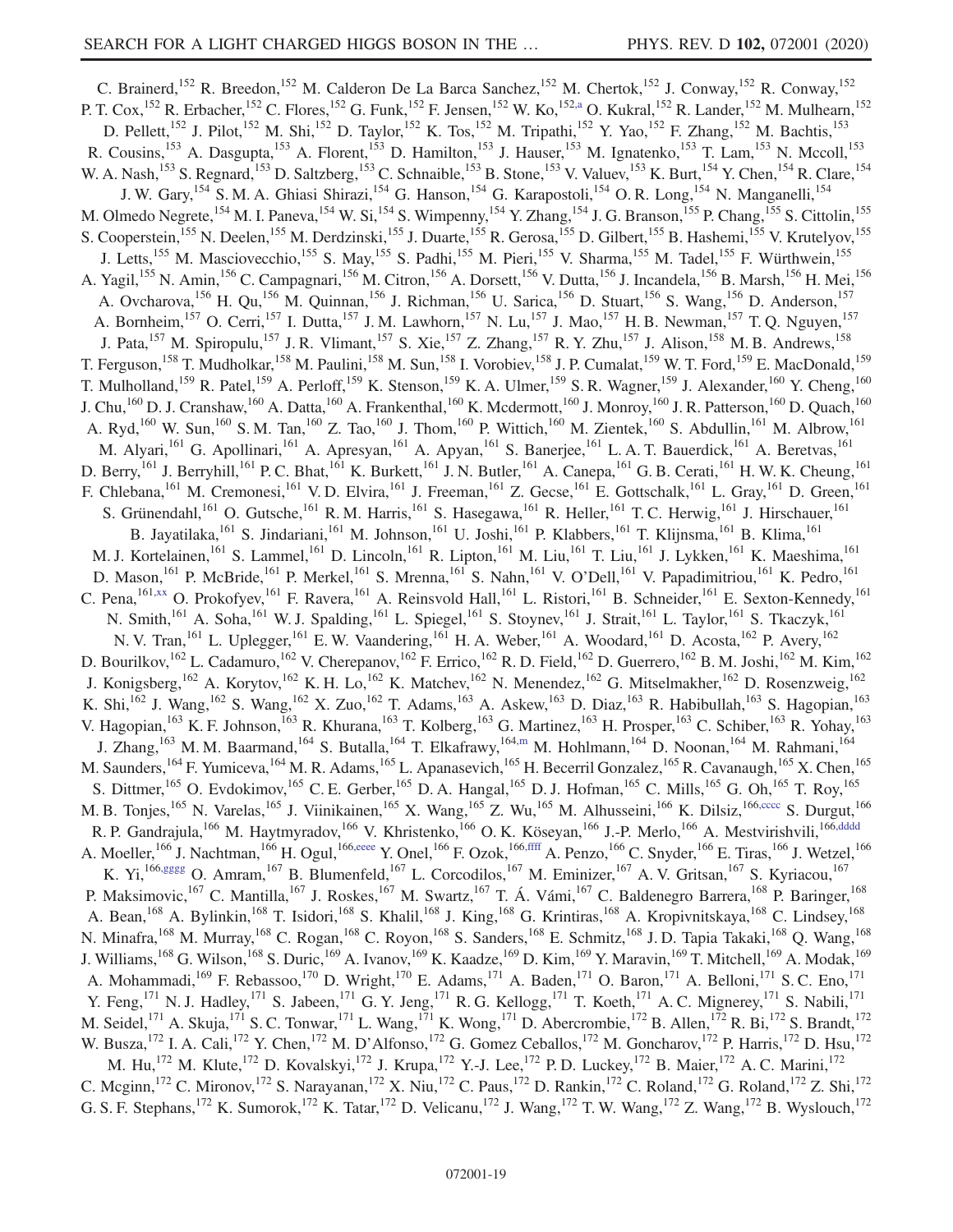R. M. Chatterjee,<sup>173</sup> A. Evans,<sup>173</sup> S. Guts,<sup>17[3,a](#page-23-0)</sup> P. Hansen,<sup>173</sup> J. Hiltbrand,<sup>173</sup> Sh. Jain,<sup>173</sup> M. Krohn,<sup>173</sup> Y. Kubota,<sup>173</sup> Z. Lesko,<sup>173</sup> J. Mans,<sup>173</sup> M. Revering,<sup>173</sup> R. Rusack,<sup>173</sup> R. Saradhy,<sup>173</sup> N. Schroeder,<sup>173</sup> N. Strobbe,<sup>173</sup> M. A. Wadud,<sup>173</sup> J. G. Acosta,<sup>174</sup> S. Oliveros,<sup>174</sup> K. Bloom,<sup>175</sup> S. Chauhan,<sup>175</sup> D. R. Claes,<sup>175</sup> C. Fangmeier,<sup>175</sup> L. Finco,<sup>175</sup> F. Golf,<sup>175</sup> J. R. González Fernández, <sup>175</sup> I. Kravchenko, <sup>175</sup> J. E. Siado, <sup>175</sup> G. R. Snow, <sup>17[5,a](#page-23-0)</sup> B. Stieger, <sup>175</sup> W. Tabb, <sup>175</sup> F. Yan, <sup>175</sup> G. Agarwal,<sup>176</sup> C. Harrington,<sup>176</sup> L. Hay,<sup>176</sup> I. Iashvili,<sup>176</sup> A. Kharchilava,<sup>176</sup> C. McLean,<sup>176</sup> D. Nguyen,<sup>176</sup> J. Pekkanen,<sup>176</sup> S. Rappoccio,<sup>176</sup> B. Roozbahani,<sup>176</sup> G. Alverson,<sup>177</sup> E. Barberis,<sup>177</sup> C. Freer,<sup>177</sup> Y. Haddad,<sup>177</sup> A. Hortiangtham,<sup>177</sup> J. Li,<sup>177</sup> G. Madigan,<sup>177</sup> B. Marzocchi,<sup>177</sup> D. M. Morse,<sup>177</sup> V. Nguyen,<sup>177</sup> T. Orimoto,<sup>177</sup> A. Parker,<sup>177</sup> L. Skinnari,<sup>177</sup> A. Tishelman-Charny,<sup>177</sup> T. Wamorkar,<sup>177</sup> B. Wang,<sup>177</sup> A. Wisecarver,<sup>177</sup> D. Wood,<sup>177</sup> S. Bhattacharya,<sup>178</sup> J. Bueghly,<sup>178</sup> Z. Chen,<sup>178</sup> A. Gilbert,<sup>178</sup> T. Gunter,<sup>178</sup> K. A. Hahn,<sup>178</sup> N. Odell,<sup>178</sup> M. H. Schmitt,<sup>178</sup> K. Sung,<sup>178</sup> M. Velasco,<sup>178</sup> R. Bucci,<sup>179</sup> N. Dev,<sup>179</sup> R. Goldouzian,<sup>179</sup> M. Hildreth,<sup>179</sup> K. Hurtado Anampa,<sup>179</sup> C. Jessop,<sup>179</sup> D. J. Karmgard,<sup>179</sup> K. Lannon,<sup>179</sup> W. Li,<sup>179</sup> N. Loukas,<sup>179</sup> N. Marinelli,<sup>179</sup> I. Mcalister,<sup>179</sup> F. Meng,<sup>179</sup> K. Mohrman,<sup>179</sup> Y. Musienko,<sup>17[9,rr](#page-24-19)</sup> R. Ruchti,<sup>179</sup> P. Siddireddy, <sup>179</sup> S. Taroni, <sup>179</sup> M. Wayne, <sup>179</sup> A. Wightman, <sup>179</sup> M. Wolf, <sup>179</sup> L. Zygala, <sup>179</sup> J. Alimena, <sup>180</sup> B. Bylsma, <sup>180</sup> B. Cardwell,<sup>180</sup> L. S. Durkin,<sup>180</sup> B. Francis,<sup>180</sup> C. Hill,<sup>180</sup> A. Lefeld,<sup>180</sup> B. L. Winer,<sup>180</sup> B. R. Yates,<sup>180</sup> P. Das,<sup>181</sup> G. Dezoort,<sup>181</sup> P. Elmer,<sup>181</sup> B. Greenberg,<sup>181</sup> N. Haubrich,<sup>181</sup> S. Higginbotham,<sup>181</sup> A. Kalogeropoulos,<sup>181</sup> G. Kopp,<sup>181</sup> S. Kwan,<sup>181</sup> D. Lange,<sup>181</sup> M. T. Lucchini,<sup>181</sup> J. Luo,<sup>181</sup> D. Marlow,<sup>181</sup> K. Mei,<sup>181</sup> I. Ojalvo,<sup>181</sup> J. Olsen,<sup>181</sup> C. Palmer,<sup>181</sup> P. Piroué,<sup>181</sup> D. Stickland,<sup>181</sup> C. Tully,<sup>181</sup> S. Malik,<sup>182</sup> S. Norberg,<sup>182</sup> V. E. Barnes,<sup>183</sup> R. Chawla,<sup>183</sup> S. Das,<sup>183</sup> L. Gutay,<sup>183</sup> M. Jones,<sup>183</sup> A. W. Jung,<sup>183</sup> B. Mahakud,<sup>183</sup> G. Negro,<sup>183</sup> N. Neumeister,<sup>183</sup> C. C. Peng,<sup>183</sup> S. Piperov,<sup>183</sup> H. Qiu,<sup>183</sup> J. F. Schulte,<sup>183</sup> N. Trevisani,<sup>183</sup> F. Wang,<sup>183</sup> R. Xiao,<sup>183</sup> W. Xie,<sup>183</sup> T. Cheng,<sup>184</sup> J. Dolen,<sup>184</sup> N. Parashar,<sup>184</sup> M. Stojanovic, <sup>184[,p](#page-23-14)</sup> A. Baty, <sup>185</sup> S. Dildick, <sup>185</sup> K. M. Ecklund, <sup>185</sup> S. Freed, <sup>185</sup> F. J. M. Geurts, <sup>185</sup> M. Kilpatrick, <sup>185</sup> A. Kumar,<sup>185</sup> W. Li,<sup>185</sup> B. P. Padley,<sup>185</sup> R. Redjimi,<sup>185</sup> J. Roberts,<sup>18[5,a](#page-23-0)</sup> J. Rorie,<sup>185</sup> W. Shi,<sup>185</sup> A. G. Stahl Leiton,<sup>185</sup> A. Bodek,<sup>186</sup> P. de Barbaro,<sup>186</sup> R. Demina,<sup>186</sup> J. L. Dulemba,<sup>186</sup> C. Fallon,<sup>186</sup> T. Ferbel,<sup>186</sup> M. Galanti,<sup>186</sup> A. Garcia-Bellido,<sup>186</sup> O. Hindrichs,<sup>186</sup> A. Khukhunaishvili,<sup>186</sup> E. Ranken,<sup>186</sup> R. Taus,<sup>186</sup> B. Chiarito,<sup>187</sup> J. P. Chou,<sup>187</sup> A. Gandrakota,<sup>187</sup> Y. Gershtein,<sup>187</sup> E. Halkiadakis,<sup>187</sup> A. Hart,<sup>187</sup> M. Heindl,<sup>187</sup> E. Hughes,<sup>187</sup> S. Kaplan,<sup>187</sup> O. Karacheban,<sup>18[7,w](#page-23-21)</sup> I. Laflotte,<sup>187</sup> A. Lath,<sup>187</sup> R. Montalvo,<sup>187</sup> K. Nash,<sup>187</sup> M. Osherson,<sup>187</sup> S. Salur,<sup>187</sup> S. Schnetzer,<sup>187</sup> S. Somalwar,<sup>187</sup> R. Stone,<sup>187</sup> S. A. Thayil,<sup>187</sup> S. Thomas,<sup>187</sup> H. Wang,<sup>187</sup> H. Acharya,<sup>188</sup> A. G. Delannoy,<sup>188</sup> S. Spanier,<sup>188</sup> O. Bouhali,<sup>189[,hhhh](#page-25-3)</sup> M. Dalchenko,<sup>189</sup> A. Delgado,<sup>189</sup> R. Eusebi,<sup>189</sup> J. Gilmore,<sup>189</sup> T. Huang,<sup>189</sup> T. Kamon,<sup>18[9,iiii](#page-25-4)</sup> H. Kim,<sup>189</sup> S. Luo, <sup>189</sup> S. Malhotra, <sup>189</sup> R. Mueller, <sup>189</sup> D. Overton, <sup>189</sup> L. Perniè, <sup>189</sup> D. Rathjens, <sup>189</sup> A. Safonov, <sup>189</sup> J. Sturdy, <sup>189</sup> N. Akchurin,<sup>190</sup> J. Damgov,<sup>190</sup> V. Hegde,<sup>190</sup> S. Kunori,<sup>190</sup> K. Lamichhane,<sup>190</sup> S. W. Lee,<sup>190</sup> T. Mengke,<sup>190</sup> S. Muthumuni,<sup>190</sup> T. Peltola,<sup>190</sup> S. Undleeb,<sup>190</sup> I. Volobouev,<sup>190</sup> Z. Wang,<sup>190</sup> A. Whitbeck,<sup>190</sup> E. Appelt,<sup>191</sup> S. Greene,<sup>191</sup> A. Gurrola,<sup>191</sup> R. Janjam,<sup>191</sup> W. Johns,<sup>191</sup> C. Maguire,<sup>191</sup> A. Melo,<sup>191</sup> H. Ni,<sup>191</sup> K. Padeken,<sup>191</sup> F. Romeo,<sup>191</sup> P. Sheldon,<sup>191</sup> S. Tuo,<sup>191</sup> J. Velkovska,<sup>191</sup> M. Verweij,<sup>191</sup> M.W. Arenton,<sup>192</sup> B. Cox,<sup>192</sup> G. Cummings,<sup>192</sup> J. Hakala,<sup>192</sup> R. Hirosky,<sup>192</sup> M. Joyce,<sup>192</sup> A. Ledovskoy, <sup>192</sup> A. Li, <sup>192</sup> C. Neu, <sup>192</sup> B. Tannenwald, <sup>192</sup> Y. Wang, <sup>192</sup> E. Wolfe, <sup>192</sup> F. Xia, <sup>192</sup> P. E. Karchin, <sup>193</sup> N. Poudyal, <sup>193</sup> P. Thapa,  $^{193}$  K. Black,  $^{194}$  T. Bose,  $^{194}$  J. Buchanan,  $^{194}$  C. Caillol,  $^{194}$  S. Dasu,  $^{194}$  I. De Bruyn,  $^{194}$  P. Everaerts,  $^{194}$  C. Galloni,  $^{194}$ H. He,<sup>194</sup> M. Herndon,<sup>194</sup> A. Hervé,<sup>194</sup> U. Hussain,<sup>194</sup> A. Lanaro,<sup>194</sup> A. Loeliger,<sup>194</sup> R. Loveless,<sup>194</sup> J. Madhusudanan Sreekala,<sup>194</sup> A. Mallampalli,<sup>194</sup> D. Pinna,<sup>194</sup> T. Ruggles,<sup>194</sup> A. Savin,<sup>194</sup> V. Shang,<sup>194</sup> V. Sharma,<sup>194</sup>

<span id="page-19-0"></span>W. H. Smith,<sup>194</sup> D. Teague,<sup>194</sup> S. Trembath-reichert,<sup>194</sup> and W. Vetens<sup>194</sup>

(CMS Collaboration)

<sup>1</sup>Yerevan Physics Institute, Yerevan, Armenia 2 Institut für Hochenergiephysik, Wien, Austria 3 Institute for Nuclear Problems, Minsk, Belarus <sup>4</sup>Universiteit Antwerpen, Antwerpen, Belgium <sup>5</sup>Vrije Universiteit Brussel, Brussel, Belgium<br><sup>6</sup>Université Libre de Bruxelles, Bruxelles, Belgium  ${}^{6}$ Université Libre de Bruxelles, Bruxelles, Belgium  $\sigma$ <sup>T</sup>Ghent University, Ghent, Belgium <sup>8</sup>Université Catholique de Louvain, Louvain-la-Neuve, Belgium<br><sup>9</sup>Centro Brasileiro de Pesquisas Fisicas, Rio de Janeiro, Brazil <sup>10</sup>Universidade do Estado do Rio de Janeiro, Rio de Janeiro, Brazil<br><sup>11a</sup>Universidade Estadual Paulista, São Paulo, Brazil<br><sup>11b</sup>Universidade Federal do ABC, São Paulo, Brazil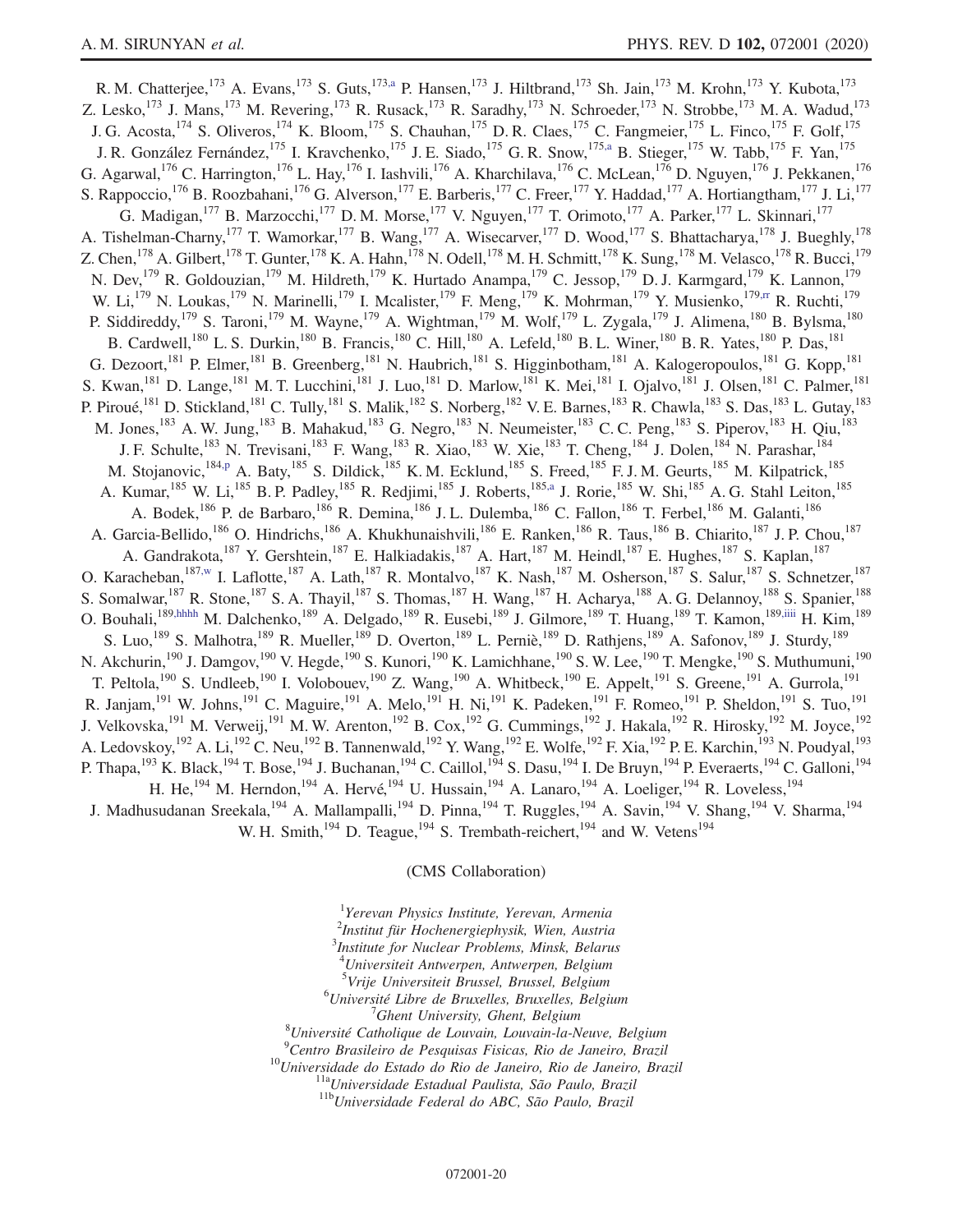<sup>12</sup>Institute for Nuclear Research and Nuclear Energy, Bulgarian Academy of Sciences, Sofia, Bulgaria<br><sup>13</sup>University of Sofia, Sofia, Bulgaria<br><sup>14</sup>Beihang University, Beijing, China <sup>15</sup> Department of Physics, Tsinghua University, Beijing, China<br><sup>16</sup> Institute of High Energy Physics, Beijing, China<br><sup>17</sup> State Key Laboratory of Nuclear Physics and Technology, Peking University, Beijing, China<br><sup>18</sup> Sun <sup>21</sup>Universidad de Los Andes, Bogota, Colombia<br><sup>22</sup>Universidad de Antioquia, Medellin, Colombia<br><sup>23</sup>University of Split, Faculty of Electrical Engineering, Mechanical Engineering and Naval Architecture, Split, Croatia<br><sup>24</sup>University of Split, Faculty of Science, Split, Croatia<br><sup>25</sup>Institute Rudjer Boskovic, Zagreb, Croatia<br><sup>26</sup>University of Cyprus, Nicosia, Cyprus <sup>27</sup>Charles University, Prague, Czech Republic<br><sup>28</sup>Escuela Politecnica Nacional, Quito, Ecuador<br><sup>29</sup>Universidad San Francisco de Quito, Quito, Ecuador<br><sup>30</sup>Academy of Scientific Research and Technology of the Arab Republic Egyptian Network of High Energy Physics, Cairo, Egypt<br>
<sup>31</sup>Center for High Energy Physics (CHEP-FU), Fayoum University, El-Fayoum, Egypt<br>
<sup>32</sup>National Institute of Chemical Physics and Biophysics, Tallinn, Estonia<br>
<sup>33</sup>Dep  $37$ Laboratoire Leprince-Ringuet, CNRS/IN2P3, Ecole Polytechnique, Institut Polytechnique de Paris, France<br><sup>38</sup>Université de Strasbourg, CNRS, IPHC UMR 7178, Strasbourg, France<br><sup>39</sup>Université de Lyon, Université Claude Bernard Lyon 1, CNRS-IN2P3,<br>Institut de Physique Nucléaire de Lyon, Vi <sup>40</sup>Georgian Technical University, Tbilisi, Georgia<br><sup>41</sup>RWTH Aachen University, I. Physikalisches Institut, Aachen, Germany<br><sup>42</sup>RWTH Aachen University, III. Physikalisches Institut A, Aachen, Germany<br><sup>43</sup>RWTH Aachen Unive <sup>44</sup>Deutsches Elektronen-Synchrotron, Hamburg, Germany<br><sup>45</sup>University of Hamburg, Hamburg, Germany<br><sup>46</sup>Karlsruher Institut fuer Technologie, Karlsruhe, Germany<br><sup>47</sup>Institute of Nuclear and Particle Physics (INPP), NCSR De <sup>52</sup>Wigner Research Centre for Physics, Budapest, Hungary<br><sup>53</sup>Institute of Nuclear Research ATOMKI, Debrecen, Hungary<br><sup>54</sup>Institute of Physics, University of Debrecen, Debrecen, Hungary<br><sup>55</sup>Eszterhazy Karoly University, K  $^{60}$ Saha Institute of Nuclear Physics, HBNI, Kolkata,India <sup>61</sup>Indian Institute of Technology Madras, Madras, India<br><sup>62</sup>Bhabha Atomic Research Centre, Mumbai, India  $^{63}$ Tata Institute of Fundamental Research-A, Mumbai, India  $^{64}$ Tata Institute of Fundamental Research-B, Mumbai, India <sup>65</sup>Indian Institute of Science Education and Research (IISER), Pune, India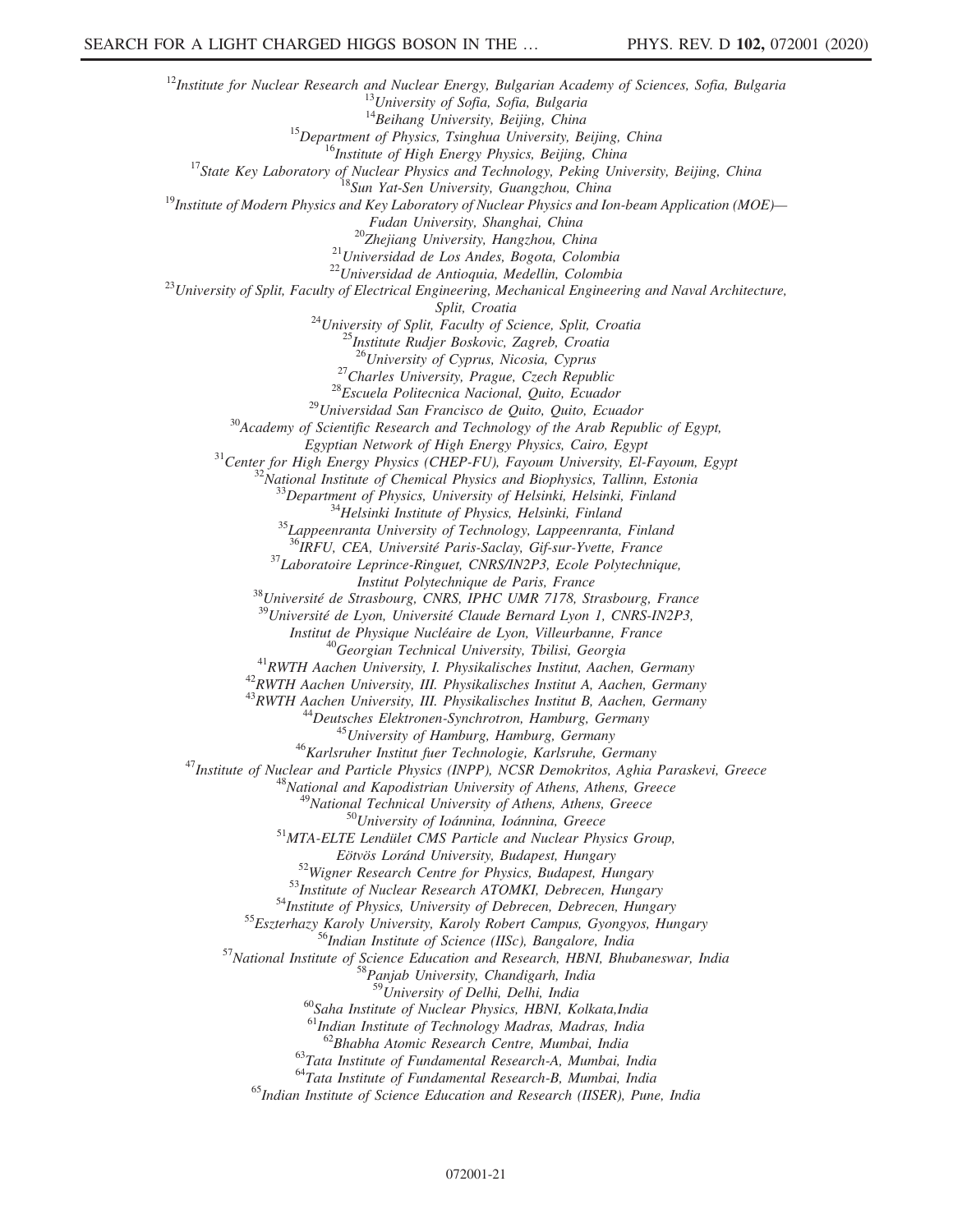<sup>66</sup>Isfahan University of Technology, Isfahan, Iran<br><sup>67</sup>Institute for Research in Fundamental Sciences (IPM), Tehran, Iran <sup>68</sup>University College Dublin, Dublin, Ireland <sup>69a</sup>INFN Sezione di Bari <sup>69b</sup>Università di Bari<br><sup>69c</sup>Politecnico di Bari <sup>70a</sup>INFN Sezione di Bologna, Bologna, Italy<br><sup>70b</sup>Università di Bologna, Bologna, Italy <sup>71a</sup>INFN Sezione di Catania, Catania, Italy <sup>71b</sup>Università di Catania, Catania, Italy  $\frac{72a}{NFN}$ Sezione di Firenze, Firenze, Italy  $\frac{72b}{N}$ Università di Firenze, Firenze, Italy <sup>73</sup>INFN Laboratori Nazionali di Frascati, Frascati, Italy <sup>74a</sup>INFN Sezione di Genova, Genova, Italy <sup>74b</sup>Università di Genova, Genova, Italy <sup>75a</sup>INFN Sezione di Milano-Bicocca, Milano, Italy<br><sup>75b</sup>Università di Milano-Bicocca, Milano, Italy <sup>76a</sup>INFN Sezione di Napoli, Napoli, Italy<br><sup>76b</sup>Università di Napoli 'Federico II', Napoli, Italy<br><sup>76c</sup>Università della Basilicata, Potenza, Italy<br><sup>76d</sup>Università G. Marconi, Roma, Italy<br><sup>77a</sup>INFN Sezione di Padova, Padov <sup>77b</sup>Università di Padova, Padova, Italy <sup>77c</sup>Università di Trento, Trento, Italy <sup>78a</sup>INFN Sezione di Pavia <sup>78b</sup>Università di Pavia <sup>79a</sup>INFN Sezione di Perugia, Perugia, Italy <sup>79b</sup>Università di Perugia, Perugia, Italy  $^{80a}$ INFN Sezione di Pisa, Pisa, Italy  $^{80b}$ Università di Pisa, Pisa, Italy <sup>80c</sup>Scuola Normale Superiore di Pisa, Pisa, Italy<br><sup>81a</sup>INFN Sezione di Roma, Rome, Italy<br><sup>81b</sup>Sapienza Università di Roma, Rome, Italy<br><sup>822</sup>INFN Sezione di Torino, Torino, Italy<br><sup>82b</sup>Università di Torino, Torino, Italy <sup>82c</sup>Università del Piemonte Orientale, Novara, Italy  $^{83a}$ INFN Sezione di Trieste, Trieste, Italy  $^{83b}$ Università di Trieste, Trieste, Italy <sup>84</sup>Kyungpook National University, Daegu, Korea <sup>85</sup>Chonnam National University, Institute for Universe and Elementary Particles, Kwangju, Korea  $^{85}$ Korea University, Seoul, Korea 8<sup>87</sup>Korea University, Seoul, Korea <sup>87</sup> <sup>88</sup>Kyung Hee University, Department of Physics, Seoul, Republic of Korea  ${}^{89}$ Sejong University, Seoul, Korea  ${}^{90}$ Seoul National University, Seoul, Korea University of Seoul, Seoul, Korea  ${}^{91}$ <sup>92</sup>Yonsei University, Department of Physics, Seoul, Korea <sup>93</sup>Sungkyunkwan University, Suwon, Korea <sup>94</sup>Riga Technical University, Riga, Latvia <sup>95</sup>Vilnius University, Vilnius, Lithuania<br><sup>96</sup>National Centre for Particle Physics, Universiti Malaya, Kuala Lumpur, Malaysia <sup>97</sup>Universidad de Sonora (UNISON), Hermosillo, Mexico<br><sup>98</sup>Centro de Investigacion y de Estudios Avanzados del IPN, Mexico City, Mexico<br><sup>99</sup>Universidad Iberoamericana, Mexico City, Mexico<br><sup>99</sup>Universidad Iberoamericana, M  $104$ University of Canterbury, Christchurch, New Zealand<br> $105$ National Centre for Physics, Quaid-I-Azam University, Islamabad, Pakistan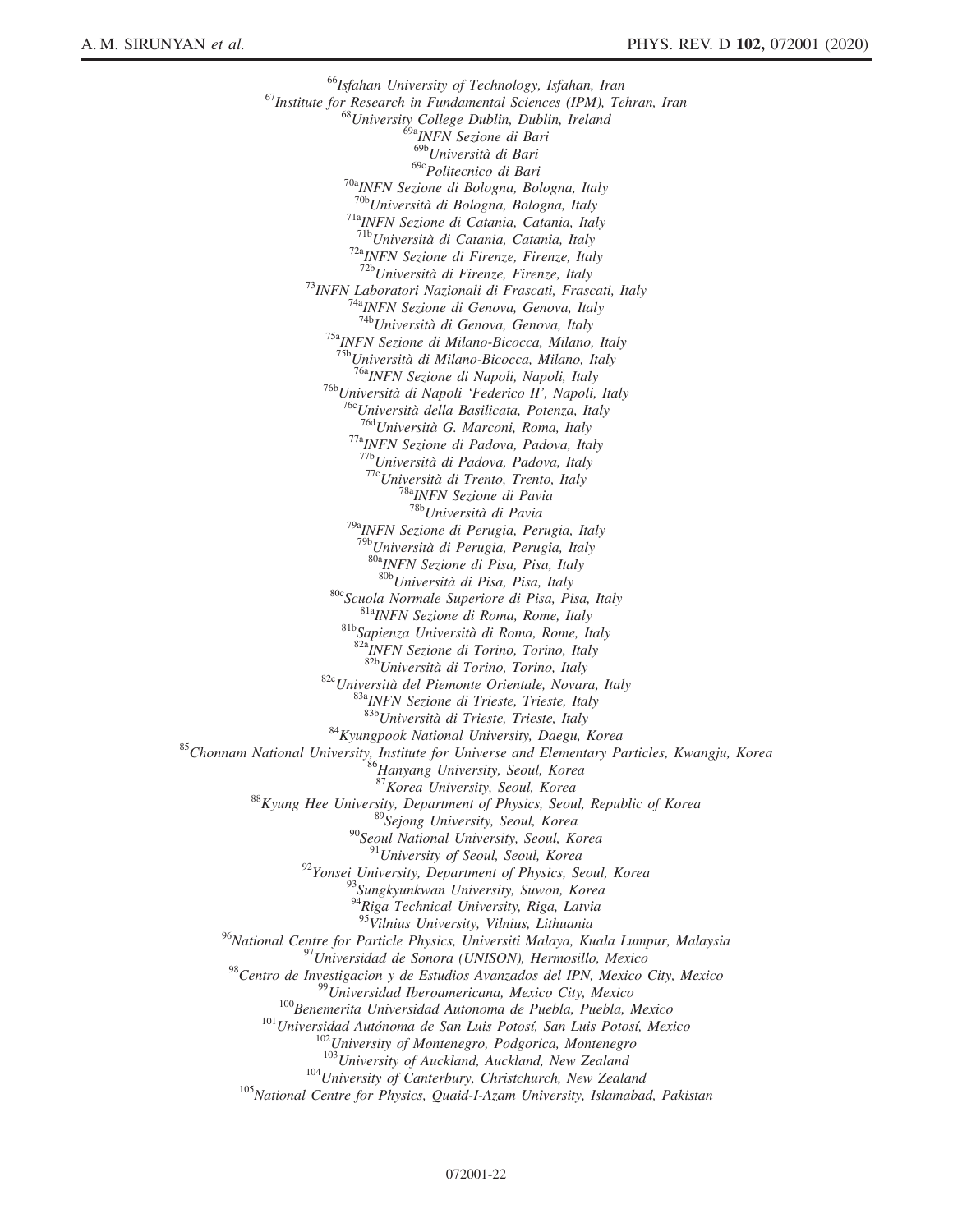$106$ AGH University of Science and Technology Faculty of Computer Science, Electronics and Telecommunications, Krakow, Poland<br><sup>107</sup>National Centre for Nuclear Research, Swierk, Poland <sup>108</sup>Institute of Experimental Physics, Faculty of Physics, University of Warsaw, Warsaw, Poland <sup>109</sup>Laboratório de Instrumentação e Física Experimental de Partículas, Lisboa, Portugal <sup>110</sup>Joint Institute for Nuclear Research, Dubna, Russia<br><sup>111</sup>Petersburg Nuclear Physics Institute, Gatchina (St. Petersburg), Russia<br><sup>112</sup>Institute for Nuclear Research, Moscow, Russia<br><sup>113</sup>Institute for Theoretical and by A.I. Alikhanov by A.C. Theorems, Theorems, Theorems<br><sup>114</sup>Moscow Institute of Physics and Technology, Moscow, Russia<br><sup>115</sup>National Research Nuclear University 'Moscow Engineering Physics Institute' (MEPhI),  $\begin{array}{c} \textit{Moscow}, \textit{Russia} \\ \textit{117} \textit{Skobeltsyn Institute of Nuclear Physics}, \textit{Lomonosov Moscow, Russia} \\ \textit{118} \textit{Bnovosibirsk State University}, \textit{Moscow}, \textit{Russia} \\ \textit{118} \textit{Novosibirsk State University} \\ \textit{119} \textit{Institute for High Energy Physics of National Research Centre 'Kurchatov Institute', Protvino, Russia} \\ \textit{120} \textit{National Research Tomsk Polytechnic University}, \textit{Tomsk, Russia} \\ \textit{121} \textit{Tomsk State University}, \textit{Tomsk, Russia} \\ \textit{122} \textit{$ (ICTEA), Oviedo, Spain<br>
<sup>126</sup>Instituto de Física de Cantabria (IFCA), CSIC-Universidad de Cantabria, Santander, Spain<br>
<sup>128</sup>University of Colombo, Colombo, Sri Lanka<br>
<sup>128</sup>University of Ruhuna, Department of Physics, Mata <sup>137</sup>Middle East Technical University, Physics Department, Ankara, Turkey<br><sup>138</sup>Bogazici University, Istanbul, Turkey<br><sup>139</sup>Istanbul Technical University, Istanbul, Turkey<br><sup>141</sup>Institute for Scintillation Materials of Natio <sup>143</sup>University of Bristol, Bristol, United Kingdom<br><sup>144</sup>Rutherford Appleton Laboratory, Didcot, United Kingdom<br><sup>145</sup>Brunel University, Uxbridge, United Kingdom<br><sup>146</sup>Brunel University, Uxbridge, United Kingdom<br><sup>147</sup>Baylor <sup>151</sup>Brown University, Providence, Rhode Island, USA<br><sup>152</sup>University of California, Davis, Davis, California, USA<br><sup>153</sup>University of California, Los Angeles, California, USA<br><sup>154</sup>University of California, Riverside, River  $^{158}$ Carnegie Mellon University, Pittsburgh, Pennsylvania, USA<br> $^{159}$ University of Colorado Boulder, Boulder, Colorado, USA <sup>160</sup>Cornell University, Ithaca, New York, USA <sup>161</sup>Fermi National Accelerator Laboratory, Batavia, Illinois, USA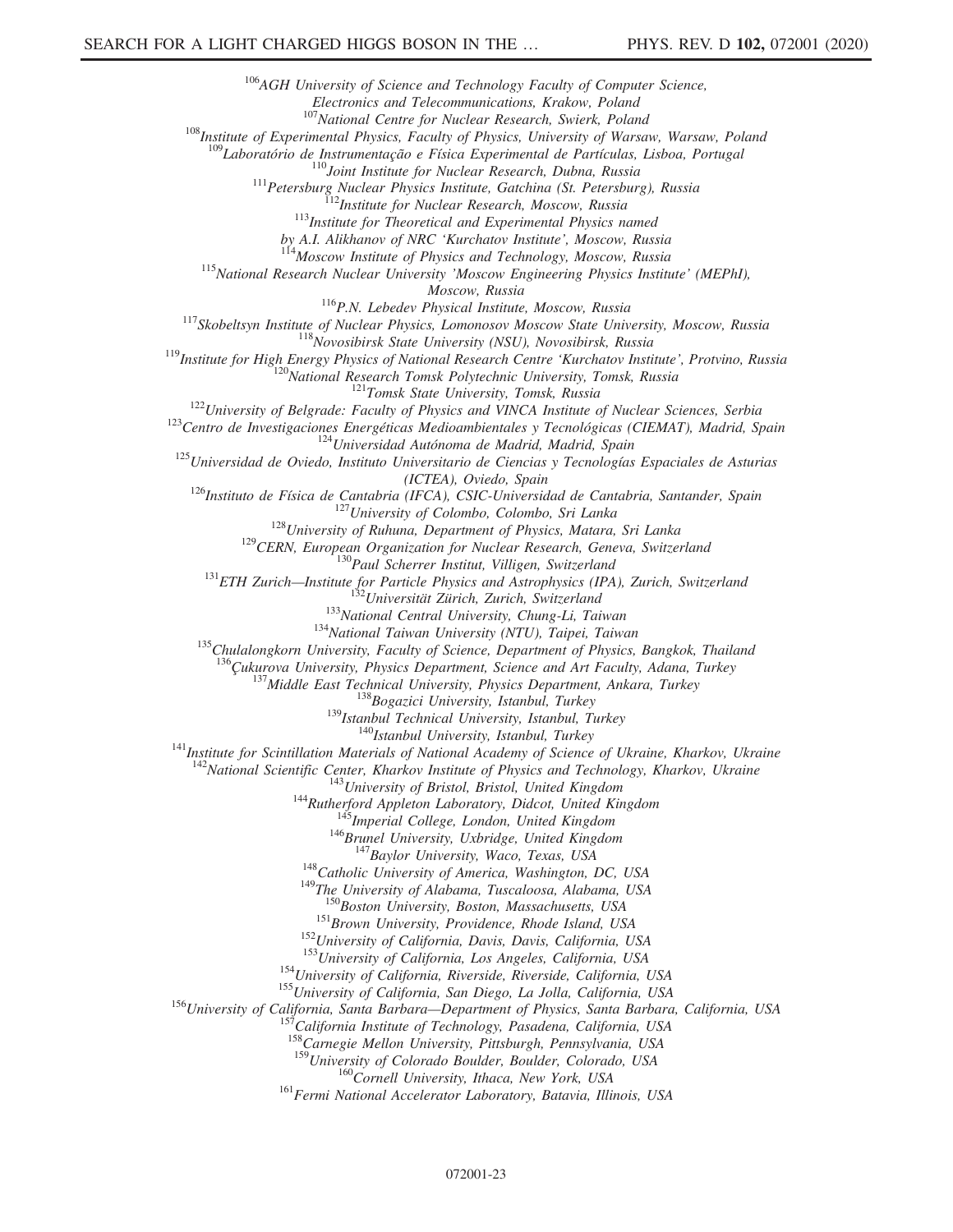<sup>162</sup>University of Florida, Gainesville, Florida, USA<br><sup>163</sup>Florida State University, Tallahassee, Florida, USA<br><sup>164</sup>Florida Institute of Technology, Melbourne, Florida, USA<br><sup>165</sup>University of Illinois at Chicago (UIC), Ch <sup>168</sup>The University of Kansas, Lawrence, Kansas, USA<br><sup>169</sup>Kansas State University, Manhattan, Kansas, USA <sup>170</sup>Lawrence Livermore National Laboratory, Livermore, California, USA<br><sup>171</sup>University of Maryland, College Park, Maryland, USA<br><sup>172</sup>Massachusetts Institute of Technology, Cambridge, Massachusetts, USA<br><sup>172</sup>University of  $^{175}$ University of Nebraska-Lincoln, Lincoln, Nebraska, USA<br> $^{176}$ State University of New York at Buffalo, Buffalo, New York, USA<br> $^{176}$ Northeastern University, Boston, Massachusetts, USA <sup>178</sup>Northwestern University, Evanston, Illinois, USA<br><sup>179</sup>University of Notre Dame, Notre Dame, Indiana, USA<br><sup>180</sup>The Ohio State University, Columbus, Ohio, USA <sup>181</sup>Princeton University, Princeton, New Jersey, USA  $^{182}$ University of Puerto Rico, Mayaguez, Puerto Rico, USA  $^{183}$ Purdue University, West Lafayette, Indiana, USA <sup>184</sup>Purdue University Northwest, Hammond, Indiana, USA<br><sup>185</sup>Rice University, Houston, Texas, USA<br><sup>186</sup>University of Rochester, Rochester, New York, USA<br><sup>187</sup>Rutgers, The State University of New Jersey, Piscataway, New Je <sup>191</sup>Vanderbilt University, Nashville, Tennessee, USA <sup>192</sup>University of Virginia, Charlottesville, Virginia, USA <sup>193</sup>Wayne State University, Detroit, Michigan, USA <sup>194</sup>University of Wisconsin-Madison, Madison, Wisconsin, USA

<span id="page-23-0"></span>[a](#page-13-11) Deceased.

- <span id="page-23-2"></span><sup>[c](#page-13-13)</sup>Also at Department of Basic and Applied Sciences, Faculty of Engineering, Arab Academy for Science, Technology and Maritime Transport.
- <span id="page-23-3"></span><sup>[d](#page-13-14)</sup>Also at Univ[e](#page-13-15)rsité Libre de Bruxelles, Bruxelles, Belgium.<br><sup>e</sup>Also et IBELL CEA, Université Peris Seeley, Gif sur Vuett
- <span id="page-23-4"></span><sup>e</sup> Also at IRFU, CEA, Université Paris-Saclay, Gi[f](#page-13-16)-sur-Yvette, France.
- <span id="page-23-5"></span>Also at Universidade Estadual de Campinas, Campinas, Brazil.
- <span id="page-23-6"></span>[g](#page-13-17) Also at Federal University of Rio Grande do Sul, Porto Alegre, Brazil.
- <span id="page-23-7"></span><sup>[h](#page-13-18)</sup>Also at UFMS.
- <span id="page-23-8"></span>[i](#page-13-18) Also at Universidade Federal de Pelotas, Pelotas, Brazil.
- <span id="page-23-9"></span><sup>[j](#page-13-19)</sup>Also at University of Chinese Academy of Sciences.
- <span id="page-23-10"></span><sup>[k](#page-13-20)</sup> A[l](#page-14-0)so at Institute for Theoretical and Experimental Physics named by A.I. Alikhanov of NRC 'Kurchatov Institute', Moscow, Russia.
- <span id="page-23-11"></span><sup>1</sup>Also at Joint Institute for Nuclear Research, Dubna, Russia.
- <span id="page-23-12"></span>[m](#page-14-1)Also at Ain Shams University, Cairo, Egypt.
- n Also at British University in Egypt, Cairo, Egypt.
- <span id="page-23-13"></span><sup>[o](#page-14-2)</sup>Also at Fayoum University, El-Fayoum, Egypt.
- <span id="page-23-14"></span><su[p](#page-14-3)>p</sup>Also at Purdue University, West Lafayette, Indiana, USA.
- <span id="page-23-15"></span>[q](#page-14-4)ue at Unive[r](#page-14-5)sité de Haute Alsace, Mulhouse, France.
- <span id="page-23-16"></span><sup>r</sup> Also at Erzincan Binali Yildirim University, Erzincan, Turkey.
- <span id="page-23-17"></span>[s](#page-14-6) Also at CERN, European Organization for Nuclear Research, Geneva, Switzerland.
- <span id="page-23-18"></span>[t](#page-14-7) Also at RWTH Aachen University, III. Physikalisches Institut A, Aachen, Germany.
- <span id="page-23-19"></span><s[u](#page-14-8)p>u</sup>Also at University of Hamburg, Hamburg, Germany.
- <span id="page-23-20"></span>[v](#page-14-7) Also at Isfahan University of Technology, Isfahan, Iran.
- <span id="page-23-21"></span>[w](#page-14-9)Also at Brandenburg University of Technology, Cottbus, Germany.
- <span id="page-23-22"></span>[x](#page-14-10) Also at Skobeltsyn Institute of Nuclear Physics, Lomonosov Moscow State University, Moscow, Russia.

<span id="page-23-1"></span><sup>&</sup>lt;sup>[b](#page-13-12)</sup>Also at Vienna University of Technology, Vienna, Austria.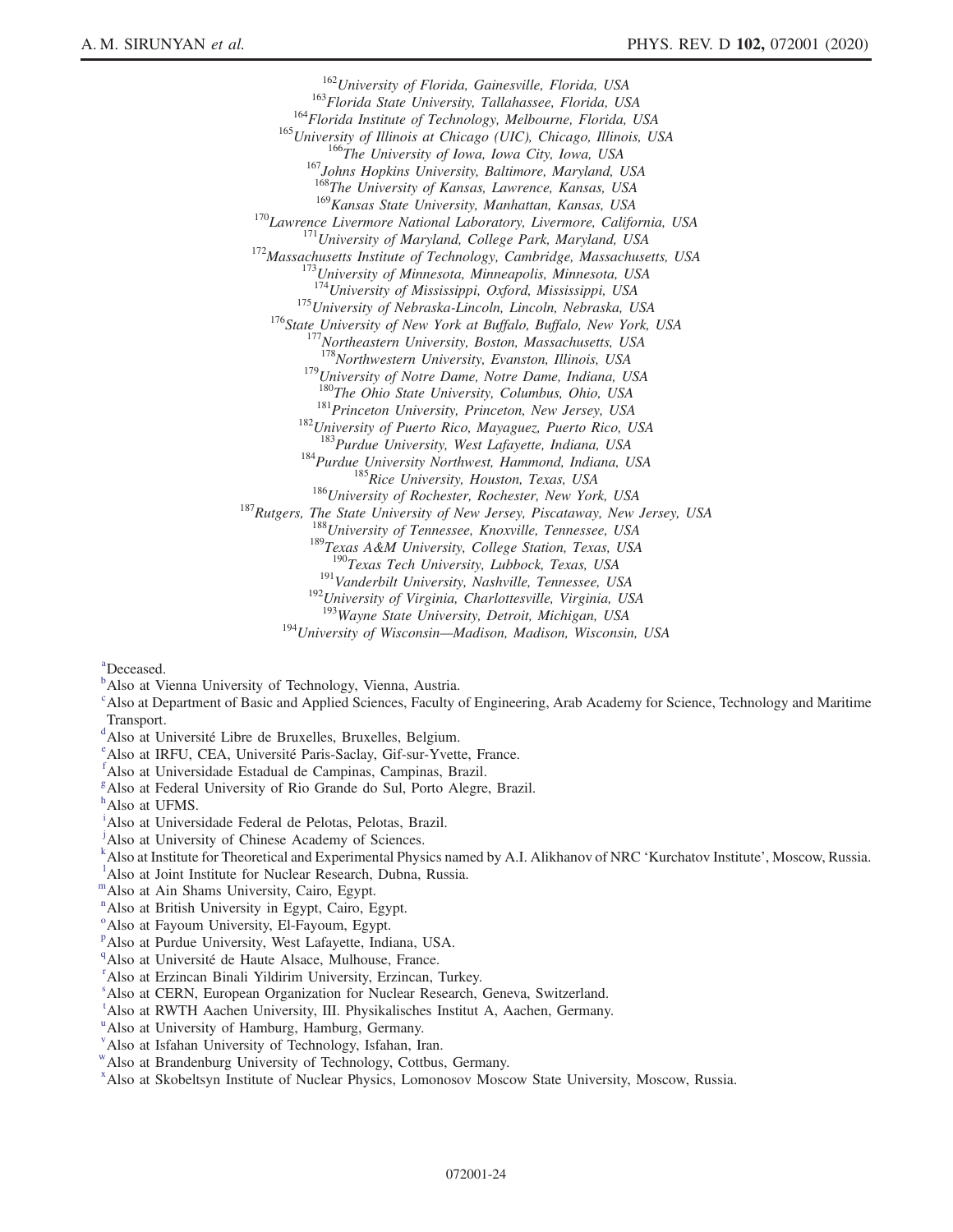- <span id="page-24-0"></span><sup>[y](#page-14-11)</sup> Also at Institute of Physics, University of Debrecen, Debrecen, Hungary.
- <span id="page-24-1"></span><sup>[z](#page-14-11)</sup>Also at Physics Department, Faculty of Science, Assiut University.
- <span id="page-24-2"></span><sup>[aa](#page-14-11)</sup>Also at MTA-ELTE Lendület CMS Particle and Nuclear Physics Group, Eötvös Loránd University, Budapest, Hungary.<br><sup>[bb](#page-14-12)</sup>Also at Institute of Nuclear Research ATOMKI, Debrecen, Hungary.<br><sup>cc</sup>Also at IIT Bhubaneswar, Bhubanesw
- <span id="page-24-3"></span>
- <span id="page-24-4"></span>
- <span id="page-24-5"></span><sup>[dd](#page-15-0)</sup>Also at Institute of Physics, Bhubaneswar, India.
- <span id="page-24-6"></span>[ee](#page-15-1) Also at G.H.G. Khalsa College, Punjab, India. f<sup>f</sup> Also at Shoolini University, Solan, India.
- <span id="page-24-7"></span>
- 
- <span id="page-24-9"></span><span id="page-24-8"></span><sup>[gg](#page-15-3)</sup>Also at University of Hyderabad, Hyderabad, India. [hh](#page-15-3)<br>hhAlso at University of Visva-Bharati, Santiniketan, India.
- <span id="page-24-10"></span>[ii](#page-15-4) Also at Indian Institute of Technology (IIT), Mumbai, India.<br>
<sup>jj</sup> Also at Deutsches Elektronen-Synchrotron, Hamburg, Germany.
- <span id="page-24-11"></span>
- <span id="page-24-12"></span><sup>[kk](#page-15-5)</sup>Also at Department of Physics, University of Science and Technology of Mazandaran, Behshahr, Iran.<br><sup>II</sup>Also at INFN Sezione di Bari, Università di Bari, Politecnico di Bari, Bari, Italy.
- <span id="page-24-13"></span>
- <span id="page-24-14"></span>mm Also at Italian National Agency for New Technologies, Energy and Sustainable Economic Development.<br>
<sup>nn</sup> Also at Centro Siciliano di Fisica Nucleare e di Struttura De[ll](#page-15-6)a Materia.<br>
<sup>[oo](#page-16-0)</sup> Also at Riga Technical University,
- <span id="page-24-15"></span>
- <span id="page-24-16"></span>
- <span id="page-24-17"></span>
- <span id="page-24-18"></span>
- <span id="page-24-19"></span>[rr](#page-16-3)Also at Institute for Nuclear Research, Moscow, Russia.
- <sup>ss</sup>Also at National Research Nuclear University 'Moscow Engineering Physics Institute' (MEPhI), Moscow, Russia.<br>
<sup>[tt](#page-16-4)</sup>Also at St. Petersburg State Polytechnical University, St. Petersburg, Russia.<br>
<sup>[uu](#page-16-4)</sup> Also at University
- <span id="page-24-20"></span>
- <span id="page-24-21"></span>
- <span id="page-24-22"></span>
- <span id="page-24-23"></span>
- <span id="page-24-24"></span>
- <span id="page-24-25"></span>
- <span id="page-24-26"></span>
- 
- <span id="page-24-29"></span><span id="page-24-28"></span>
- <span id="page-24-27"></span>[aaa](#page-16-10) Also at Trincomalee Campus, Eastern University, Sri Lanka.<br>[bbb](#page-17-0) Also at INFN Sezione di Pavia, Università di Pavia, Pavia, Italy.<br><sup>[ccc](#page-17-1)</sup> Also at National and Kapodistrian University of Athens, Athens, Greece.<br><sup>dd</sup> Also a
- <span id="page-24-30"></span>
- <span id="page-24-31"></span>
- <span id="page-24-32"></span>[fff](#page-17-4)Also at Laboratoire d'Annecy-le-Vieux de Physique des Particules, IN2P3-CNRS, Annecy-le-Vieux, France. ass Also at Şırnak University. Singhua University, Beijing, China.
- <span id="page-24-33"></span>
- <span id="page-24-34"></span>
- <span id="page-24-35"></span>[iii](#page-17-6) Also at Near East University, Research Center of Experimental Health Science, Nicosia, Turkey.<br>
<sup>jij</sup> Also at Beykent University, Istanbul, Turkey.
- <span id="page-24-36"></span>
- <span id="page-24-37"></span>[kkk](#page-17-7) Also at Istanbul Aydin University, Application and Research Center for Advanced Studies (App. & Res. Cent. for Advanced Studies).<br>
<sup>III</sup> Also at Mersin University, Mersin, Turkey.
- <span id="page-24-38"></span>
- 
- <span id="page-24-40"></span>
- <span id="page-24-41"></span>
- <span id="page-24-43"></span><span id="page-24-42"></span>
- <span id="page-24-39"></span>[mmm](#page-17-8) Also at Piri Reis University, Istanbul, Turkey.<br> [nnn](#page-17-9) Also at Adiyaman University, Adiyaman, Turkey.<br>
<sup>[ooo](#page-17-10)</sup> Also at Ozyegin University, Istanbul, Turkey.<br>
<sup>[ppp](#page-17-10)</sup> Also at Izmir Institute of Technology, Izmir, Turkey.<br>
<sup>q</sup>
- <span id="page-24-44"></span>
- <span id="page-24-45"></span>
- 
- <span id="page-24-47"></span>
- <span id="page-24-48"></span>
- <span id="page-24-50"></span><span id="page-24-49"></span>
- <span id="page-24-46"></span><sup>tit</sup> Also at Milli Savunma University.<br>
<sup>[uuu](#page-17-11)</sup> Also at Kafkas University, Kars, Turkey.<br>
<sup>vww</sup> Also at Istanbul Bilgi University, Istanbul, Turkey.<br>
<sup>xww</sup> Also at Hacettepe University, Ankara, Turkey.<br>
<sup>[xxx](#page-17-12)</sup> Also at School
- <span id="page-24-51"></span>
- <span id="page-24-52"></span>
- <span id="page-24-53"></span>
- <span id="page-24-54"></span>
- <span id="page-24-55"></span>
- <span id="page-24-56"></span>